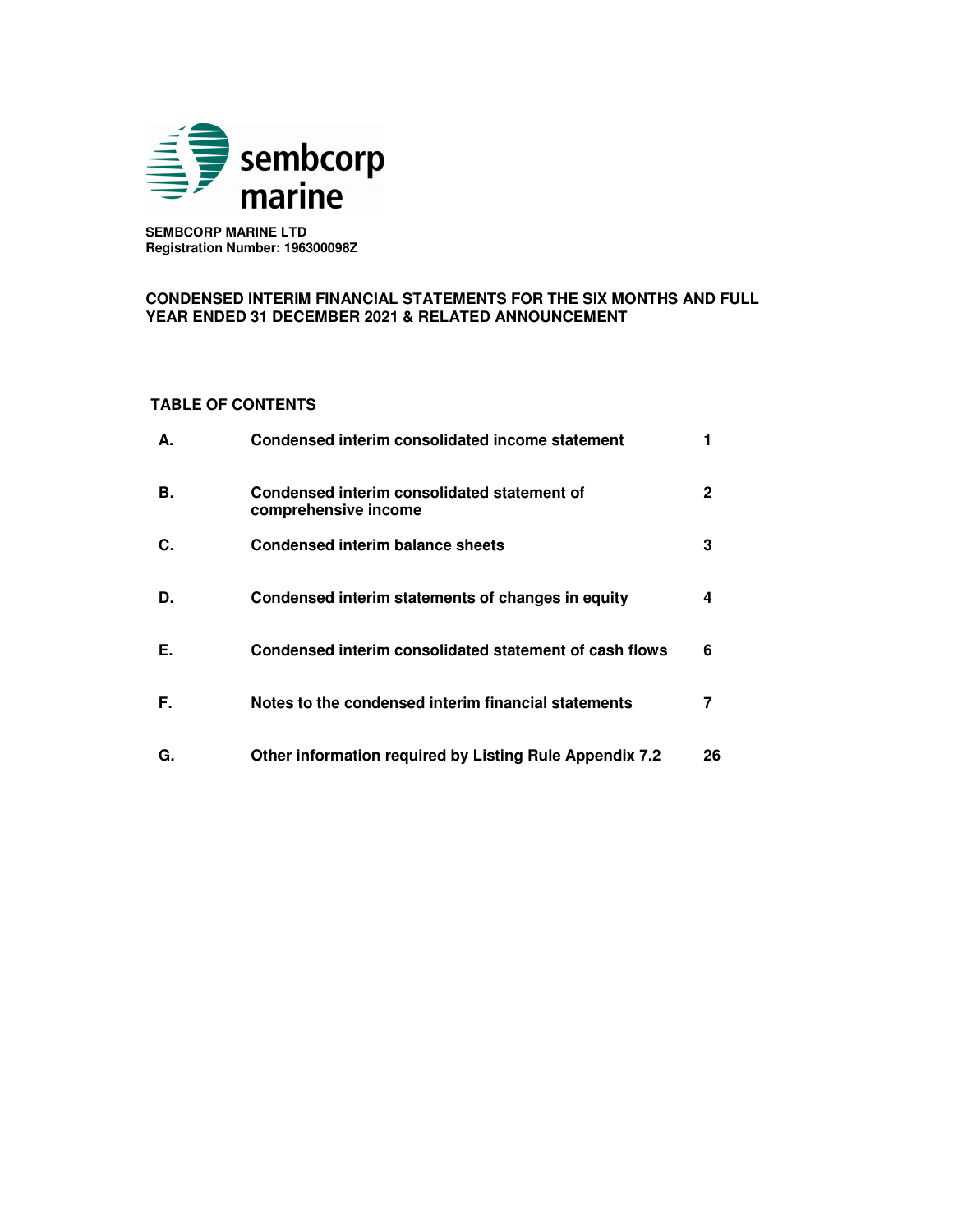

# **SEMBCORP MARINE LTD**

**Registration Number: 196300098Z**

# **UNAUDITED RESULTS FOR THE SIX MONTHS AND FULL YEAR ENDED 31 DECEMBER 2021**

# **A. CONDENSED INTERIM CONSOLIDATED INCOME STATEMENT**

|                                                                  | Group          |                   |                   | Group          |                   |                   |                  |
|------------------------------------------------------------------|----------------|-------------------|-------------------|----------------|-------------------|-------------------|------------------|
|                                                                  | <b>Note</b>    | 2H 2021<br>\$'000 | 2H 2020<br>\$'000 | $+ / (-)$<br>% | FY 2021<br>\$'000 | FY 2020<br>\$'000 | $+ / (-)$<br>%   |
| <b>Turnover</b>                                                  | 3              | 1,018,029         | 604,081           | 68.5           | 1,862,215         | 1,510,280         | 23.3             |
| Cost of sales                                                    | 4              | (1,512,172)       | (899, 959)        | 68.0           | (2,944,605)       | (2,000,743)       | 47.2             |
| <b>Gross loss</b>                                                |                | (494, 143)        | (295, 878)        | 67.0           | (1,082,390)       | (490, 463)        | n.m.             |
| Other operating income                                           | 5              | 57,424            | 52,986            | 8.4            | 125,587           | 146,136           | (14.1)           |
| Other operating expenses                                         | 5              | (34, 128)         | (119, 420)        | (71.4)         | (178,078)         | (143, 931)        | 23.7             |
| General and administrative expenses                              | 6              | (44, 336)         | (46, 460)         | (4.6)          | (89, 234)         | (93, 287)         | (4.3)            |
| <b>Operating loss</b>                                            |                | (515, 183)        | (408, 772)        | 26.0           | (1, 224, 115)     | (581, 545)        | n.m.             |
| Finance income                                                   | $\overline{7}$ | 27,886            | 21,716            | 28.4           | 50,768            | 51,625            | (1.7)            |
| Finance costs                                                    | $\overline{7}$ | (40, 466)         | (62, 802)         | (35.6)         | (82, 599)         | (141, 802)        | (41.8)           |
| Non-operating income                                             | 8              |                   |                   |                |                   | 501               | n.m.             |
| Share of results of associates and<br>joint ventures, net of tax |                | 503               | (37)              | n.m.           | 1,166             | 513               | n.m.             |
| Loss before tax                                                  |                | (527, 260)        | (449, 895)        | 17.2           | (1, 254, 780)     | (670, 708)        | 87.1             |
| Tax credit                                                       | 10             | 1,409             | 57,024            | (97.5)         | 79,422            | 83,500            | (4.9)            |
| Loss for the period/year                                         |                | (525, 851)        | (392, 871)        | 33.8           | (1, 175, 358)     | (587, 208)        | n.m.             |
| Loss attributable to:                                            |                |                   |                   |                |                   |                   |                  |
| Owners of the Company                                            |                | (523, 316)        | (390, 364)        | 34.1           | (1, 170, 558)     | (582, 510)        | n.m.             |
| Non-controlling interests                                        |                | (2,535)           | (2,507)           | 1.1            | (4,800)           | (4,698)           | $2.2\phantom{0}$ |
| Loss for the period/year                                         |                | (525, 851)        | (392, 871)        | 33.8           | (1, 175, 358)     | (587, 208)        | n.m.             |
| Earnings per ordinary share (cents)                              |                |                   |                   |                |                   |                   |                  |
| Basic                                                            | 12             | (2.27)            | (4.46)            | (49.1)         | (6.49)            | (10.57)           | (38.6)           |
| Diluted                                                          |                | (2.27)            | (4.46)            | (49.1)         | (6.49)            | (10.57)           | (38.6)           |

n.m.: not meaningful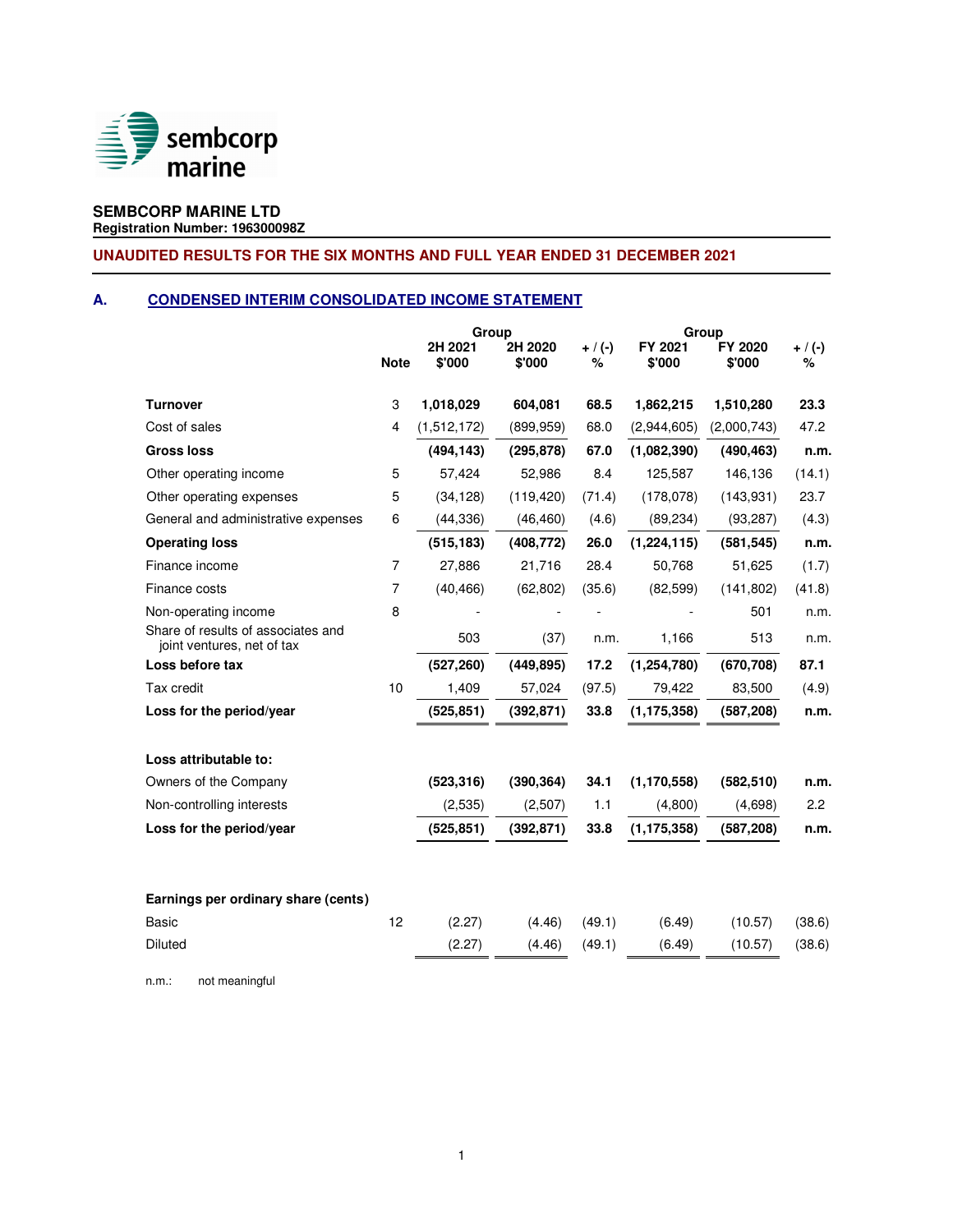# **B. CONDENSED INTERIM CONSOLIDATED STATEMENT OF COMPREHENSIVE INCOME**

|                                                                                                               | Group             |                   |                | Group             |                   |                |  |
|---------------------------------------------------------------------------------------------------------------|-------------------|-------------------|----------------|-------------------|-------------------|----------------|--|
|                                                                                                               | 2H 2021<br>\$'000 | 2H 2020<br>\$'000 | $+$ / (-)<br>% | FY 2021<br>\$'000 | FY 2020<br>\$'000 | $+ / (-)$<br>% |  |
| Loss for the period/year                                                                                      | (525, 851)        | (392, 871)        | 33.8           | (1, 175, 358)     | (587, 208)        | n.m.           |  |
| Other comprehensive income                                                                                    |                   |                   |                |                   |                   |                |  |
| Items that may be reclassified<br>subsequently to profit or loss:<br>Foreign currency translation differences |                   |                   |                |                   |                   |                |  |
| for foreign operations                                                                                        | 20,987            | (35,592)          | n.m.           | 14,295            | (4,814)           | n.m.           |  |
| Net change in fair value of cash flow<br>hedges                                                               | (9,691)           | 16,493            | n.m.           | (5.099)           | (15,761)          | (67.6)         |  |
| Net change in fair value of cash flow<br>hedges transferred to profit or loss                                 | (2, 133)          | 6,519             | n.m.           | (3, 562)          | 8,719             | n.m.           |  |
| Realisation of reserve upon disposal of<br>subsidiaries                                                       |                   |                   |                | 4                 |                   | n.m.           |  |
| Other comprehensive income for the<br>period/year, net of tax                                                 | 9,163             | (12,580)          | n.m.           | 5,638             | (11, 856)         | n.m.           |  |
| Total comprehensive income for the<br>period/year                                                             | (516, 688)        | (405, 451)        |                | 27.4 (1,169,720)  | (599,064)         | 95.3           |  |
| Total comprehensive income<br>attributable to:                                                                |                   |                   |                |                   |                   |                |  |
| Owners of the Company                                                                                         | (514, 117)        | (402, 967)        | 27.6           | (1, 164, 873)     | (594, 431)        | 96.0           |  |
| Non-controlling interests                                                                                     | (2,571)           | (2,484)           | 3.5            | (4, 847)          | (4,633)           | 4.6            |  |
| Total comprehensive income for the<br>period/year                                                             | (516, 688)        | (405, 451)        | 27.4           | (1, 169, 720)     | (599,064)         | 95.3           |  |
|                                                                                                               |                   |                   |                |                   |                   |                |  |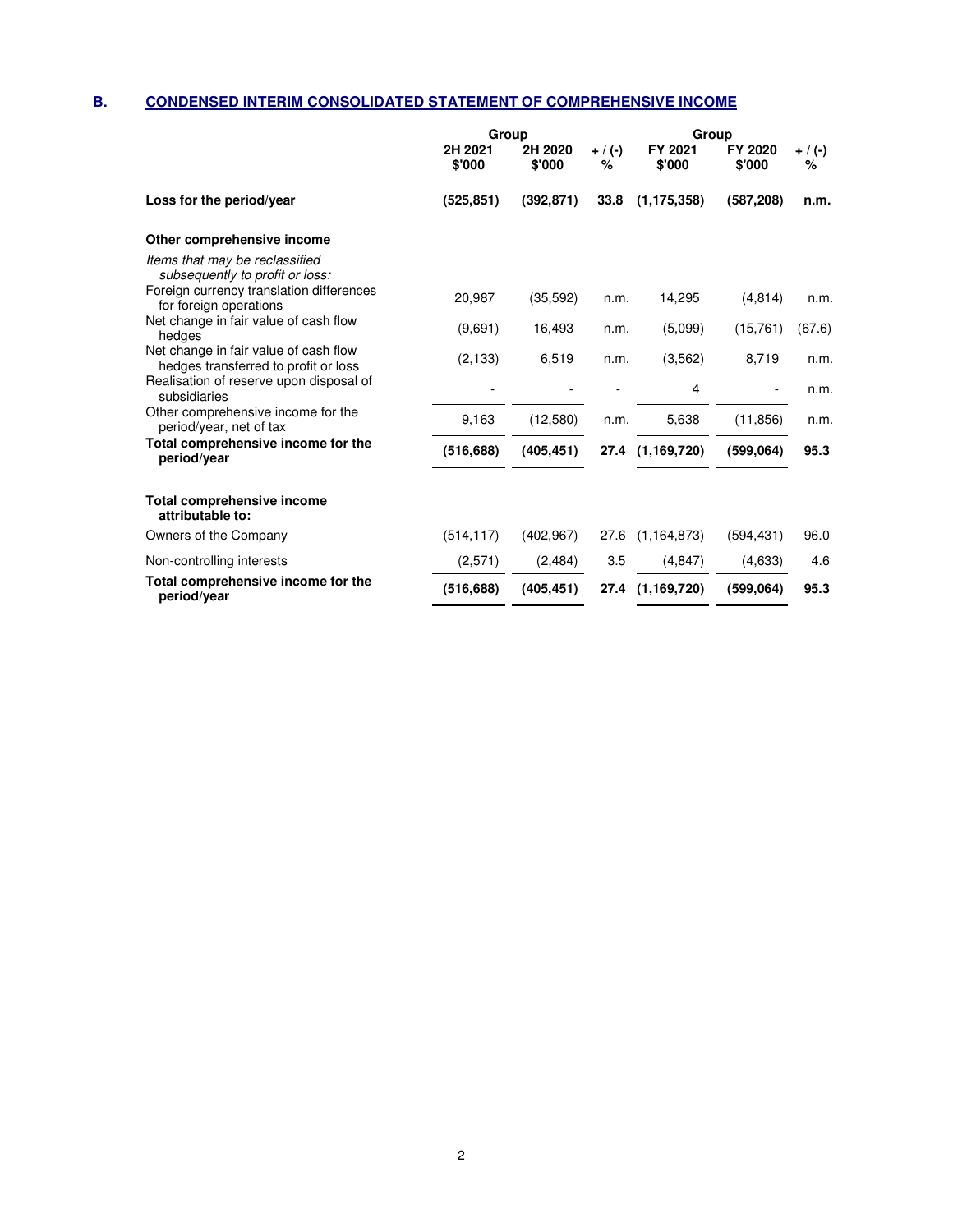# **C. CONDENSED INTERIM BALANCE SHEETS**

|                                                         |             |                                | Group                          | Company                        |                                |  |
|---------------------------------------------------------|-------------|--------------------------------|--------------------------------|--------------------------------|--------------------------------|--|
|                                                         | <b>Note</b> | As at<br>31-Dec-2021<br>\$'000 | As at<br>31-Dec-2020<br>\$'000 | As at<br>31-Dec-2021<br>\$'000 | As at<br>31-Dec-2020<br>\$'000 |  |
| <b>Non-current assets</b>                               |             |                                |                                |                                |                                |  |
| Property, plant and equipment                           | 13          | 3,992,675                      | 4,114,919                      | 937                            | 5,720                          |  |
| Right-of-use assets                                     | 14          | 235,800                        | 251,016                        | 1,529                          | 2,543                          |  |
| Investment properties                                   |             |                                |                                | 38,311                         | 47,182                         |  |
| Investments in subsidiaries                             | 15          |                                |                                | 3,585,686                      | 3,586,155                      |  |
| Interests in associates and joint ventures              |             | 16,559                         | 15,423                         |                                |                                |  |
| Other financial assets                                  |             | 3,275                          | 4,570                          |                                |                                |  |
| Trade and other receivables                             |             | 1,167,376                      | 1,105,551                      | 1,292,700                      | 127,700                        |  |
| Contract assets                                         |             | 463,517                        |                                |                                |                                |  |
| Intangible assets                                       |             | 198,419                        | 220,999                        | 133                            | 122                            |  |
| Deferred tax assets                                     |             | 196,215                        | 117,283                        | 29,940                         | 16,559                         |  |
|                                                         |             | 6,273,836                      | 5,829,761                      | 4,949,236                      | 3,785,981                      |  |
| <b>Current assets</b>                                   |             |                                |                                |                                |                                |  |
| Inventories                                             |             | 66,963                         | 94,361                         |                                |                                |  |
| Trade and other receivables                             |             | 471,321                        | 618,103                        | 135,557                        | 31,719                         |  |
| Contract costs                                          |             | 68,456                         | 52,703                         |                                |                                |  |
| Contract assets                                         |             | 1,295,308                      | 1,551,913                      |                                |                                |  |
| Tax recoverable                                         |             | 16,093                         | 17,117                         |                                |                                |  |
| Other financial assets                                  |             | 3,778                          | 33,840                         |                                |                                |  |
| Cash and cash equivalents                               |             | 1,104,118                      | 772,426                        | 734,167                        | 499,024                        |  |
|                                                         |             | 3,026,037                      | 3,140,463                      | 869,724                        | 530,743                        |  |
| <b>Total assets</b>                                     |             | 9,299,873                      | 8,970,224                      | 5,818,960                      | 4,316,724                      |  |
|                                                         |             |                                |                                |                                |                                |  |
| <b>Current liabilities</b>                              |             |                                |                                |                                |                                |  |
| Trade and other payables<br><b>Contract liabilities</b> |             | 1,432,056                      | 1,052,269<br>154,288           | 39,197                         | 20,614                         |  |
| Provisions                                              |             | 171,551<br>56,386              | 38,005                         | 30,673                         |                                |  |
| Other financial liabilities                             |             | 25,495                         | 4,742                          |                                |                                |  |
| Current tax payable                                     |             | 6,092                          | 7,056                          | 56                             | 12,227                         |  |
| Interest-bearing borrowings                             | 17          | 820,581                        | 2,121,394                      | 50,000                         | 50,000                         |  |
| Lease liabilities                                       |             | 21,094                         | 22,100                         | 8,899                          | 9,073                          |  |
|                                                         |             | 2,533,255                      | 3,399,854                      | 128,825                        | 91,914                         |  |
| Net current assets/(liabilities)                        |             | 492,782                        | (259, 391)                     | 740,899                        | 438,829                        |  |
|                                                         |             |                                |                                |                                |                                |  |
| <b>Non-current liabilities</b>                          |             |                                |                                |                                |                                |  |
| Deferred tax liabilities                                |             | 19,070                         | 26,852                         |                                |                                |  |
| Provisions                                              |             | 205,108                        | 142,800                        | 126,561                        | 85,498                         |  |
| Other financial liabilities                             |             | 781                            | 722                            |                                |                                |  |
| Interest-bearing borrowings                             | 17          | 2,255,228                      | 1,428,400                      |                                |                                |  |
| Lease liabilities                                       |             | 257,650                        | 269,467                        | 43,026                         | 51,773                         |  |
| Other long-term payables                                |             | 3,711                          | 5,982                          | 1,731                          | 4,002                          |  |
|                                                         |             | 2,741,548                      | 1,874,223                      | 171,318                        | 141.273                        |  |
| <b>Total liabilities</b>                                |             | 5,274,803                      | 5,274,077                      | 300,143                        | 233,187                        |  |
| <b>Net assets</b>                                       |             | 4,025,070                      | 3,696,147                      | 5,518,817                      | 4,083,537                      |  |
|                                                         |             |                                |                                |                                |                                |  |
| Equity attributable to owners of the                    |             |                                |                                |                                |                                |  |
| Company                                                 | 18          | 4,074,215                      |                                |                                |                                |  |
| Share capital<br>Other reserves                         |             |                                | 2,575,374                      | 4,074,215<br>(22, 948)         | 2,575,374                      |  |
| Revenue reserve                                         |             | (51,682)<br>(21, 256)          | (57, 555)<br>1,149,577         |                                | (22, 861)                      |  |
|                                                         |             | 4,001,277                      | 3,667,396                      | 1,467,550<br>5,518,817         | 1,531,024<br>4,083,537         |  |
| Non-controlling interests                               |             | 23,793                         | 28,751                         |                                |                                |  |
| <b>Total equity</b>                                     |             | 4,025,070                      | 3,696,147                      | 5,518,817                      | 4,083,537                      |  |
|                                                         |             |                                |                                |                                |                                |  |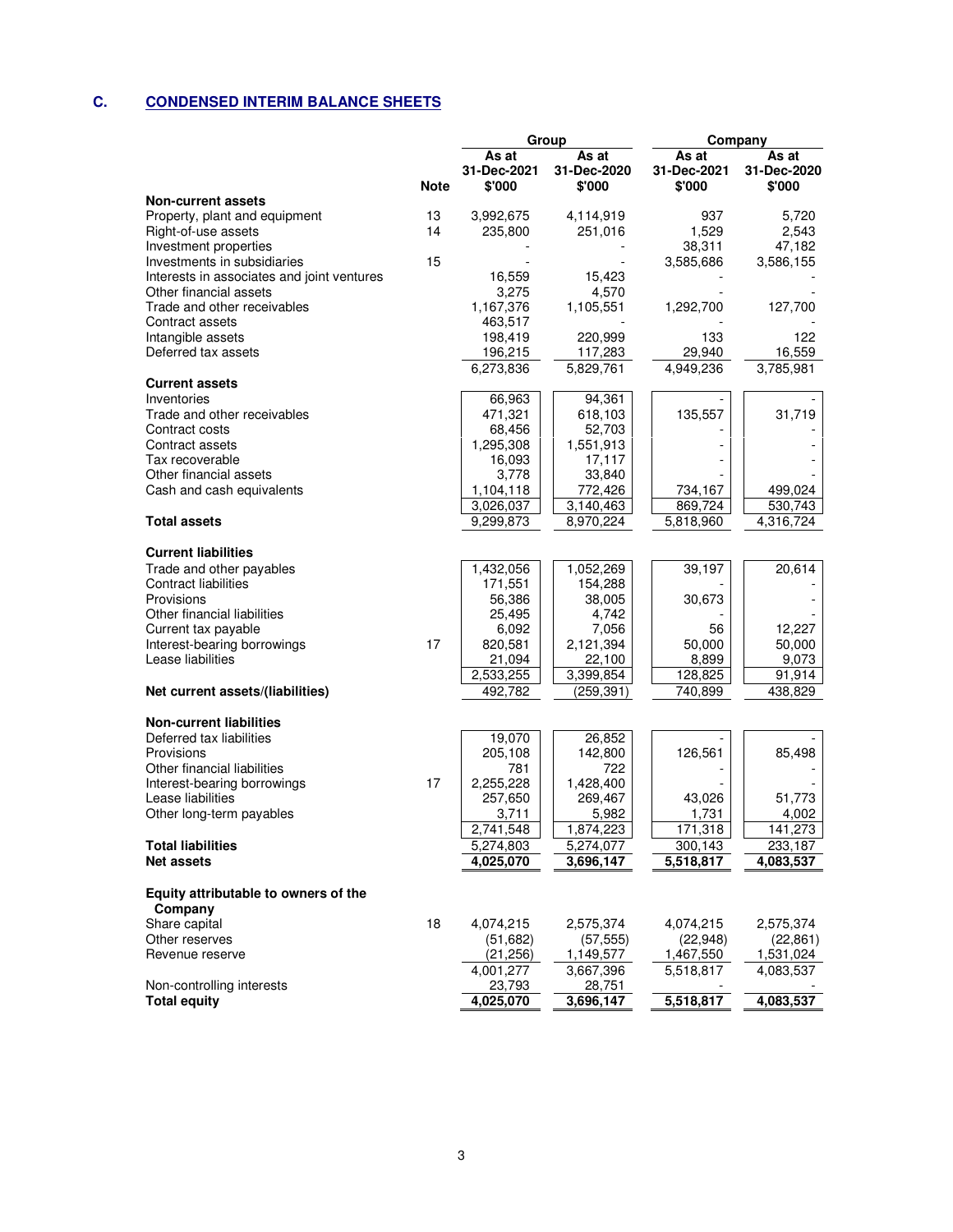# **D. CONDENSED INTERIM STATEMENTS OF CHANGES IN EQUITY**

# **i. Statements of Changes in Equity of the Group**

|                                                                                  | Attributable to owners of the Company |                                        |                               |                                              |                                                  |                              |                              |                  |                                            |                           |
|----------------------------------------------------------------------------------|---------------------------------------|----------------------------------------|-------------------------------|----------------------------------------------|--------------------------------------------------|------------------------------|------------------------------|------------------|--------------------------------------------|---------------------------|
|                                                                                  | Share<br>capital<br>\$'000            | Reserve<br>for own<br>shares<br>\$'000 | Capital<br>reserves<br>\$'000 | Currency<br>translation<br>reserve<br>\$'000 | Share-<br>based<br>payments<br>reserve<br>\$'000 | Hedging<br>reserve<br>\$'000 | Revenue<br>reserve<br>\$'000 | Total<br>\$'000  | Non-<br>controlling<br>interests<br>\$'000 | Total<br>Equity<br>\$'000 |
| FY 2021<br>At 1 January 2021                                                     | 2,575,374                             | (771)                                  | (1,683)                       | (32, 334)                                    | (25, 157)                                        | 2,390                        | 1,149,577                    | 3,667,396        | 28,751                                     | 3,696,147                 |
| <b>Total comprehensive</b><br>income<br>Loss for the year                        |                                       |                                        |                               |                                              |                                                  |                              | (1, 170, 558)                | (1, 170, 558)    | (4,800)                                    | (1, 175, 358)             |
| Other comprehensive<br>income                                                    |                                       |                                        |                               |                                              |                                                  |                              |                              |                  |                                            |                           |
| Foreign currency translation<br>differences for foreign<br>operations            |                                       |                                        |                               | 14,342                                       |                                                  |                              |                              | 14,342           | (47)                                       | 14,295                    |
| Net change in fair value of<br>cash flow hedges                                  |                                       |                                        |                               |                                              |                                                  | (5,099)                      |                              | (5,099)          |                                            | (5,099)                   |
| Net change in fair value of<br>cash flow hedges<br>transferred to profit or loss |                                       |                                        |                               |                                              |                                                  | (3, 562)                     |                              | (3, 562)         | $\overline{\phantom{a}}$                   | (3, 562)                  |
| Realisation of reserves upon<br>disposal of subsidiaries                         |                                       |                                        | $\overline{\phantom{a}}$      | 260                                          | 19                                               | L,                           | (275)                        | 4                |                                            | 4                         |
| Total other comprehensive<br>income                                              |                                       |                                        | $\overline{\phantom{a}}$      | 14,602                                       | 19                                               | (8,661)                      | (275)                        | 5,685            | (47)                                       | 5,638                     |
| <b>Total comprehensive</b><br>income                                             |                                       |                                        |                               | 14,602                                       | 19                                               | (8,661)                      | (1, 170, 833)                | (1, 164, 873)    | (4, 847)                                   | (1, 169, 720)             |
| Transactions with owners of<br>the Company, recognised<br>directly in equity     |                                       |                                        |                               |                                              |                                                  |                              |                              |                  |                                            |                           |
| Purchase of treasury shares<br>Issue of treasury shares                          |                                       | (286)<br>1,056                         |                               |                                              | (857)                                            |                              |                              | (286)<br>199     |                                            | (286)<br>199              |
| Rights issue<br>Dividends paid to non-                                           | 1,498,841                             |                                        |                               |                                              |                                                  |                              |                              | 1,498,841        |                                            | 1,498,841                 |
| controlling interests                                                            |                                       |                                        |                               |                                              |                                                  |                              |                              |                  | (111)                                      | (111)                     |
| <b>Total transactions with</b><br>owners                                         | 1,498,841                             | 770                                    |                               |                                              | (857)                                            |                              |                              | 1,498,754        | (111)                                      | 1,498,643                 |
| At 31 December 2021                                                              | 4,074,215                             | (1)                                    | (1,683)                       | (17,732)                                     | (25, 995)                                        | (6, 271)                     | (21, 256)                    | 4,001,277        | 23,793                                     | 4,025,070                 |
| FY 2020<br>At 1 January 2020                                                     | 486,217                               | (771)                                  | (1,683)                       | (27, 455)                                    | (24, 519)                                        | 9,432                        | 1,732,087                    | 2,173,308        | 33,470                                     | 2,206,778                 |
| <b>Total comprehensive</b><br>income                                             |                                       |                                        |                               |                                              |                                                  |                              |                              |                  |                                            |                           |
| Loss for the year                                                                |                                       |                                        |                               |                                              |                                                  |                              | (582, 510)                   | (582, 510)       | (4,698)                                    | (587, 208)                |
| Other comprehensive<br>income                                                    |                                       |                                        |                               |                                              |                                                  |                              |                              |                  |                                            |                           |
| Foreign currency translation<br>differences for foreign<br>operations            |                                       |                                        |                               | (4, 879)                                     |                                                  |                              |                              | (4, 879)         | 65                                         | (4, 814)                  |
| Net change in fair value of<br>cash flow hedges                                  |                                       |                                        |                               |                                              |                                                  | (15, 761)                    |                              | (15,761)         |                                            | (15,761)                  |
| Net change in fair value of<br>cash flow hedges<br>transferred to profit or loss |                                       |                                        |                               |                                              |                                                  | 8,719                        |                              | 8,719            |                                            | 8,719                     |
| Total other comprehensive<br>income                                              | $\overline{a}$                        | $\overline{a}$                         | $\overline{\phantom{a}}$      | (4, 879)                                     | $\overline{\phantom{a}}$                         | (7,042)                      |                              | (11, 921)        | 65                                         | (11, 856)                 |
| <b>Total comprehensive</b><br>income                                             |                                       |                                        |                               | (4, 879)                                     |                                                  | (7,042)                      | (582, 510)                   | (594, 431)       | (4,633)                                    | (599,064)                 |
| Transactions with owners of<br>the Company, recognised<br>directly in equity     |                                       |                                        |                               |                                              |                                                  |                              |                              |                  |                                            |                           |
| Issue of new shares<br>Rights issue                                              | 2,570<br>2,086,587                    |                                        |                               |                                              | (2, 104)                                         |                              |                              | 466<br>2,086,587 | 17                                         | 483<br>2,086,587          |
| Dividends paid to non-                                                           |                                       |                                        |                               |                                              |                                                  |                              |                              |                  | (103)                                      | (103)                     |
| controlling interests<br>Share-based payments                                    |                                       |                                        |                               |                                              | 1,466                                            |                              |                              | 1,466            |                                            | 1,466                     |
| <b>Total transactions with</b><br>owners                                         | 2,089,157                             |                                        |                               |                                              | (638)                                            |                              |                              | 2,088,519        | (86)                                       | 2,088,433                 |
| At 31 December 2020                                                              | 2,575,374                             | (771)                                  | (1,683)                       | (32, 334)                                    | (25, 157)                                        | 2,390                        | 1,149,577                    | 3,667,396        | 28,751                                     | 3,696,147                 |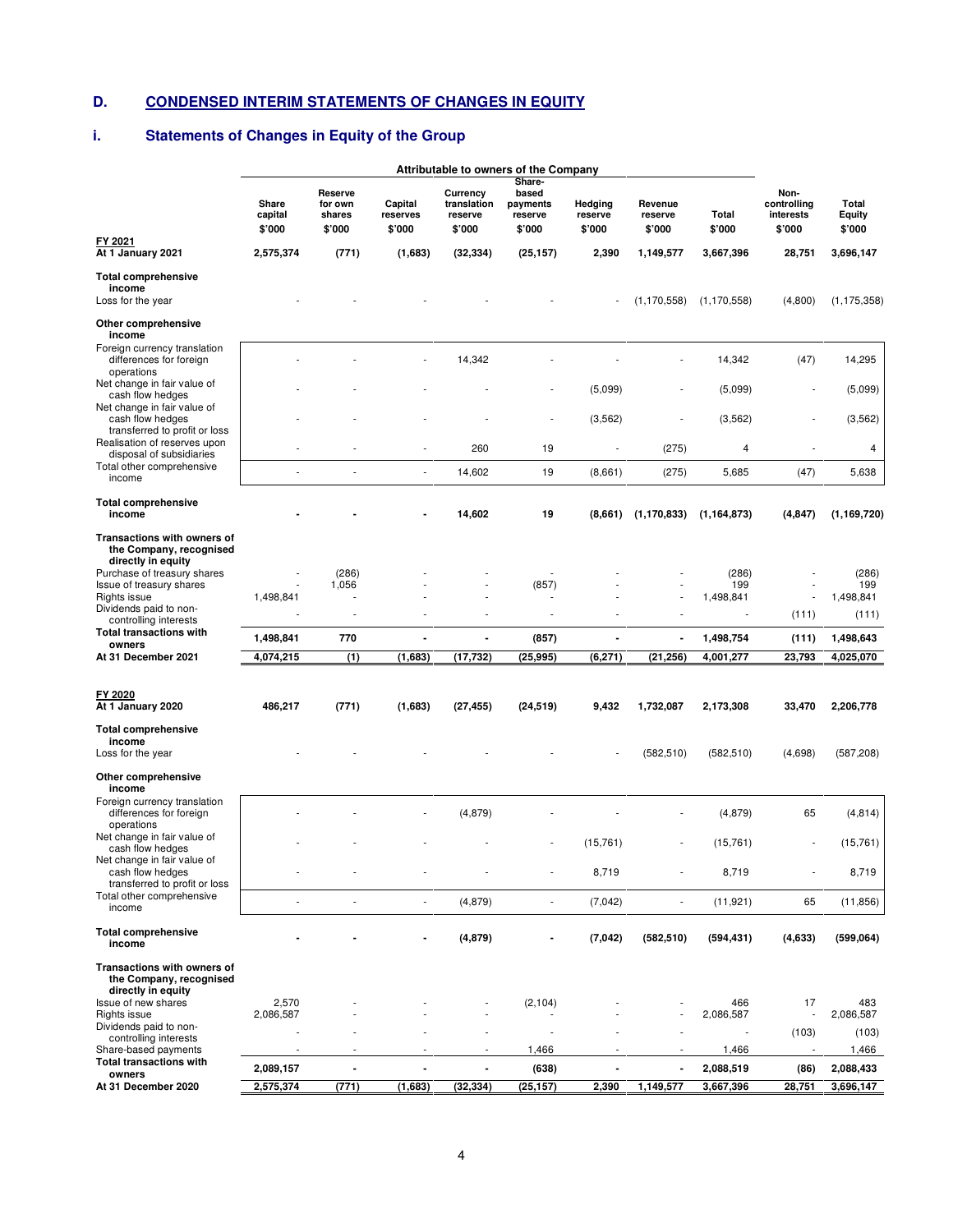# **D. CONDENSED INTERIM STATEMENTS OF CHANGES IN EQUITY** (Cont'd)

# **ii. Statements of Changes in Equity of the Company**

| FY 2021                                                                                                                                              | <b>Share</b><br>capital<br>\$'000 | <b>Reserve</b><br>for own<br>shares<br>\$'000 | Capital<br>reserves<br>\$'000 | Share-<br>based<br>payments<br>reserve<br>\$'000 | Revenue<br>reserve<br>\$'000 | Total<br><b>Equity</b><br>\$'000 |
|------------------------------------------------------------------------------------------------------------------------------------------------------|-----------------------------------|-----------------------------------------------|-------------------------------|--------------------------------------------------|------------------------------|----------------------------------|
| At 1 January 2021                                                                                                                                    | 2,575,374                         | (771)                                         | 960                           | (23,050)                                         | 1,531,024                    | 4,083,537                        |
| Total comprehensive income<br>Loss for the year                                                                                                      |                                   |                                               |                               |                                                  | (63, 474)                    | (63, 474)                        |
| Other comprehensive income<br>Total other comprehensive income                                                                                       | $\blacksquare$                    | $\blacksquare$                                | $\blacksquare$                | $\blacksquare$                                   | $\blacksquare$               |                                  |
| <b>Total comprehensive income</b>                                                                                                                    |                                   |                                               |                               |                                                  | (63, 474)                    | (63, 474)                        |
| Transactions with owners of the Company,<br>recognised directly in equity<br>Purchase of treasury shares<br>Issue of treasury shares<br>Rights issue | 1,498,841                         | (286)<br>1,056                                |                               | (857)                                            |                              | (286)<br>199<br>1,498,841        |
| <b>Total transactions with owners</b><br>At 31 December 2021                                                                                         | 1,498,841<br>4,074,215            | 770<br>(1)                                    | $\blacksquare$<br>960         | (857)<br>(23, 907)                               | $\blacksquare$<br>1,467,550  | 1,498,754<br>5,518,817           |
| FY 2020<br>At 1 January 2020                                                                                                                         | 486.217                           | (771)                                         | 960                           | (22.412)                                         | 1,495,694                    | 1,959,688                        |
| <b>Total comprehensive income</b><br>Profit for the year                                                                                             |                                   |                                               |                               |                                                  | 35,330                       | 35,330                           |
| Other comprehensive income<br>Total other comprehensive income                                                                                       | ÷.                                | $\omega$                                      | ÷.                            | $\blacksquare$                                   | $\overline{\phantom{a}}$     | $\sim$                           |
| <b>Total comprehensive income</b>                                                                                                                    |                                   |                                               |                               |                                                  | 35,330                       | 35,330                           |
| Transactions with owners of the Company,<br>recognised directly in equity                                                                            |                                   |                                               |                               |                                                  |                              |                                  |
| Issue of new shares                                                                                                                                  | 2.570                             |                                               |                               | (2, 104)                                         |                              | 466                              |
| Rights issue<br>Share-based payments                                                                                                                 | 2,086,587                         |                                               |                               |                                                  |                              | 2,086,587                        |
| Cost of share-based payment issued to employees of<br>subsidiaries                                                                                   |                                   |                                               |                               | 968<br>498                                       |                              | 968<br>498                       |
| <b>Total transactions with owners</b>                                                                                                                | 2,089,157                         |                                               |                               | (638)                                            |                              | 2,088,519                        |
| At 31 December 2020                                                                                                                                  | 2,575,374                         | (771)                                         | 960                           | (23,050)                                         | 1,531,024                    | 4,083,537                        |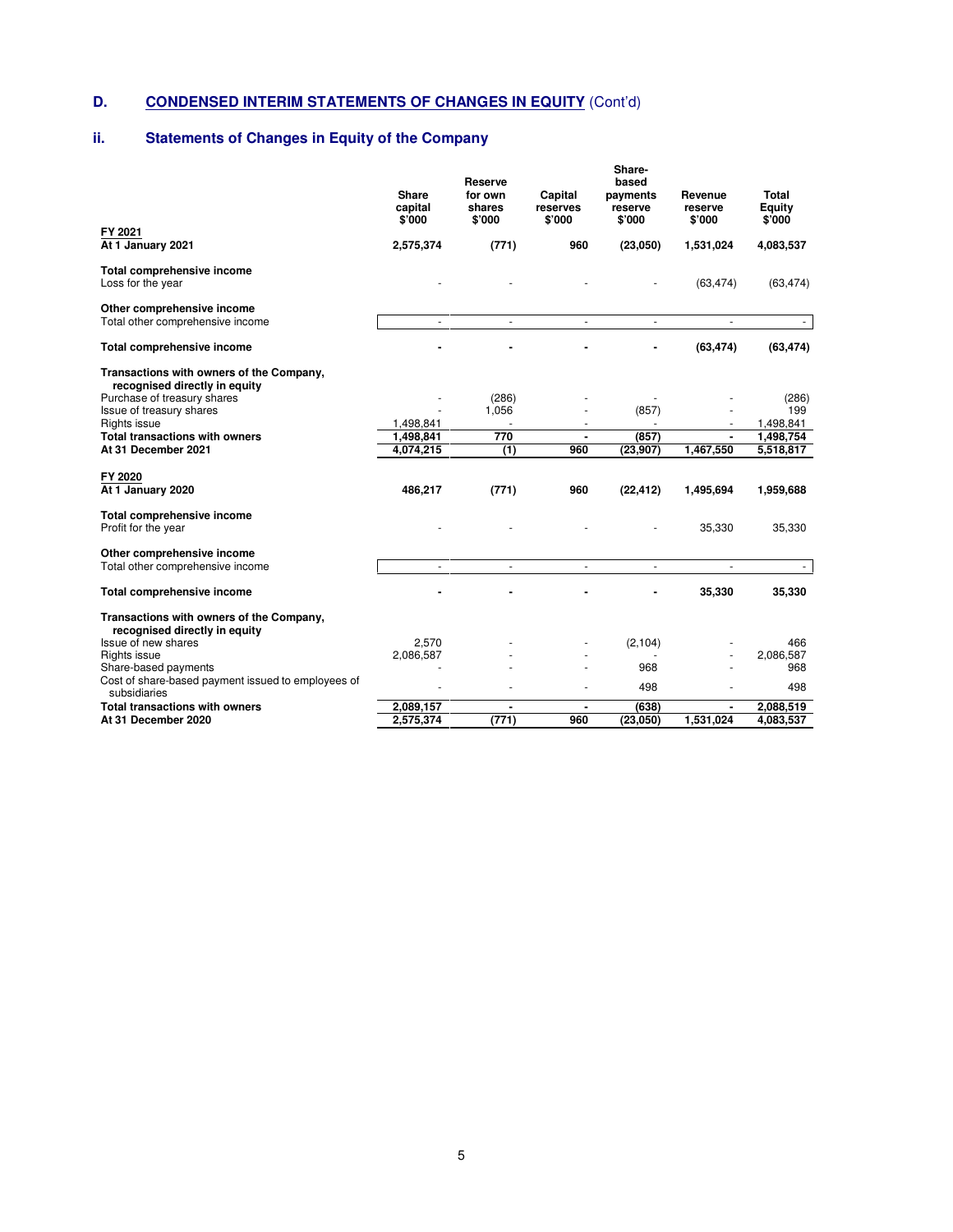# **E. CONDENSED INTERIM CONSOLIDATED STATEMENT OF CASH FLOWS**

|                                                                               | Group                    |                       |
|-------------------------------------------------------------------------------|--------------------------|-----------------------|
|                                                                               | FY 2021<br>\$'000        | FY 2020<br>\$'000     |
| Cash flows from operating activities:                                         |                          |                       |
| Loss for the year<br>Adjustments for:                                         | (1, 175, 358)            | (587, 208)            |
| Finance income                                                                | (50, 768)                | (51, 625)             |
| Finance costs                                                                 | 82,599                   | 141,802               |
| Depreciation of property, plant and equipment, and right-of-use assets        | 171,525                  | 173,800               |
| Amortisation of intangible assets                                             | 25,056                   | 27,929                |
| Share of results of associates and joint ventures, net of tax                 | (1, 166)                 | (513)                 |
| Loss/(gain) on disposal of property, plant and equipment                      | 4,565                    | (947)                 |
| Loss on termination of lease liabilities                                      |                          | 2                     |
| Gain on disposal of asset held for sale                                       |                          | (501)                 |
| Changes in fair value of financial instruments                                | 35,989                   | (19, 764)             |
| Loss on modified cash flows of receivables                                    | 3,084                    |                       |
| Impairment losses on property, plant and equipment                            | 45,916                   | 48,989                |
| Impairment losses on right-of-use assets<br>Provision for restoration costs   | 66,477                   | 74,191                |
| Share-based payment expenses                                                  | 21,937                   | 1,461                 |
| Property, plant and equipment written off                                     | 12                       | 43                    |
| Inventories (written back)/written down, net                                  | 21,328                   | 34,179                |
| Impairment losses on trade receivables and contract assets, net*              | 2,356                    | 9,633                 |
| Tax credit                                                                    | (79, 422)                | (83,500)              |
| Operating loss before working capital changes                                 | (825, 870)               | (232, 029)            |
| Changes in working capital:                                                   |                          |                       |
| Inventories                                                                   | 6,070                    | (15, 432)             |
| Contract costs                                                                | (15, 753)                | 35,937                |
| Contract assets                                                               | (206, 912)               | (89, 573)             |
| Contract liabilities                                                          | 17,263                   | 94,102                |
| Trade and other receivables*                                                  | 122,302                  | (119, 866)            |
| Trade and other payables*<br>Provisions*                                      | 382,421<br>(9,956)       | (259, 467)            |
| Cash used in operations                                                       | (530, 435)               | (2,513)<br>(588, 841) |
| Interest income received                                                      | 9,528                    | 9,135                 |
| Interest paid                                                                 | (63, 127)                | (162, 309)            |
| Tax paid                                                                      | (5,090)                  | (7, 876)              |
| Net cash used in operating activities                                         | (589, 124)               | (749, 891)            |
| Cash flows from investing activities:                                         |                          |                       |
| Purchase of property, plant and equipment                                     | (45, 724)                | (89, 220)             |
| Proceeds from sale of property, plant and equipment                           | 3,917                    | 2,025                 |
| Proceeds from disposal of asset held for sale                                 |                          | 1,467                 |
| Purchase of intangible assets                                                 | (2, 412)                 | (2, 411)              |
| Dividend received from joint venture<br>Net cash used in investing activities | 32<br>(44, 187)          | (88, 139)             |
|                                                                               |                          |                       |
| Cash flows from financing activities:                                         |                          |                       |
| Proceeds from borrowings                                                      | 1,526,707                | 2,397,351             |
| Repayment of borrowings                                                       | (2,038,855)<br>1,498,841 | (1,736,533)           |
| Proceeds from rights issue, net<br>Purchase of treasury shares                | (286)                    | 586,587               |
| Payment of lease liabilities                                                  | (22, 136)                | (21, 704)             |
| Payment on termination of lease liabilities                                   |                          | (50)                  |
| Dividends paid to non-controlling interests of subsidiaries                   | (111)                    | (103)                 |
| Capital contribution by non-controlling interests of subsidiaries             |                          | 17                    |
| Net cash generated from financing activities                                  | 964,160                  | 1,225,565             |
| Net increase in cash and cash equivalents                                     | 330,849                  | 387,535               |
| Cash and cash equivalents at beginning of the year                            | 772,426                  | 389,250               |
| Effect of exchange rate changes on balances held in foreign currencies        | 843                      | (4,359)               |
| Cash and cash equivalents at end of the year                                  | 1,104,118                | 772,426               |

\* Comparative amounts have been reclassified to conform to current year presentation. The amounts are reclassified within operating activities of the condensed interim consolidated statement of cash flows and do not have any effect on the condensed interim balance sheets and condensed interim consolidated income statement.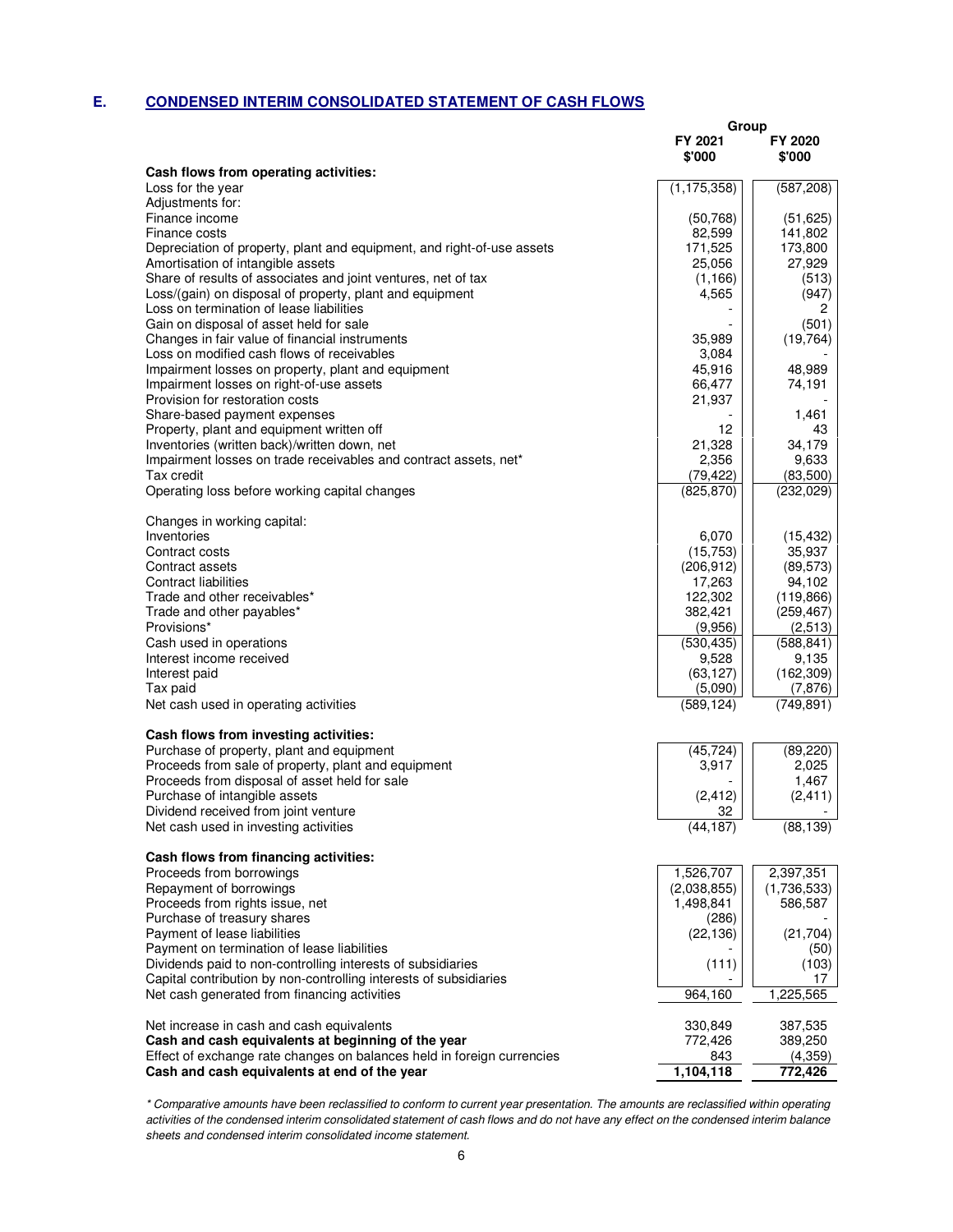#### **1. Domicile and activities**

Sembcorp Marine Ltd (the "Company") is a company incorporated in the Republic of Singapore and has its registered office at 80 Tuas South Boulevard, Singapore 637051, and whose shares are publicly traded on the Mainboard of the Singapore Exchange. These condensed interim financial statements as at and for the year ended 31 December 2021 comprise the Company and its subsidiaries (together referred to as the "Group") and the Group's interests in associates and joint ventures.

On 14 September 2021, Startree Investments Pte. Ltd. ("Startree") subscribed for 9,277,318,151 Rights Shares under the Company's Rights Issue. The increase in aggregate shareholding by more than 1% triggered an obligation by Startree under The Singapore Code on Take-overs and Merger to make a Mandatory Conditional General Cash Offer ("MGO") for the shares of the Company that Startree and its concert parties do not already own. On 3 November 2021, Startree received valid acceptance of the MGO in respect of an aggregate of 2,500,581,339 offer shares. As a result of these events, Startree owned 54.58% of the shares in issue of the Company as at 3 November 2021. Startree and Temasek Holding (Private) Limited became the Company's immediate and ultimate holding companies, respectively.

The principal activities of the Company are the provision of management services and investment holding.

The principal activities of the Group are the provision of innovative engineering solutions to the global offshore, marine and energy industries.

## **2. Basis of preparation**

### **2.1. Going concern basis of accounting**

The condensed interim financial statements have been prepared on a going concern basis, which assumes that the Group will be able to meet its debt obligations as and when they fall due within the next twelve months.

The outbreak of the COVID-19 pandemic and the measures adopted by the Singapore Government to mitigate the pandemic's spread have impacted the Group. The onset of the COVID-19 pandemic in 2020 delayed the industry recovery and created severe disruptions, including reductions in capital expenditure by oil majors and disruptions in global supply chains. These disruptions have extended into 2021 with the re-imposition of COVID-19 restrictions to combat new waves of localised infections, including tighter border controls which exacerbated the shortages of skilled manpower for the Group. As a result, disruptions to yard operations have impacted the execution and completion of projects, along with deferrals of deliveries and payments by customers. This has adversely affected the Group's working capital position.

The Group's \$2.1 billion rights issue completed in September 2020 had strengthened the Group's financial position and allowed the Group to continue to pursue its strategic expansion towards the renewable and clean energy segments. The proceeds were used to reduce the Group's leverage and debt servicing obligations by converting the \$1.5 billion Subordinated Loan owing to Sembcorp Industries Ltd into equity in Sembcorp Marine with the balance of approximately \$0.6 billion to fund ongoing operations. However, the prolonged disruptions from COVID-19 have created further nearterm liquidity challenges for the Group.

On 24 June 2021, the Group announced a renounceable underwritten rights issue to raise proceeds of approximately \$1.5 billion to meet immediate funding needs, strengthen the Group's balance sheet, replenish temporary working capital depletion amidst continuing COVID-19 disruptions, and enhance the Group's liquidity position.

As at 31 December 2021, the Group recorded net current assets of \$492,782,000 (2020: net current liabilities of \$259,391,000), and incurred a loss of \$1,175,358,000 (2020: \$587,208,000) and negative operating cash flows of \$589,124,000 (2020: \$749,891,000) for the year ended 31 December 2021.

There is uncertainty over how the future development of the COVID-19 pandemic will impact the Group's business including customers' demand for its products. The appropriateness of the going concern basis of accounting is dependent on the continued availability of borrowings or alternative sources of capital or liquidity to meet its financial obligations as they fall due.

Management of the Group is confident that the continuing use of the going concern assumption in the preparation of the financial statements is appropriate.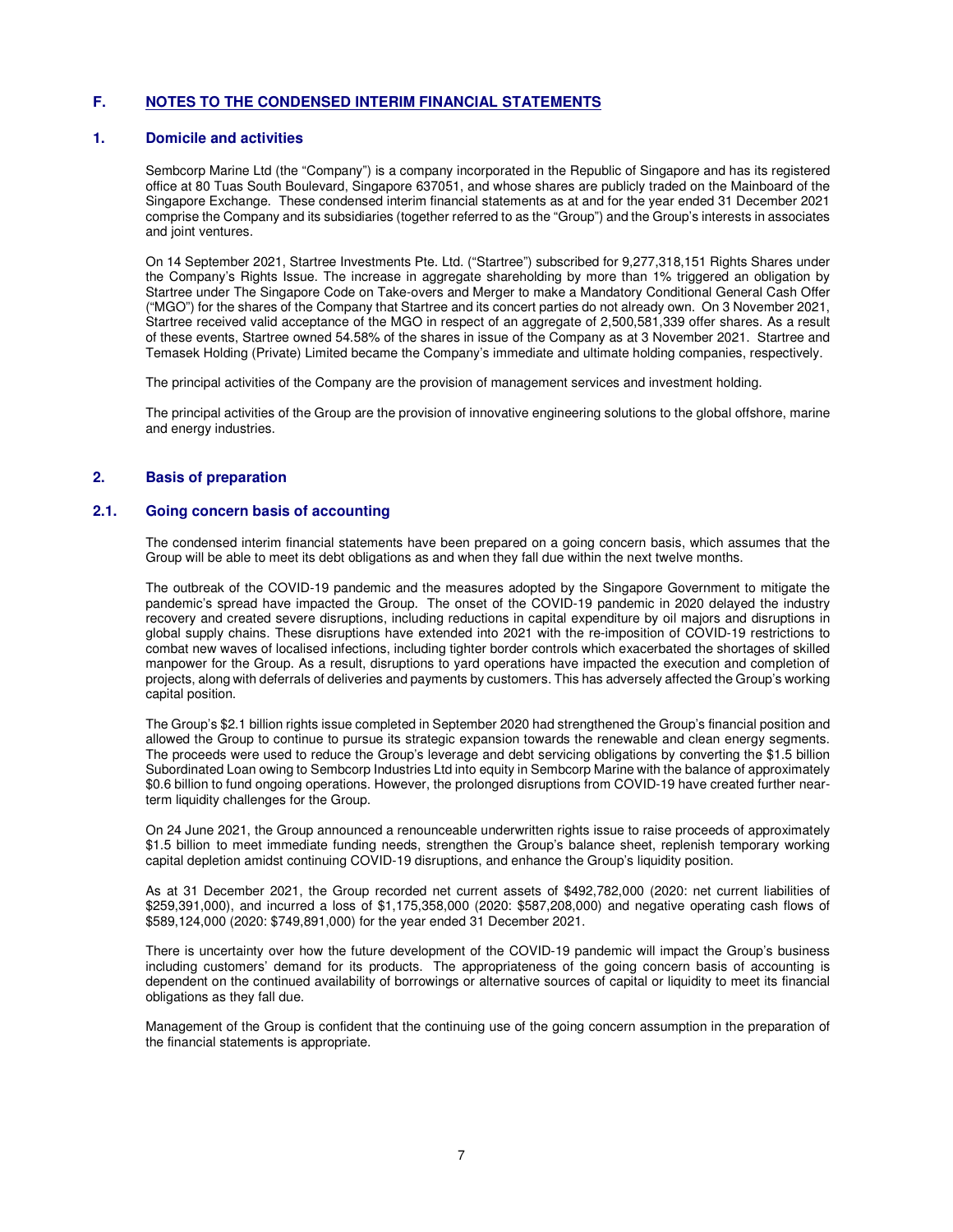#### **2.2. Statement of compliance**

The condensed interim financial statements are prepared in accordance to Singapore Financial Reporting Standards (International) (SFRS(I)s) and International Financial Reporting Standards (IFRSs). All references to SFRS(I)s and IFRSs are referred to as SFRS(I)s in these condensed interim financial statements unless otherwise specified.

The condensed interim financial statements for the year ended 31 December 2021 have been prepared in accordance with SFRS(I) 1-34 Interim Financial Reporting. The condensed interim financial statements do not include all the information required for a complete set of financial statements. However, selected explanatory notes are included to explain events and transactions that are significant to an understanding of the changes in the Group's financial position and performance of the Group since the last annual financial statements for the year ended 31 December 2020.

Except as disclosed in Note 2.3. below, the Group has applied the same accounting policies and methods of computation in the preparation of the financial statements for the current period as the most recent audited financial statements for the year ended, and as at, 31 December 2020.

The condensed interim financial statements are presented in Singapore dollars which is the Company's functional currency.

## **2.3. New and amended standards**

The Group has applied the following SFRS(I)s, amendments to and interpretations of SFRS(I) for the first time for the annual period beginning on 1 January 2021:

- COVID-19-Related Rent Concessions (Amendments to SFRS(I) 16)
- Interest Rate Benchmark Reform Phase 2 (Amendments to SFRS(I) 9, SFRS(I) 1-39, SFRS(I) 7, SFRS(I) 4 and SFRS 16)

The adoption of the above standards do not have any significant impact on the financial statements.

## **2.4. Use of estimates and judgements**

In preparing the condensed interim financial statements, management has made judgements, estimates and assumptions that affect the application of accounting policies and the reported amounts of assets and liabilities, income and expense. Actual results may differ from these estimates.

The significant judgements made by management in applying the Group's accounting policies and the key sources of estimation uncertainty were the same as those described in the last annual financial statements as at and for the year ended 31 December 2020.

### **3. Segment and revenue information**

The Group has two reportable segments, which are the Group's strategic business units. They are: (i) rigs & floaters, repairs & upgrades, offshore platforms and specialised shipbuilding; and (ii) ship chartering. The strategic business units are managed separately because of their different business activities. The results of all projects related to shipbuilding and repairs are reviewed as a whole and form the basis for resource allocation decisions of the shipyard activities.

Inter-segment sales and transfers are carried out on an arm's length basis. Segment assets consist primarily of property, plant and equipment, intangible assets, current assets and exclude inter-segment balances. Segment liabilities comprise mainly operating liabilities and exclude inter-segment balances. Performance is measured based on segment profit before tax, as included in the internal management reports that are reviewed by the Group's President & CEO. Segment profit is used to measure performance as management believes that such information is the most relevant in evaluating the results of certain segments relative to other entities that operate within these industries.

Other operations include bulk trading in marine engineering related products, collection and treatment of used copper slag, and the processing and distribution of copper slag for blast cleaning purposes.

The Group operates principally in the Republic of Singapore. In presenting information on the basis of geographical segments, segment revenue is based on the geographical location of customers. Segment assets and total assets are based on the geographical location of the assets.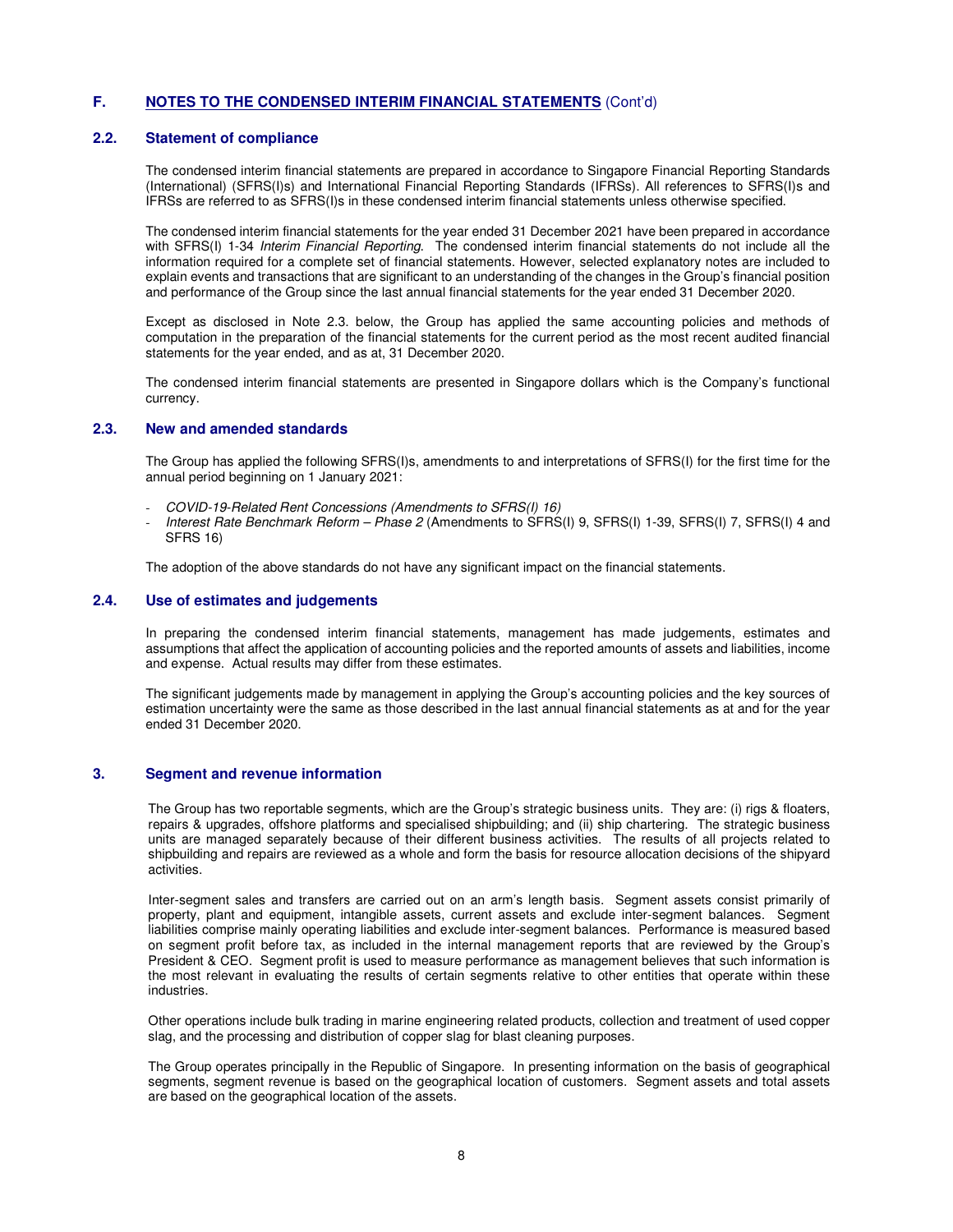# **3.1. Operating segments**

| <b>Business segments:</b><br>(i)                                                  | Rigs & floaters,<br>Repairs & upgrades,<br>Offshore platforms,<br>and Specialised<br>shipbuilding<br>\$'000 | Ship<br>chartering<br>\$'000 | Others<br>\$'000         | Elimination<br>\$'000 | Total<br>\$'000     |
|-----------------------------------------------------------------------------------|-------------------------------------------------------------------------------------------------------------|------------------------------|--------------------------|-----------------------|---------------------|
| 2H 2021                                                                           |                                                                                                             |                              |                          |                       |                     |
| <b>Turnover</b>                                                                   |                                                                                                             |                              |                          |                       |                     |
| Sales to external parties                                                         | 1,007,012                                                                                                   | 9,176                        | 1,841                    |                       | 1,018,029           |
| Inter-segment sales                                                               |                                                                                                             |                              | 39,558                   | (39, 558)             |                     |
| <b>Total</b>                                                                      | 1,007,012                                                                                                   | 9,176                        | 41,399                   | (39, 558)             | 1,018,029           |
| Results                                                                           |                                                                                                             |                              |                          |                       |                     |
| Segment results                                                                   | (511, 393)                                                                                                  | (2, 198)                     | (1,592)                  |                       | (515, 183)          |
| Finance income                                                                    | 32,256                                                                                                      |                              | 35,150                   | (39, 520)             | 27,886              |
| Finance costs                                                                     | (58, 697)                                                                                                   | (786)                        | (20, 503)                | 39,520                | (40, 466)           |
| Share of results of associates and joint ventures, net                            | (87)                                                                                                        |                              | 590                      |                       | 503                 |
| of tax<br>(Loss)/profit before tax                                                | (537, 921)                                                                                                  | (2,984)                      | 13,645                   | $\frac{1}{2}$         | (527, 260)          |
| Tax credit/(expense)                                                              | 4,154                                                                                                       | (9)                          | (2,736)                  |                       | 1,409               |
| (Loss)/profit for the period                                                      | (533, 767)                                                                                                  | (2,993)                      | 10,909                   | ä,                    | (525, 851)          |
| Capital expenditure                                                               | 20,593                                                                                                      | 2,109                        | 110                      |                       | 22,812              |
| <b>Significant non-cash items</b>                                                 |                                                                                                             |                              |                          |                       |                     |
| Depreciation and amortisation                                                     | 92,054                                                                                                      | 6,520                        | 275                      |                       | 98,849              |
| Changes in fair value of financial instruments                                    | 7,650                                                                                                       |                              | 8,489                    |                       | 16,139              |
| Impairment losses on property, plant and equipment                                |                                                                                                             |                              | 140                      |                       | 140                 |
| Provision for restoration costs                                                   | 10,131                                                                                                      |                              |                          |                       | 10,131              |
| Property, plant and equipment written off<br>Inventories written down/(back), net | 7<br>21,273                                                                                                 |                              | (33)                     |                       | 7<br>21,240         |
| Reversal of impairment losses on trade receivables<br>and contract assets, net    | (540)                                                                                                       |                              | $\overline{a}$           |                       | (540)               |
| FY 2021                                                                           |                                                                                                             |                              |                          |                       |                     |
| <b>Turnover</b>                                                                   |                                                                                                             |                              |                          |                       |                     |
| Sales to external parties                                                         | 1,839,938                                                                                                   | 18,443                       | 3,834                    |                       | 1,862,215           |
| Inter-segment sales                                                               |                                                                                                             |                              | 56,861                   | (56, 861)             |                     |
| Total                                                                             | 1,839,938                                                                                                   | 18,443                       | 60,695                   | (56, 861)             | 1,862,215           |
| Results                                                                           |                                                                                                             |                              |                          |                       |                     |
| Segment results<br>Finance income                                                 | (1, 171, 565)                                                                                               | (50,036)                     | (2,514)                  |                       | (1,224,115)         |
| Finance costs                                                                     | 59,757<br>(112,750)                                                                                         | (1,633)                      | 61,927<br>(39, 132)      | (70, 916)<br>70,916   | 50,768<br>(82, 599) |
| Share of results of associates and joint ventures, net                            |                                                                                                             |                              | 1,222                    |                       | 1,166               |
| of tax<br>(Loss)/profit before tax                                                | (56)<br>(1,224,614)                                                                                         | (51,669)                     | 21,503                   | $\overline{a}$        | (1,254,780)         |
| Tax credit/(expense)                                                              | 83,454                                                                                                      | (866)                        | (3, 166)                 |                       | 79,422              |
| (Loss)/profit for the year                                                        | (1, 141, 160)                                                                                               | (52, 535)                    | 18,337                   | ÷                     | (1, 175, 358)       |
| <b>Capital expenditure</b>                                                        | 39,962                                                                                                      | 5,894                        | 166                      |                       | 46,022              |
| Significant non-cash items                                                        |                                                                                                             |                              |                          |                       |                     |
| Depreciation and amortisation                                                     | 183,721                                                                                                     | 12,308                       | 552                      |                       | 196,581             |
| Changes in fair value of financial instruments                                    | 5,331                                                                                                       |                              | 30,658                   |                       | 35,989              |
| Impairment losses on property, plant and equipment                                |                                                                                                             | 45,718                       | 198                      |                       | 45,916              |
| Impairment losses on right-of-use assets                                          | 66,477                                                                                                      |                              |                          |                       | 66,477              |
| Provision for restoration costs<br>Property, plant and equipment written off      | 21,937<br>12                                                                                                |                              | $\overline{\phantom{a}}$ |                       | 21,937<br>12        |
| Inventories written down/(back), net                                              | 21,361                                                                                                      |                              | (33)                     |                       | 21,328              |
| Impairment losses on trade receivables and contract                               |                                                                                                             |                              |                          |                       |                     |
| assets, net                                                                       | 2,356                                                                                                       |                              |                          |                       | 2,356               |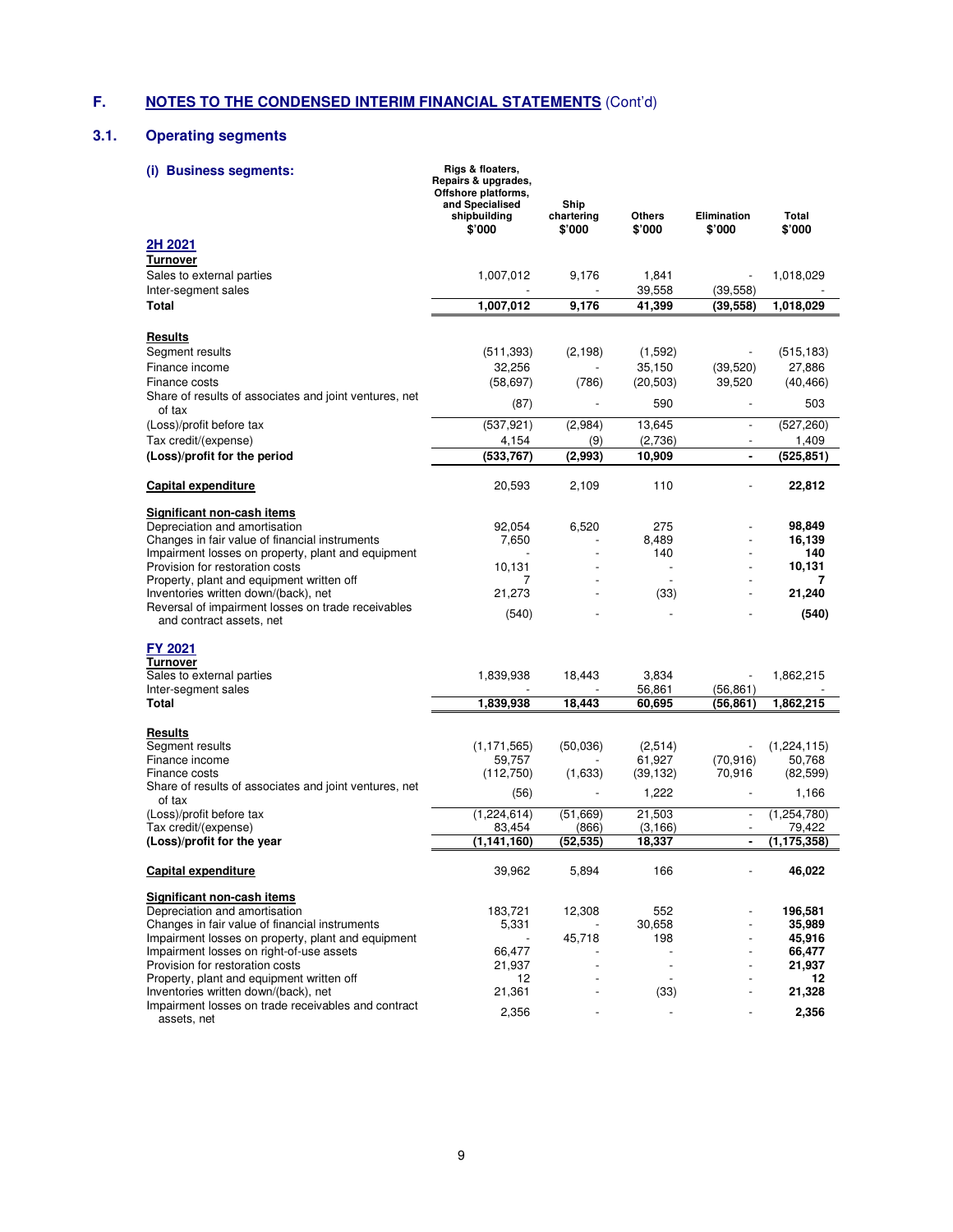# **3.1. Operating segments** (Cont'd)

## **(i) Business segments: Rigs & floaters,**

| w<br><b>DUSTRESS SEGILICITIS.</b>          | Repairs & upgrades,<br>Offshore platforms,<br>and Specialised<br>shipbuilding<br>\$'000 | Ship<br>chartering<br>\$7000 | <b>Others</b><br>\$'000 | <b>Elimination</b><br>\$'000 | Total<br>\$'000 |  |
|--------------------------------------------|-----------------------------------------------------------------------------------------|------------------------------|-------------------------|------------------------------|-----------------|--|
| As at 31-Dec-2021                          |                                                                                         |                              |                         |                              |                 |  |
| Assets                                     |                                                                                         |                              |                         |                              |                 |  |
| Segment assets                             | 9,200,954                                                                               | 182,756                      | 3,245,910               | (3,558,614)                  | 9,071,006       |  |
| Interests in associates and joint ventures | 4.123                                                                                   |                              | 12.436                  |                              | 16.559          |  |
| Deferred tax assets                        | 196,144                                                                                 | 71                           |                         |                              | 196.215         |  |
| Tax recoverable                            | 16,093                                                                                  |                              |                         |                              | 16,093          |  |
| Total assets                               | 9.417.314                                                                               | 182.827                      | 3.258.346               | (3,558,614)                  | 9,299,873       |  |
| Liabilities                                |                                                                                         |                              |                         |                              |                 |  |
| Segment liabilities                        | 6,894,856                                                                               | 43,073                       | 1,870,326               | (3,558,614)                  | 5,249,641       |  |
| Deferred tax liabilities                   | 18.878                                                                                  | 84                           | 108                     |                              | 19.070          |  |
| Current tax payable                        | 858                                                                                     | 1,687                        | 3,547                   |                              | 6,092           |  |
| <b>Total liabilities</b>                   | 6,914,592                                                                               | 44.844                       | 1.873.981               | (3,558,614)                  | 5.274.803       |  |

## **(ii) Geographical segments:**

|                                 | <b>Turnover from external</b><br>customers |                   | Capital expenditure |                   | Non-current<br>assets <sup>(1)</sup> | <b>Total assets</b>            |
|---------------------------------|--------------------------------------------|-------------------|---------------------|-------------------|--------------------------------------|--------------------------------|
|                                 | 2H 2021<br>\$'000                          | FY 2021<br>\$'000 | 2H 2021<br>\$'000   | FY 2021<br>\$'000 | As at<br>31-Dec-2021<br>\$'000       | As at<br>31-Dec-2021<br>\$'000 |
| Singapore                       | 124.286                                    | 226,531           | 9.136               | 18.294            | 4.281.078                            | 7.347.040                      |
| Rest of Asia, Australia & India | 20,660                                     | 108.337           | 560                 | 857               | 114.292                              | 151,934                        |
| Qatar                           | 110.401                                    | 223.616           |                     |                   |                                      |                                |
| Rest of Middle East & Africa    | 75                                         | 1,141             |                     |                   |                                      |                                |
| United Kingdom                  | 90.493                                     | 208.114           | 4                   | 17                | 2.008                                | 4,928                          |
| Norway                          | 181.653                                    | 263.340           | 8                   | 8                 | 28.227                               | 38.331                         |
| The Netherlands                 | 6.376                                      | 28.676            |                     |                   | 80.398                               | 84.425                         |
| Rest of Europe                  | 183.645                                    | 277.488           | 84                  | 89                | 155                                  | 2.477                          |
| Brazil                          | 104.030                                    | 144.106           | 13.020              | 26,757            | 1.568.010                            | 1,670,374                      |
| U.S.A.                          | 196.230                                    | 380.581           |                     |                   | 178                                  | 364                            |
| Other countries                 | 180                                        | 285               |                     |                   |                                      |                                |
| Total                           | 1,018,029                                  | 1.862.215         | 22,812              | 46,022            | 6.074.346                            | 9,299,873                      |

 $^{(1)}$  Non-current assets presented consist of property, plant and equipment, right-of-use assets, interests in associates and joint ventures, trade and other receivables, contract assets and intangible assets.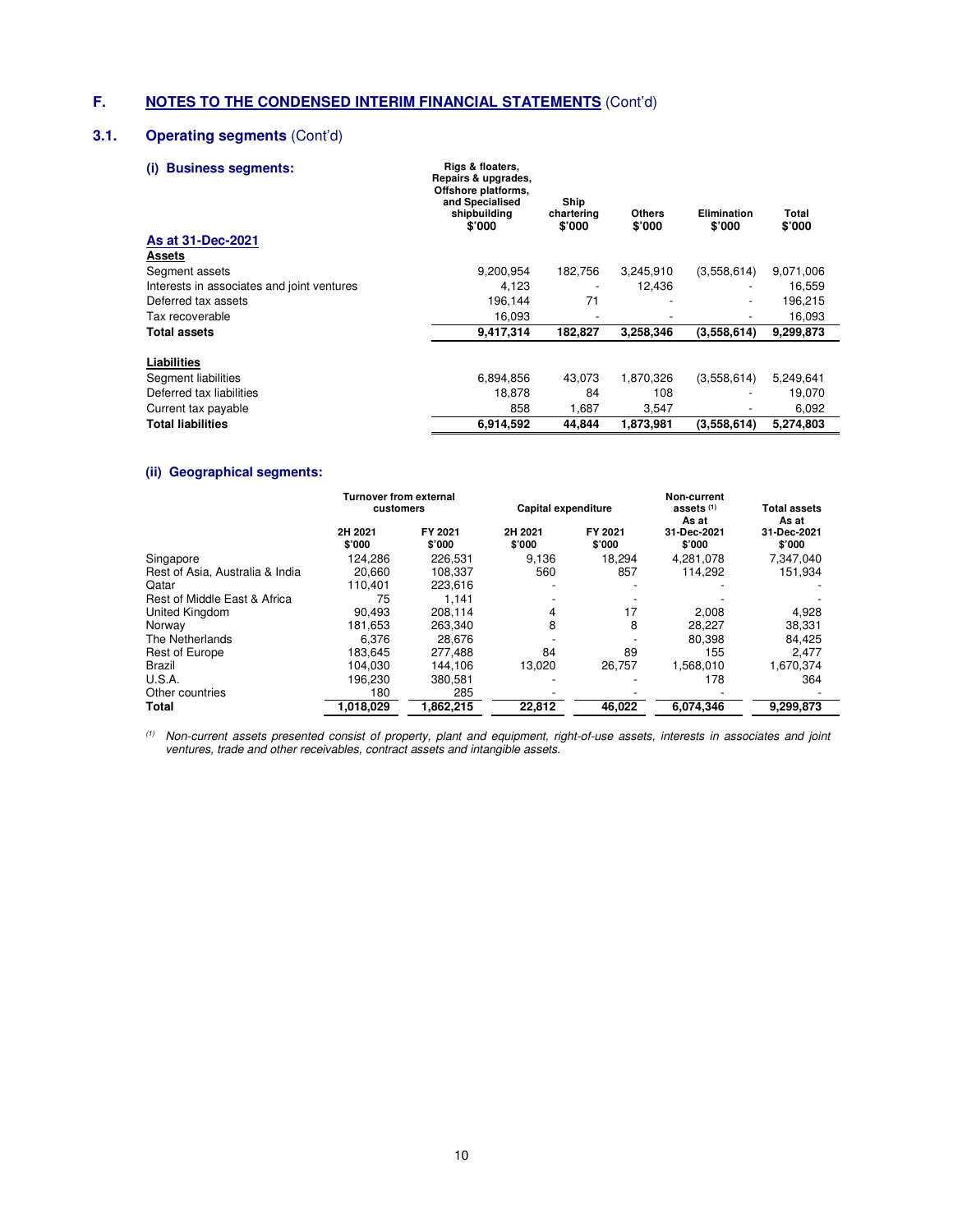# **3.1. Operating segments** (Cont'd)

| <b>Business segments:</b><br>(i)                                                                     | Rigs & floaters,<br>Repairs & upgrades,<br>Offshore platforms,<br>and Specialised<br>shipbuilding<br>\$'000 | Ship<br>chartering<br>\$'000 | Others<br>\$'000    | Elimination<br>\$'000  | Total<br>\$'000      |
|------------------------------------------------------------------------------------------------------|-------------------------------------------------------------------------------------------------------------|------------------------------|---------------------|------------------------|----------------------|
| 2H 2020                                                                                              |                                                                                                             |                              |                     |                        |                      |
| <b>Turnover</b>                                                                                      |                                                                                                             |                              |                     |                        |                      |
| Sales to external parties                                                                            | 592,180                                                                                                     | 10,629                       | 1,272               |                        | 604,081              |
| Inter-segment sales<br><b>Total</b>                                                                  | 592,180                                                                                                     | 10,629                       | 33,077<br>34,349    | (33,077)<br>(33,077)   | 604,081              |
|                                                                                                      |                                                                                                             |                              |                     |                        |                      |
| Results                                                                                              |                                                                                                             |                              |                     |                        |                      |
| Segment results                                                                                      | (358, 311)                                                                                                  | (49,716)                     | (745)               |                        | (408, 772)           |
| Finance income                                                                                       | 33,720                                                                                                      |                              | 46,850              | (58, 854)              | 21,716               |
| Finance costs                                                                                        | (87, 153)                                                                                                   | (944)                        | (33, 559)           | 58,854                 | (62, 802)            |
| Share of results of associates and joint ventures, net<br>of tax                                     | (198)                                                                                                       |                              | 161                 |                        | (37)                 |
| (Loss)/profit before tax                                                                             | (411, 942)                                                                                                  | (50,660)                     | 12,707              | $\overline{a}$         | (449, 895)           |
| Tax credit/(expense)                                                                                 | 59,467                                                                                                      | (732)                        | (1,711)             |                        | 57,024               |
| (Loss)/profit for the period                                                                         | (352, 475)                                                                                                  | (51, 392)                    | 10,996              | $\blacksquare$         | (392, 871)           |
| <b>Capital expenditure</b>                                                                           | 26,109                                                                                                      | 8,549                        | 14                  |                        | 34,672               |
| Significant non-cash items                                                                           |                                                                                                             |                              |                     |                        |                      |
| Depreciation and amortisation                                                                        | 93,632                                                                                                      | 7.186                        | 308                 |                        | 101,126              |
| Changes in fair value of financial instruments<br>Impairment losses on property, plant and equipment | (1,761)                                                                                                     | 48,989                       | (42, 273)           |                        | (44,034)<br>48,989   |
| Impairment losses on right-of-use assets                                                             | 74,191                                                                                                      |                              |                     |                        | 74,191               |
| Property, plant and equipment written off                                                            | 1                                                                                                           | 42                           |                     |                        | 43                   |
| Inventories written down, net<br>Impairment losses on trade receivables and contract                 | 34,147                                                                                                      |                              | 31                  |                        | 34,178               |
| assets, net                                                                                          | 9,417                                                                                                       |                              |                     |                        | 9,417                |
| FY 2020                                                                                              |                                                                                                             |                              |                     |                        |                      |
| <b>Turnover</b>                                                                                      |                                                                                                             |                              |                     |                        |                      |
| Sales to external parties                                                                            | 1,485,290                                                                                                   | 22,492                       | 2,498               |                        | 1,510,280            |
| Inter-segment sales<br>Total                                                                         | 1,485,290                                                                                                   | 22,492                       | 74,032<br>76,530    | (74, 032)<br>(74, 032) | 1,510,280            |
|                                                                                                      |                                                                                                             |                              |                     |                        |                      |
| Results                                                                                              |                                                                                                             |                              |                     |                        |                      |
| Segment results                                                                                      | (519, 985)                                                                                                  | (57, 252)                    | (4,308)             |                        | (581, 545)           |
| Finance income<br>Finance costs                                                                      | 79,208<br>(184, 386)                                                                                        | (1,935)                      | 99,310<br>(82, 374) | (126, 893)<br>126,893  | 51,625<br>(141, 802) |
| Non-operating income                                                                                 | 501                                                                                                         |                              |                     |                        | 501                  |
| Share of results of associates and joint ventures, net<br>of tax                                     | 102                                                                                                         |                              | 411                 | $\overline{a}$         | 513                  |
| (Loss)/profit before tax                                                                             | (624, 560)                                                                                                  | (59, 187)                    | 13,039              | $\frac{1}{2}$          | (670, 708)           |
| Tax credit/(expense)                                                                                 | 85,998                                                                                                      | 25                           | (2,523)             |                        | 83,500               |
| (Loss)/profit for the year                                                                           | (538, 562)                                                                                                  | (59, 162)                    | 10,516              | $\blacksquare$         | (587, 208)           |
| Capital expenditure                                                                                  | 79,087                                                                                                      | 8,549                        | 14                  |                        | 87,650               |
| Significant non-cash items                                                                           |                                                                                                             |                              |                     |                        |                      |
| Depreciation and amortisation<br>Changes in fair value of financial instruments                      | 186,985                                                                                                     | 14,115                       | 629<br>(16, 511)    |                        | 201,729<br>(19, 764) |
| Impairment losses on property, plant and equipment                                                   | (3,253)                                                                                                     | 48,989                       |                     |                        | 48,989               |
| Impairment losses on right-of-use assets                                                             | 74,191                                                                                                      |                              |                     |                        | 74,191               |
| Property, plant and equipment written off                                                            | 1                                                                                                           | 42                           |                     |                        | 43                   |
| Inventories written down, net<br>Impairment losses on trade receivables and contract                 | 34,148                                                                                                      |                              | 31                  |                        | 34,179               |
| assets, net                                                                                          | 9,633                                                                                                       |                              |                     |                        | 9,633                |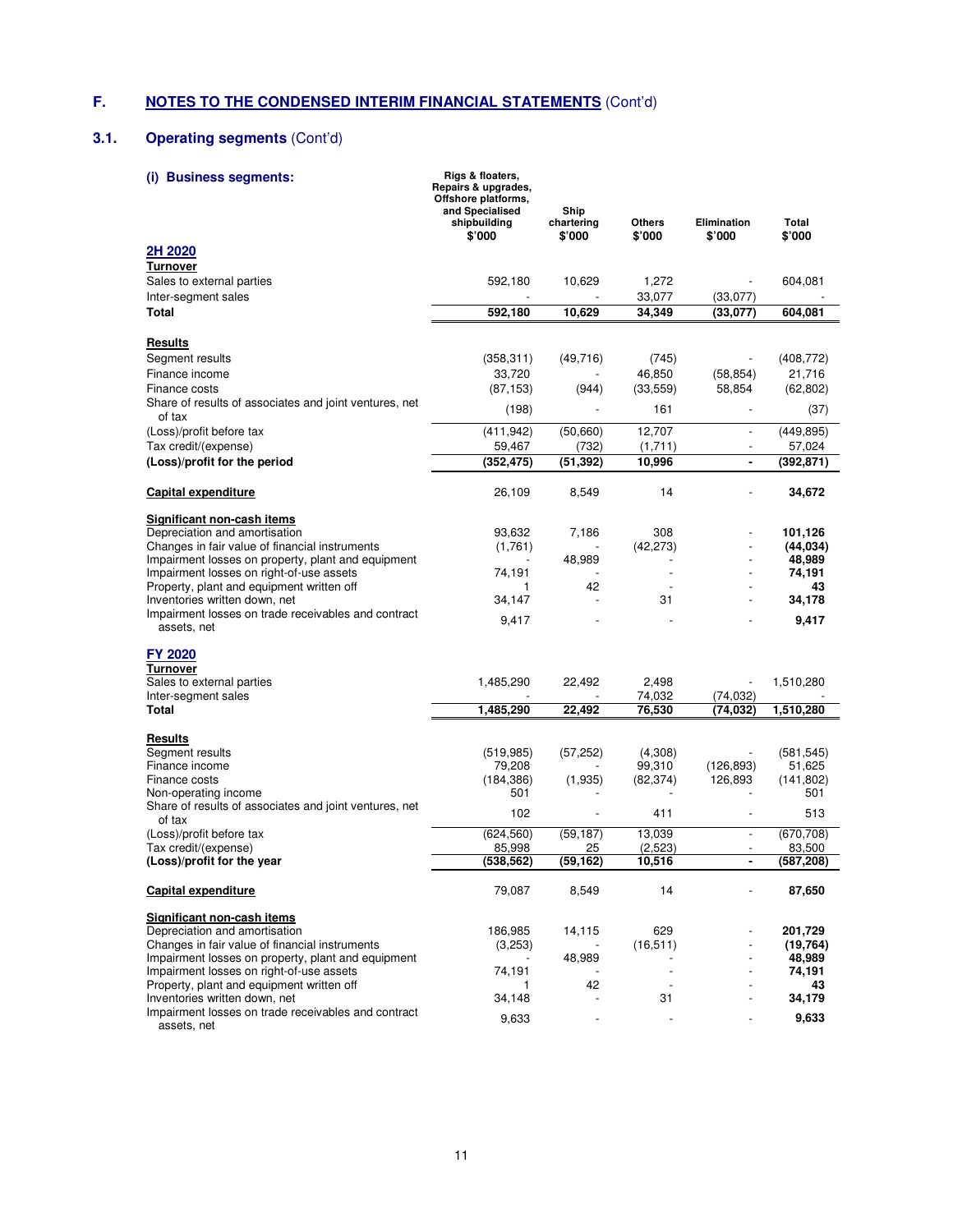# **3.1. Operating segments** (Cont'd)

| <b>Business segments:</b><br>(i)           | Rigs & floaters,<br>Repairs & upgrades,<br>Offshore platforms,<br>and Specialised<br>shipbuilding<br>\$'000 | Ship<br>chartering<br>\$'000 | <b>Others</b><br>\$'000 | <b>Elimination</b><br>\$'000 | Total<br>\$'000 |
|--------------------------------------------|-------------------------------------------------------------------------------------------------------------|------------------------------|-------------------------|------------------------------|-----------------|
| As at 31-Dec-2020                          |                                                                                                             |                              |                         |                              |                 |
| Assets                                     |                                                                                                             |                              |                         |                              |                 |
| Segment assets                             | 9,493,478                                                                                                   | 240,673                      | 2,134,105               | (3,047,855)                  | 8,820,401       |
| Interests in associates and joint ventures | 4.209                                                                                                       |                              | 11.214                  |                              | 15,423          |
| Deferred tax assets                        | 116,578                                                                                                     | 705                          |                         | $\overline{\phantom{a}}$     | 117,283         |
| Tax recoverable                            | 17,117                                                                                                      |                              |                         |                              | 17,117          |
| <b>Total assets</b>                        | 9,631,382                                                                                                   | 241,378                      | 2,145,319               | (3.047.855)                  | 8,970,224       |
| Liabilities                                |                                                                                                             |                              |                         |                              |                 |
| Segment liabilities                        | 6,212,052                                                                                                   | 53,514                       | 2,022,458               | (3,047,855)                  | 5,240,169       |
| Deferred tax liabilities                   | 25,952                                                                                                      | 900                          |                         |                              | 26,852          |
| Current tax payable                        | 3,448                                                                                                       | 609                          | 2,999                   |                              | 7,056           |
| <b>Total liabilities</b>                   | 6,241,452                                                                                                   | 55,023                       | 2,025,457               | (3.047.855)                  | 5,274,077       |

# **(ii) Geographical segments:**

|                                 | <b>Turnover from external</b> |                   |                     |                   | Non-current<br>assets <sup>(1)</sup> | <b>Total assets</b>   |  |
|---------------------------------|-------------------------------|-------------------|---------------------|-------------------|--------------------------------------|-----------------------|--|
|                                 | customers                     |                   | Capital expenditure |                   | As at                                | As at                 |  |
|                                 | 2H 2020<br>\$'000             | FY 2020<br>\$'000 | 2H 2020<br>\$'000   | FY 2020<br>\$'000 | 31-Dec-2020<br>\$'000                | 31-Dec-2020<br>\$'000 |  |
| Singapore                       | 125.293                       | 237.710           | 18.488              | 51.900            | 3.874.972                            | 6,959,615             |  |
| Rest of Asia, Australia & India | 82.499                        | 214.233           | 248                 | 704               | 122.299                              | 157.200               |  |
| Middle East & Africa            | 38.628                        | 62.711            |                     |                   |                                      |                       |  |
| United Kingdom                  | 72.516                        | 120.678           |                     | 5                 | 2.315                                | 4.345                 |  |
| Norway                          | 105.391                       | 207.971           |                     | 13                | 46.050                               | 55.848                |  |
| The Netherlands                 | 9.666                         | 23.465            |                     |                   | 128.179                              | 134.147               |  |
| Rest of Europe                  | 61.886                        | 217.107           | 53                  | 90                | 161                                  | 3.070                 |  |
| Brazil                          | 60.954                        | 148.484           | 15.883              | 34.938            | 1,533,461                            | 1,654,327             |  |
| U.S.A.                          | 45.879                        | 274.357           |                     |                   | 471                                  | 1.672                 |  |
| Other countries                 | 1,369                         | 3,564             |                     |                   |                                      |                       |  |
| Total                           | 604.081                       | 1.510.280         | 34.672              | 87.650            | 5.707.908                            | 8.970.224             |  |

 $<sup>(1)</sup>$  Non-current assets presented consist of property, plant and equipment, right-of-use assets, interests in associates and joint</sup> ventures, trade and other receivables and intangible assets.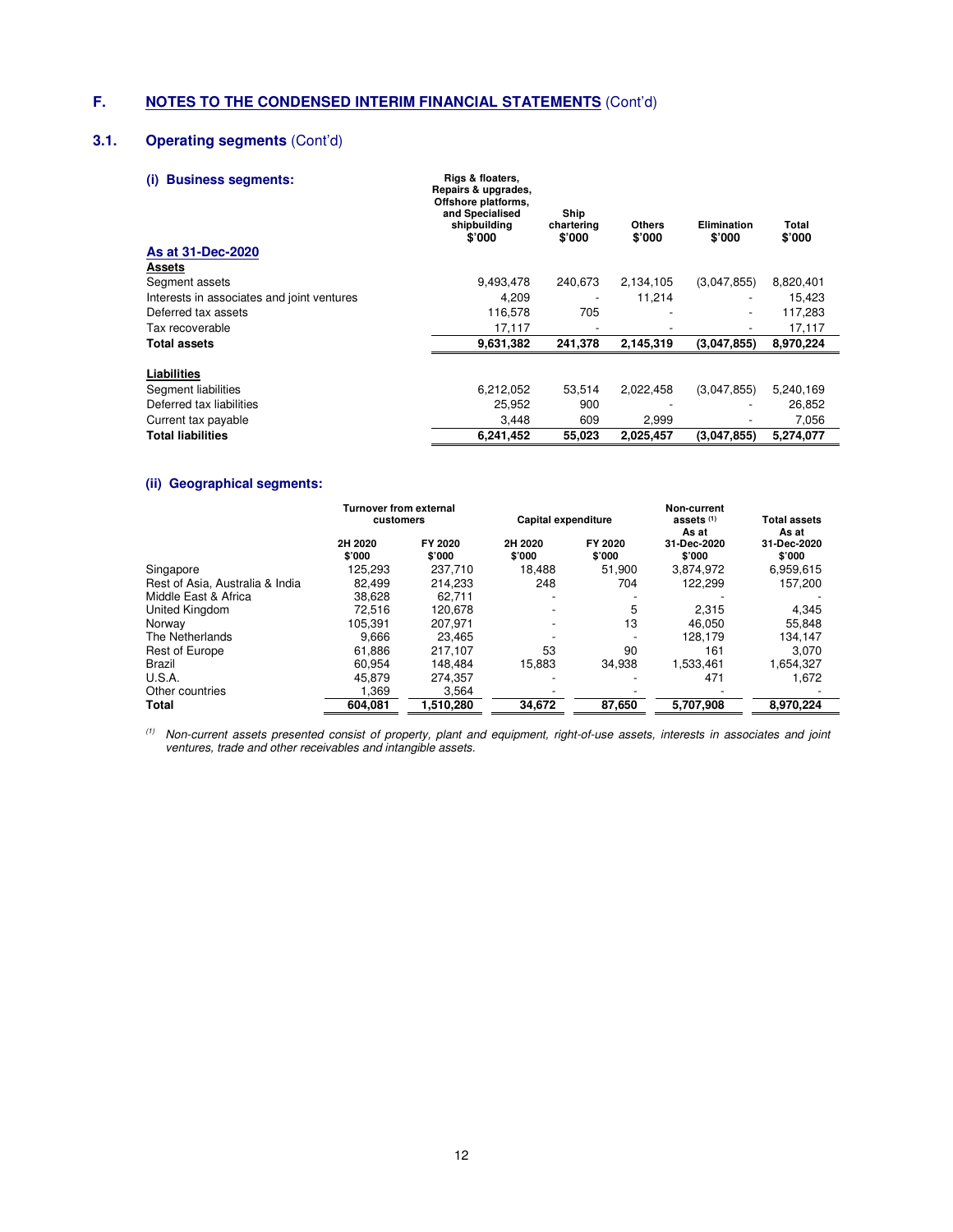# **3.2. Disaggregation of revenue**

|                                                             | Rigs & floaters,<br><b>Repairs &amp;</b><br>upgrades,<br><b>Offshore</b><br>platforms and<br><b>Specialised</b> |                                        |                         |                              |                        |
|-------------------------------------------------------------|-----------------------------------------------------------------------------------------------------------------|----------------------------------------|-------------------------|------------------------------|------------------------|
|                                                             | \$'000                                                                                                          | shipbuilding Ship chartering<br>\$'000 | <b>Others</b><br>\$'000 | <b>Elimination</b><br>\$'000 | Total<br>\$'000        |
| 2H 2021<br><b>Turnover</b>                                  |                                                                                                                 |                                        |                         |                              |                        |
| Sales to external parties                                   | 1,007,012                                                                                                       | 9,176                                  | 1,841<br>39.558         |                              | 1,018,029              |
| Inter-segment sales<br>Total                                | 1,007,012                                                                                                       | 9,176                                  | 41,399                  | (39, 558)<br>(39, 558)       | 1,018,029              |
|                                                             |                                                                                                                 |                                        |                         |                              |                        |
| Major product and service lines<br>Ship and rig building or |                                                                                                                 |                                        |                         |                              |                        |
| conversion<br>Repair, maintenance and related               | 534,724                                                                                                         |                                        |                         |                              | 534,724                |
| services                                                    | 157,760                                                                                                         |                                        |                         |                              | 157,760                |
| Offshore platforms                                          | 277,935                                                                                                         |                                        |                         |                              | 277,935                |
| Specialised shipbuilding                                    | 18,757                                                                                                          |                                        |                         |                              | 18,757                 |
| Charter hire                                                |                                                                                                                 | 9,176                                  |                         |                              | 9,176                  |
| Sale of goods                                               |                                                                                                                 |                                        | 1,841                   |                              | 1,841                  |
| <b>Others</b>                                               | 17,836                                                                                                          |                                        |                         |                              | 17,836                 |
| Total                                                       | 1,007,012                                                                                                       | 9,176                                  | 1.841                   |                              | 1,018,029              |
|                                                             |                                                                                                                 |                                        |                         |                              |                        |
| Timing of revenue recognition                               |                                                                                                                 |                                        |                         |                              |                        |
| Control transferred over time                               | 1,003,382                                                                                                       | 9,176                                  |                         |                              | 1,012,558              |
| Control transferred at a point in                           |                                                                                                                 |                                        |                         |                              |                        |
| time                                                        | 3,630                                                                                                           |                                        | 1,841                   |                              | 5,471                  |
| Total                                                       | 1,007,012                                                                                                       | 9,176                                  | 1.841                   |                              | 1,018,029              |
|                                                             |                                                                                                                 |                                        |                         |                              |                        |
| FY 2021                                                     |                                                                                                                 |                                        |                         |                              |                        |
| <b>Turnover</b>                                             |                                                                                                                 |                                        |                         |                              |                        |
| Sales to external parties                                   | 1,839,938                                                                                                       | 18,443                                 | 3,834<br>56,861         |                              | 1,862,215              |
| Inter-segment sales<br>Total                                | 1,839,938                                                                                                       | 18,443                                 | 60,695                  | (56,861)<br>(56,861)         |                        |
|                                                             |                                                                                                                 |                                        |                         |                              | 1,862,215              |
| Major product and service lines                             |                                                                                                                 |                                        |                         |                              |                        |
| Ship and rig building or                                    |                                                                                                                 |                                        |                         |                              |                        |
| conversion                                                  | 803,940                                                                                                         |                                        |                         |                              | 803,940                |
| Repair, maintenance and related                             |                                                                                                                 |                                        |                         |                              |                        |
| services                                                    | 395,695                                                                                                         |                                        |                         |                              | 395,695                |
| Offshore platforms                                          | 573,475                                                                                                         |                                        |                         |                              | 573,475                |
| Specialised shipbuilding                                    | 32,701                                                                                                          |                                        |                         |                              | 32,701                 |
| Charter hire                                                |                                                                                                                 | 18,443                                 |                         |                              | 18,443                 |
| Sale of goods                                               |                                                                                                                 |                                        | 3,834                   |                              | 3,834                  |
| Others                                                      | 34,127                                                                                                          |                                        |                         |                              | 34,127                 |
| Total                                                       | 1,839,938                                                                                                       | 18,443                                 | 3,834                   |                              | $\overline{1,}862,215$ |
|                                                             |                                                                                                                 |                                        |                         |                              |                        |
| Timing of revenue recognition                               |                                                                                                                 |                                        |                         |                              |                        |
| Control transferred over time                               | 1,835,520                                                                                                       | 18,443                                 |                         |                              | 1,853,963              |
| Control transferred at a point in                           |                                                                                                                 |                                        |                         |                              |                        |
| time                                                        | 4,418                                                                                                           |                                        | 3,834                   |                              | 8,252                  |
| Total                                                       | 1,839,938                                                                                                       | 18,443                                 | 3,834                   |                              | 1,862,215              |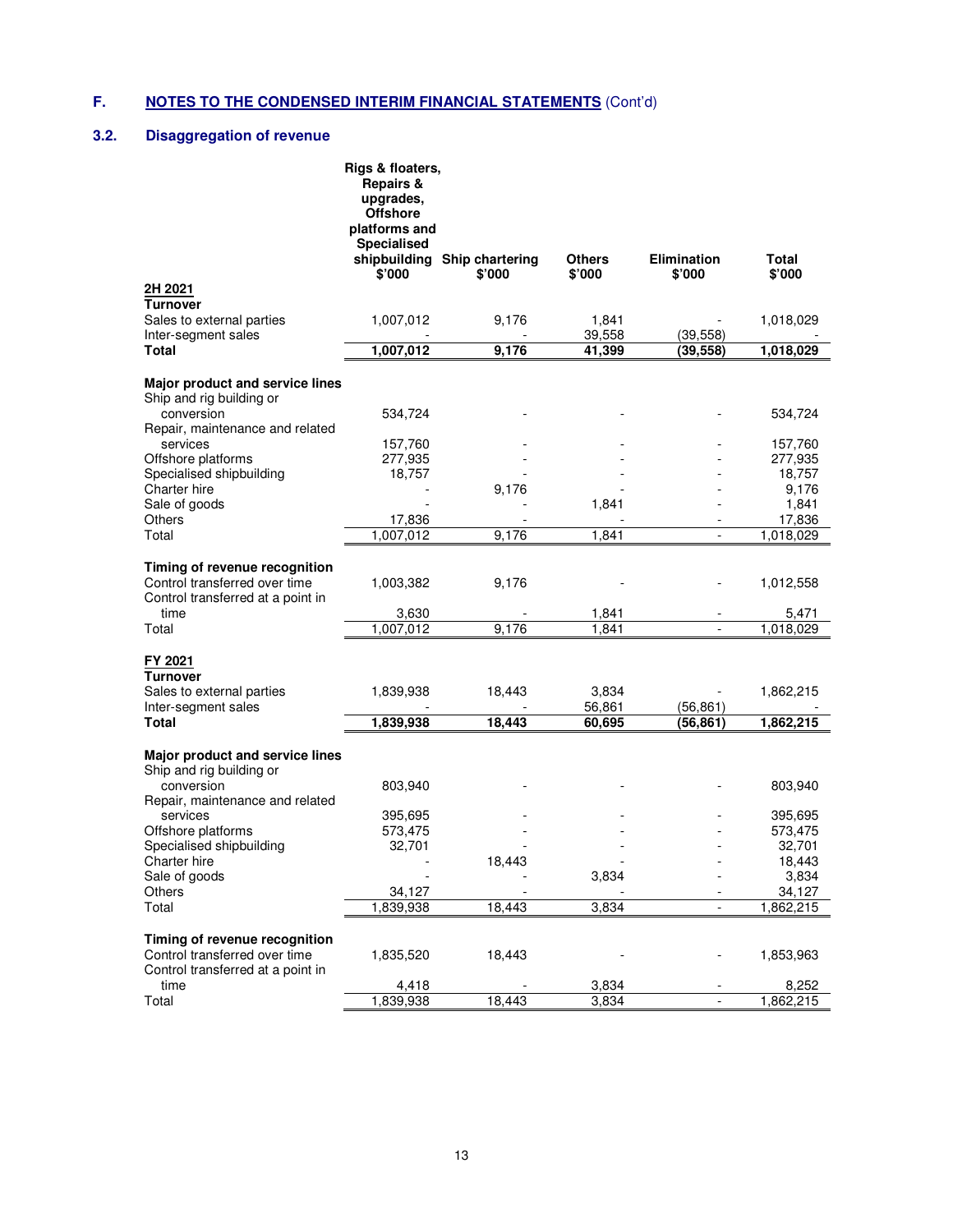# **3.2. Disaggregation of revenue** (Cont'd)

|                                                                                | Rigs & floaters,<br><b>Repairs &amp;</b><br>upgrades,<br><b>Offshore</b><br>platforms and<br>Specialised |                                        |                         |                              |                     |
|--------------------------------------------------------------------------------|----------------------------------------------------------------------------------------------------------|----------------------------------------|-------------------------|------------------------------|---------------------|
|                                                                                | \$'000                                                                                                   | shipbuilding Ship chartering<br>\$'000 | <b>Others</b><br>\$'000 | <b>Elimination</b><br>\$'000 | Total<br>\$'000     |
| 2H 2020<br><b>Turnover</b>                                                     |                                                                                                          |                                        |                         |                              |                     |
| Sales to external parties                                                      | 592,180                                                                                                  | 10,629                                 | 1,272                   |                              | 604,081             |
| Inter-segment sales<br><b>Total</b>                                            | 592,180                                                                                                  | 10,629                                 | 33,077<br>34,349        | (33, 077)<br>(33,077)        | 604,081             |
|                                                                                |                                                                                                          |                                        |                         |                              |                     |
| Major product and service lines<br>Ship and rig building or                    |                                                                                                          |                                        |                         |                              |                     |
| conversion<br>Repair, maintenance and related                                  | 215,079                                                                                                  |                                        |                         |                              | 215,079             |
| services                                                                       | 166,576                                                                                                  |                                        |                         |                              | 166,576             |
| Offshore platforms                                                             | 179,806                                                                                                  |                                        |                         |                              | 179,806             |
| Specialised shipbuilding                                                       | 20,060                                                                                                   |                                        |                         |                              | 20,060              |
| Charter hire                                                                   |                                                                                                          | 10,629                                 |                         |                              | 10,629              |
| Sale of goods<br>Others                                                        |                                                                                                          |                                        | 1,272                   |                              | 1,272               |
| Total                                                                          | 10,659<br>592,180                                                                                        | 10,629                                 | 1,272                   |                              | 10,659<br>604,081   |
|                                                                                |                                                                                                          |                                        |                         |                              |                     |
| Timing of revenue recognition                                                  |                                                                                                          |                                        |                         |                              |                     |
| Control transferred over time                                                  | 586,164                                                                                                  | 10,629                                 |                         |                              | 596,793             |
| Control transferred at a point in                                              |                                                                                                          |                                        |                         |                              |                     |
| time                                                                           | 6,016                                                                                                    |                                        | 1,272                   |                              | 7,288               |
| Total                                                                          | 592,180                                                                                                  | 10,629                                 | 1,272                   |                              | 604,081             |
| FY 2020<br><b>Turnover</b><br>Sales to external parties<br>Inter-segment sales | 1,485,290                                                                                                | 22,492                                 | 2,498<br>74,032         | (74, 032)                    | 1,510,280           |
| Total                                                                          | 1,485,290                                                                                                | 22,492                                 | 76,530                  | (74,032)                     | 1,510,280           |
| Major product and service lines<br>Ship and rig building or                    |                                                                                                          |                                        |                         |                              |                     |
| conversion<br>Repair, maintenance and related                                  | 673,763                                                                                                  |                                        |                         |                              | 673,763             |
| services                                                                       | 424,639                                                                                                  |                                        |                         |                              | 424,639             |
| Offshore platforms                                                             | 310,067                                                                                                  |                                        |                         |                              | 310,067             |
| Specialised shipbuilding                                                       | 55,481                                                                                                   |                                        |                         |                              | 55,481              |
| Charter hire                                                                   |                                                                                                          | 22,492                                 |                         |                              | 22,492              |
| Sale of goods                                                                  |                                                                                                          |                                        | 2,498                   |                              | 2,498               |
| Others<br>Total                                                                | 21,340<br>1.485.290                                                                                      | 22,492                                 | 2,498                   |                              | 21,340<br>1,510,280 |
|                                                                                |                                                                                                          |                                        |                         |                              |                     |
| Timing of revenue recognition<br>Control transferred over time                 | 1,440,072                                                                                                | 22,492                                 |                         |                              | 1,462,564           |
| Control transferred at a point in                                              |                                                                                                          |                                        |                         |                              |                     |
| time<br>Total                                                                  | 45,218<br>1,485,290                                                                                      | 22,492                                 | 2,498<br>2,498          |                              | 47,716<br>1,510,280 |
|                                                                                |                                                                                                          |                                        |                         |                              |                     |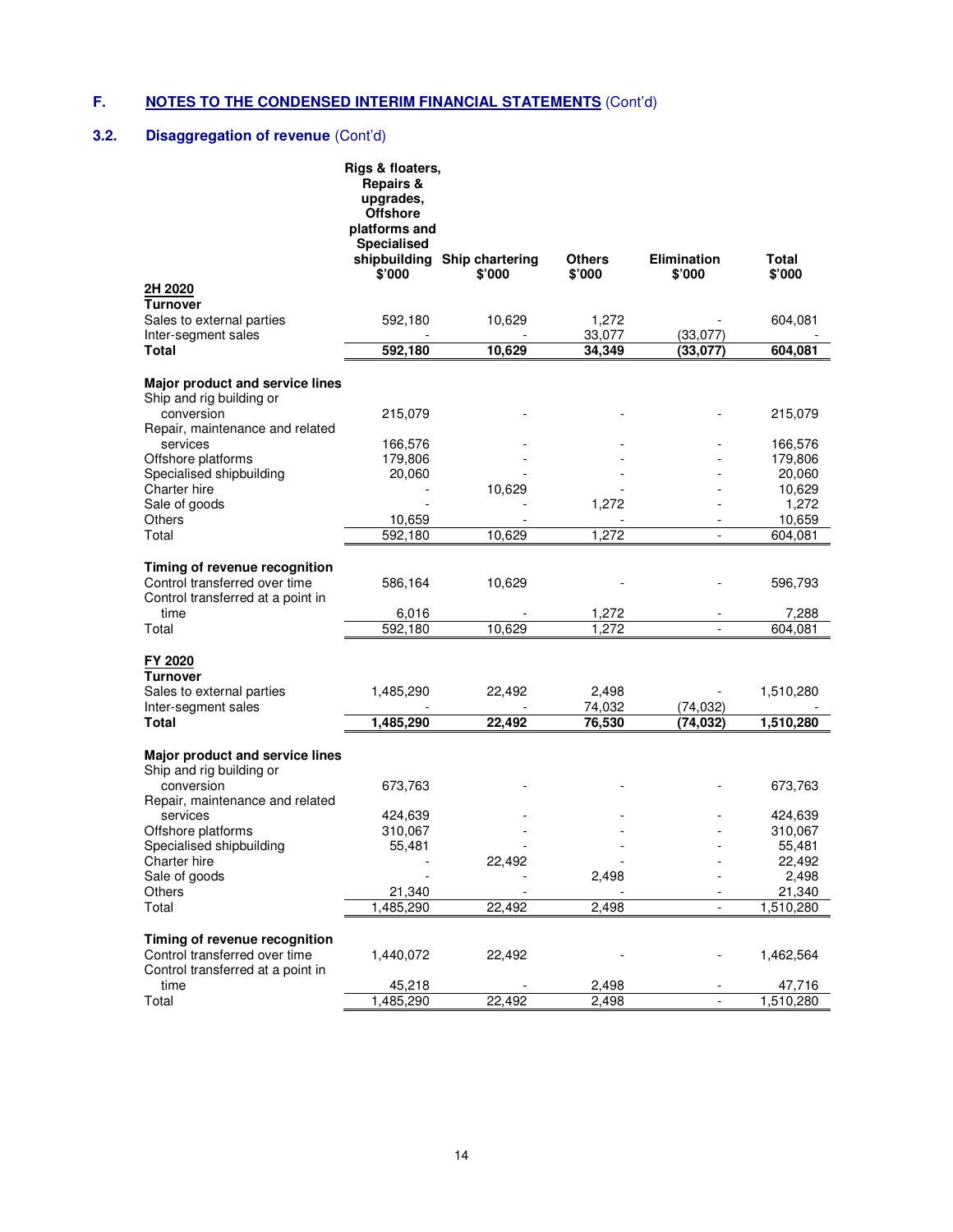# **3.2. Disaggregation of revenue** (Cont'd)

# **A breakdown of sales:**

|       |                                                                         | Group             |                           |
|-------|-------------------------------------------------------------------------|-------------------|---------------------------|
|       |                                                                         | FY 2021<br>\$'000 | FY 2020<br>$$^{\circ}000$ |
|       | <b>First Half Year</b>                                                  |                   |                           |
| (i)   | Sales reported                                                          | 844.186           | 906,199                   |
| (iii) | Loss after tax before deducting non-controlling interests reported      | (649, 507)        | (194, 337)                |
|       | <b>Second Half Year</b>                                                 |                   |                           |
| (iii) | Sales reported                                                          | 1,018,029         | 604,081                   |
|       | (iv) Loss after tax before deducting non-controlling interests reported | (525, 851)        | (392, 871)                |

# **4. Cost of Sales**

|                                           | Group             |                   | Group             |                                         |
|-------------------------------------------|-------------------|-------------------|-------------------|-----------------------------------------|
|                                           | 2H 2021<br>\$'000 | 2H 2020<br>\$'000 | FY 2021<br>\$'000 | FY 2020<br>\$'000                       |
| Cost of sales                             | (1,512,172)       |                   |                   | $(899.959)$ $(2.944.605)$ $(2.000.743)$ |
| Included in cost of sales:                |                   |                   |                   |                                         |
| Depreciation and amortisation             | (94, 876)         | (96,484)          | (188,174)         | (192, 340)                              |
| Inventories written down, net             | (21, 240)         | (34, 178)         | (21, 328)         | (34, 179)                               |
| Property, plant and equipment written off | (7)               | (43)              | (12)              | (43)                                    |

# **5. Other operating income/(expenses)**

|                                                           |             | Group     |                 | Group           |                 |
|-----------------------------------------------------------|-------------|-----------|-----------------|-----------------|-----------------|
|                                                           |             | 2H 2021   | 2H 2020         | FY 2021         | FY 2020         |
|                                                           | <b>Note</b> | \$'000    | $$^{\prime}000$ | $$^{\prime}000$ | $$^{\prime}000$ |
| Other operating income                                    |             | 57,424    | 52,986          | 125.587         | 146,136         |
| Other operating expenses                                  |             | (34.128)  | (119,420)       | (178,078)       | (143,931)       |
|                                                           |             | 23,296    | (66,434)        | (52,491)        | 2,205           |
| Included in other operating income/(expenses):            |             |           |                 |                 |                 |
| Changes in fair value of financial instruments            |             | (16, 139) | 44,034          | (35,989)        | 19,764          |
| Foreign exchange gain/(loss), net                         |             | 17,168    | (57, 541)       | 40.522          | (20, 579)       |
| (Loss)/gain on disposal of property, plant and equipment, |             | (6.990)   | 1,066           | (4,565)         | 947             |
| net                                                       |             |           |                 |                 |                 |
| Loss on modified cash flows of receivables                |             | (3,084)   |                 | (3,084)         |                 |
| Impairment losses on property, plant and equipment        | 13          | (140)     | (48,989)        | (45.916)        | (48, 989)       |
| Impairment losses on right-of-use assets                  | 14          |           | (74, 191)       | (66,477)        | (74,191)        |
| Provision for restoration costs                           |             | (10, 131) |                 | (21,937)        |                 |
| Rental income                                             |             | 5,911     | 5,621           | 11,303          | 10,932          |
| Grant income                                              |             | 19,865    | 53,494          | 42,716          | 95,685          |
| Other income                                              |             | 16,905    | 10,122          | 31.046          | 18,808          |
| Other expenses                                            |             | (69)      | (50)            | (110)           | (172)           |
|                                                           |             | 23,296    | (66,434)        | (52,491)        | 2,205           |
|                                                           |             |           |                 |                 |                 |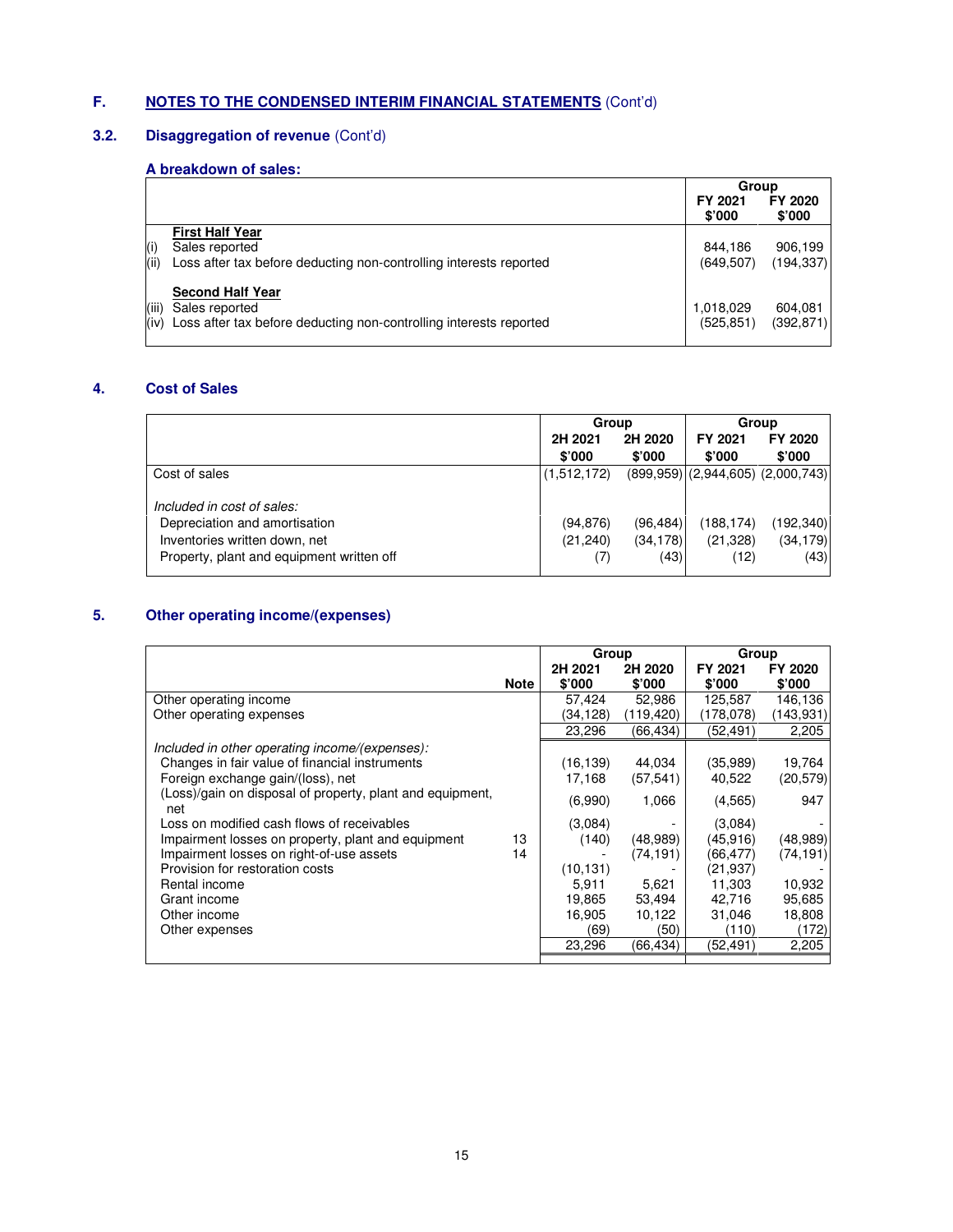## **6. General and administrative expenses**

|                                                                                                     | Group             |                   | Group             |                   |
|-----------------------------------------------------------------------------------------------------|-------------------|-------------------|-------------------|-------------------|
|                                                                                                     | 2H 2021<br>\$'000 | 2H 2020<br>\$'000 | FY 2021<br>\$'000 | FY 2020<br>\$'000 |
| General and administrative expenses                                                                 | (44, 336)         | (46, 460)         | (89, 234)         | (93, 287)         |
| Included in general and administrative expenses:                                                    |                   |                   |                   |                   |
| Depreciation and amortisation<br>Impairment losses on trade receivables and contract assets,<br>net | (3,973)           | (4,642)           | (8,407)           | (9,389)           |
|                                                                                                     | 540               | (9.417)           | (2,356)           | (9,633)           |

## **7. Finance income and finance costs**

|                                               | Group    |           | Group     |            |
|-----------------------------------------------|----------|-----------|-----------|------------|
|                                               | 2H 2021  | 2H 2020   | FY 2021   | FY 2020    |
|                                               | \$'000   | \$'000    | \$'000    | \$'000     |
| Finance income                                | 27.886   | 21.716    | 50.768    | 51,625     |
| Finance costs                                 | (40,466) | (62,802)  | (82,599)  | (141,802)  |
|                                               | (12,580) | (41,086)  | (31,831)  | (90.177)   |
| Included in finance income/(costs):           |          |           |           |            |
| Interest income                               | 27.886   | 21,716    | 50.768    | 51,625     |
| Interest paid and payable to bank and others  | (27,823) | (47, 514) | (57,535)  | (113, 298) |
| Amortisation of capitalised transaction costs | (5,003)  | (8, 184)  | (10, 180) | (10, 947)  |
| Unwind of discount on restoration costs       | (1,254)  | (483)     | (2,012)   | (1, 147)   |
| Interest expense on lease liabilities         | (6.386)  | (6,621)   | (12,872)  | (16,410)   |
|                                               | (12,580) | (41.086)  | (31,831)  | (90,177)   |
|                                               |          |           |           |            |

## **8. Non-operating income**

The non-operating income in FY 2020 relates to a gain on disposal of a workshop in Malaysia.

# **9. Seasonality of operations**

The Group's businesses are not affected significantly by seasonal or cyclical factors during the financial period.

## **10. Tax**

The Group calculates the period income tax expense using the tax rate that would be applicable to the expected total annual earnings. The major components of income tax expense in the condensed interim consolidated income statement are:

|                               | Group   |          | Group   |          |
|-------------------------------|---------|----------|---------|----------|
|                               | 2H 2021 | 2H 2020  | FY 2021 | FY 2020  |
|                               | \$'000  | \$'000   | \$'000  | \$'000   |
| Current tax credit/(expense)  | 2.407   | 3,081    | (4,785) | (4,028)  |
| Under provided in prior years | (465)   | (1, 191) | (279)   | (1, 233) |
| Deferred tax credit           | 1,172   | 56,210   | 86,407  | 89,709   |
| Under provided in prior years | (1,705) | (1,076)  | (1,921) | (948)    |
| Tax credit                    | 1,409   | 57.024   | 79,422  | 83,500   |
|                               |         |          |         |          |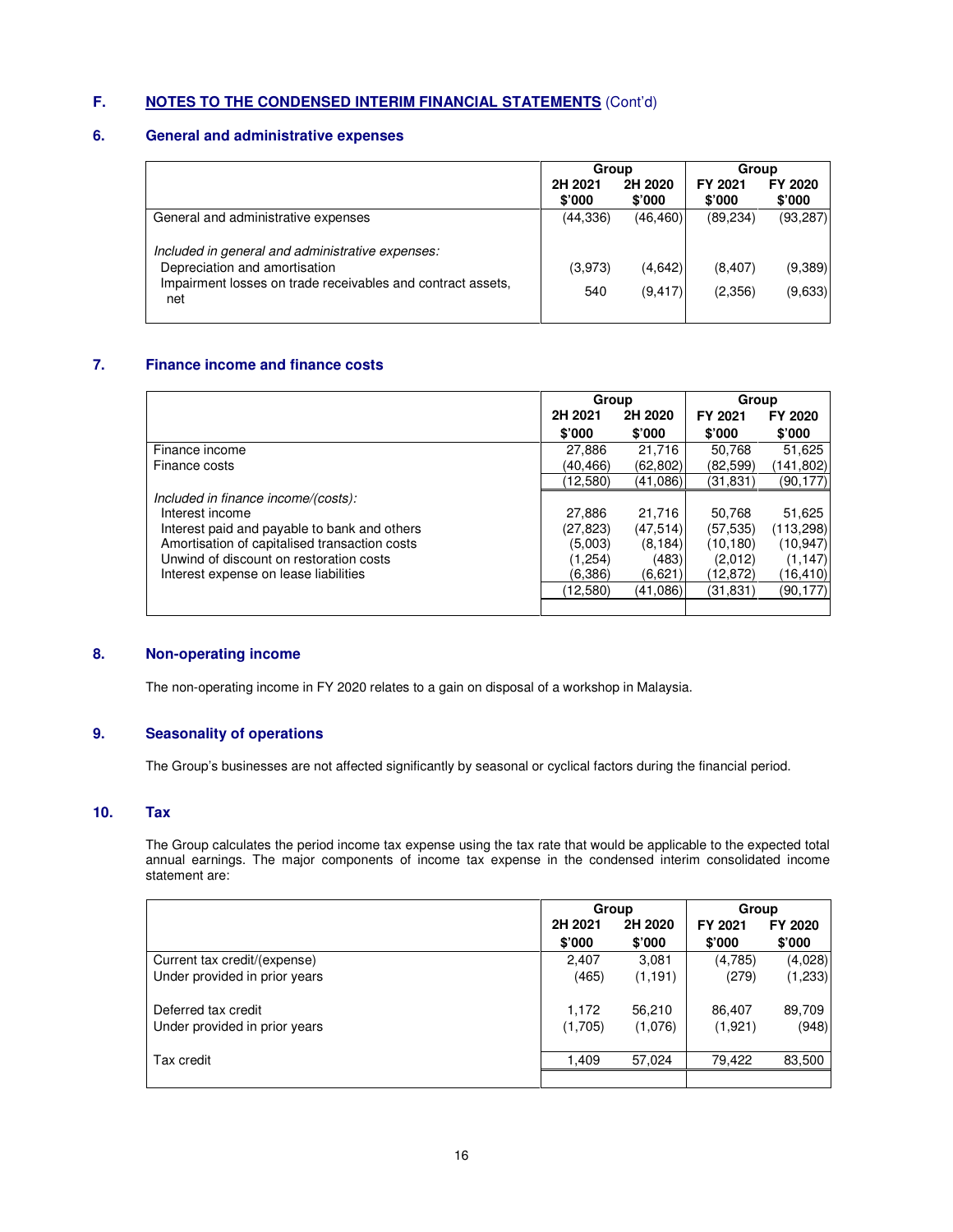### **10. Tax** (Cont'd)

During the year, the Group recognised deferred tax assets of \$84,486,000 (2020: \$88,761,000) relating to unutilised tax losses, investment allowances and deductible temporary differences.

The recognition of such deferred tax assets is presumed on the Group's ability to generate future taxable profits in the foreseeable future against which the deferred tax assets will be utilised. Although the Group has been in losses in recent years, the Group has certain subsidiaries who have been in taxable profits and have been utilising these tax losses and credits. The Group has relied on the financial forecast of these subsidiaries to estimate the future taxable profits against which the deferred tax assets recognised will be utilised. Such forecasts are however subject to estimation uncertainty.

#### **Sources of estimation uncertainty on current tax**

The Group is subject to taxes in numerous jurisdictions. Significant judgement is involved in determining the groupwide provision for taxes. In determining the amount of current and deferred taxes, the Group takes into account the impact of uncertain tax positions and whether additional taxes and interest may be due. There are certain transactions and computation for which the ultimate tax determination is uncertain during the ordinary course of business. The Group recognises liabilities for expected tax issues based on estimates of whether additional taxes will be due. The Group believes that its accruals for tax liabilities are adequate for all open years based on its assessment of many factors, including interpretations of tax law and prior experience. This assessment relies on estimates and assumptions and may involve a series of judgements about future events. Where the final tax outcome of these matters is different from the amounts that were initially recorded, such differences will impact the taxes and deferred tax provisions in the period in which such determination is made.

#### **Sources of estimation uncertainty on deferred tax assets**

Certain subsidiaries of the Group have tax benefits arising from unutilised tax losses, tax credits and deductible temporary differences, which are available for set-off against future taxable profits. Of these, the utilisation of these tax benefits, for which deferred tax asset was recognised, is presumed on the ability of the Group's subsidiaries to generate taxable profits in the foreseeable future.

## **11. Dividend**

There is no dividend recommended for the period and year ended 31 December 2021 (31 December 2020: Nil).

## **12. Earnings per ordinary share**

|                                                                                                             | Group                |                     | Group                |                      |
|-------------------------------------------------------------------------------------------------------------|----------------------|---------------------|----------------------|----------------------|
|                                                                                                             | 2H 2021              | 2H 2020*            | FY 2021              | FY 2020*             |
| Based on the weighted average number of shares (cents)<br>(i)<br>- Weighted average number of shares ('000) | (2.27)<br>23.060.008 | (4.46)<br>8.744.820 | (6.49)<br>18,033,907 | (10.57)<br>5.510.629 |
| (ii) On a fully diluted basis (cents)<br>- Adjusted weighted average number of shares ('000)                | (2.27)<br>23.060.008 | (4.46)<br>8.744.820 | (6.49)<br>18.033.907 | (10.57)<br>5,510,629 |

With the completion of the issuance of rights shares on 22 September 2021, prior period comparatives for earnings per share were restated per SFRS(I)1-33 through retrospective application of a bonus factor to the weighted average number of shares. The bonus factor is derived from the division of fair value per share immediately before the exercise of rights by the theoretical exrights fair value.

### **13. Property, Plant and Equipment**

During the year ended 31 December 2021, the Group acquired property, plant and equipment with an aggregate cost of \$43,610,000 (31 December 2020: \$85,061,000).

The property, plant and equipment comprise mainly shipyard assets attributable to the "rigs & floaters, repairs & upgrades, offshore platforms and specialised shipbuilding" operating segment. Within this operating segment, there are two key cash generating units in Singapore and Brazil. These property, plant and equipment, together with right ofuse assets and certain intangible assets, were tested for impairment.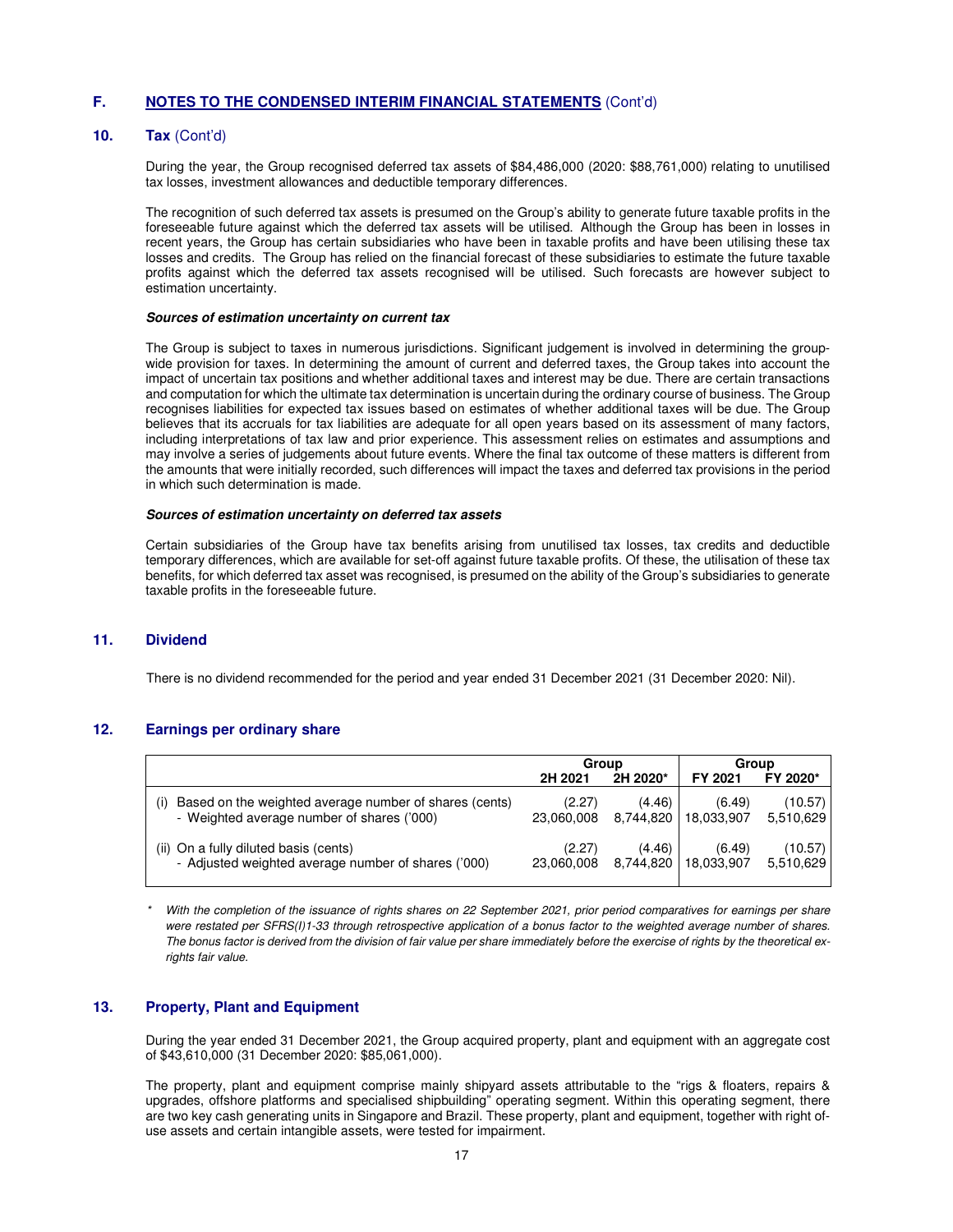#### **13. Property, Plant and Equipment** (Cont'd)

#### **Impairment assessment of the Group's accommodation vessel**

Due to the increasingly challenging and competitive market environment, worsened by the impact from the COVID-19 pandemic, management assessed that there were indicators of impairment for the vessel in the current year.

As the Group expects to recover the value of the accommodation vessel through continuing use on a charter basis, the Group used the discounted cash flow projections to determine the recoverable amount. The cash flows projection considered different outcomes that took into account the expected renewal rates based on prevailing and foreseeable market conditions. The renewal rates (taking into consideration prevailing rates) have been adjusted downwards, assuming a certain level of discount from the contractual rates under the last long term charter contract, but factored a 2% inflationary adjustment till the end of the economic useful life of the vessel. The assumed operating cost is based on approved budget and adjusted for inflation at 2% per annum throughout the cash flow periods. The average utilisation rate is assumed at 85% (per assessment performed as at 31 December 2020); and the terminal value is based on expected scrap value at the end of the economic useful life of the vessel. These cash flows are then discounted using the pre-tax weighted average cost of capital determined to be at 8.14% as at 30 June 2021 (31 December 2020: 9.13%).

Based on the Group's assessment of the recoverable amount of the marine vessel of \$79,919,000 (31 December 2020: \$129,716,000) using a range of probability-weighted possible outcomes as at 30 June 2021, an impairment loss of \$45,718,000 (FY 2020: \$48,989,000) was recognised in profit or loss.

As at 31 December 2021, the Group assessed the recoverable amount using the same assumptions except for pre-tax weighted average cost of capital determined to be at 8.58% and revision to the timing of forecasted cash flows from long term charters. No additional impairment loss was recognised.

The above assumptions are inherently judgemental. The forecasted charter rates and utilisation assumed in the value in use calculation is subject to estimation uncertainties. A further 5% decrease in charter rate and utilisation rate throughout the cash flow periods from the weighted outcomes would lead to additional impairment of \$5,578,000 and \$2,908,000 respectively.

#### **Impairment assessment of the Group's shipyard assets**

Owing to the continuing difficult market conditions impacting the offshore and marine sector, and the negative impact to the Group's financial performance and liquidity arising from the outbreak of the COVID-19 pandemic and the measures adopted by the Singapore government to mitigate the pandemic's spread, there were indications that the Group's shipyards (the "cash generating units") might be impaired. Under the Group's formal impairment assessment of the individual cash generating units in: (i) Singapore (yards in Singapore, together with their sub-contracting yards in Indonesia and the United Kingdom); and (ii) Brazil, the recoverable amounts for the Group's individual cash generating units were based on fair value less costs of disposal, estimated using discounted cash flows. The fair value measurement was categorised as a Level 3 fair value based on inputs in the valuation technique used.

The key assumptions used in the estimation of the recoverable amount are set out below. The values assigned to the key assumptions represent management's assessment of future trends of the industry.

The discount rate was a post-tax measure estimated based on historical industry average weighted average cost of capital. The discount rates for the Singapore and Brazil cash generating units are 7% to 8.5% and 10% to 11.5%, respectively.

The discounted cash flow projections included management's assessment of the forecasted order book over a period of 10 years for Singapore and Brazil (the "projection periods"), with applicable growth rates for Singapore and Brazil beyond the projection periods to 48 years and 50 years respectively. The range of long term growth rates for Singapore at 1.5% to 2.5% was determined based on long term inflation and considering global growth. Long term growth rate of 4% for Brazil was determined based on Brazil's long term inflation forecast and risk free rate in USD.

The cash flows in the projection period are primarily driven by forecasted order book and project margins. The near term cash flows reflect the most recent developments on the economic impacts of the COVID-19 pandemic on gross domestic product and inflation as at the reporting date. Due to the high level of uncertainty, it was very challenging to predict the full extent and duration of the COVID-19 pandemic's impact on the Group's operations.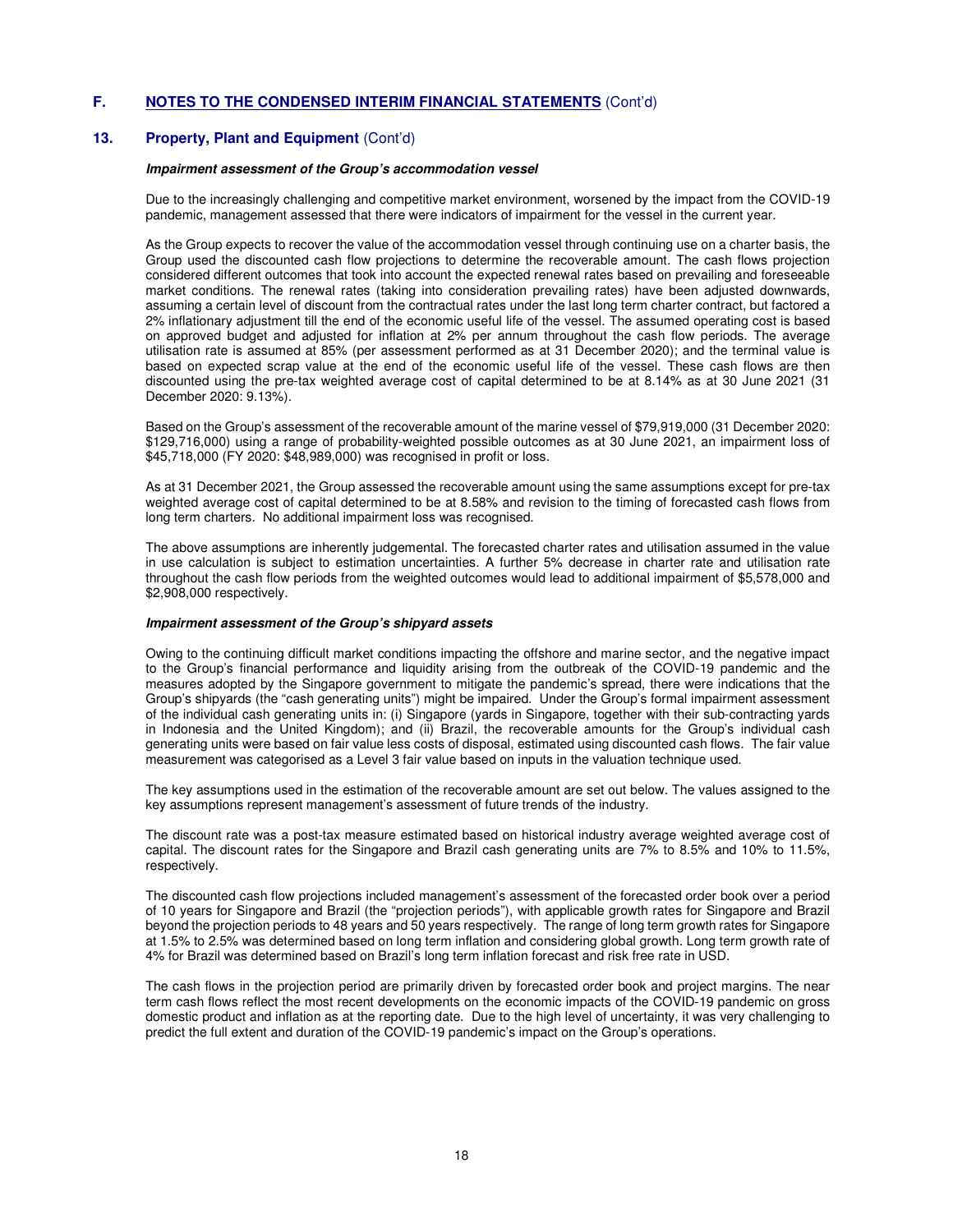### **13. Property, Plant and Equipment** (Cont'd)

#### **Impairment assessment of the Group's shipyard assets** (Cont'd)

The cash flows in the projection period are primarily driven by forecasted order book and project margins. The near term cash flows reflect the most recent developments on the economic impacts of the COVID-19 pandemic on gross domestic product and inflation as at the reporting date. Due to the high level of uncertainty, it was very challenging to predict the full extent and duration of the COVID-19 pandemic's impact on the Group's operations.

The cash flows are projected based on the Group's estimate of pipeline revenue, market observable data surrounding the state-owned and international oil majors' capital commitment and projected capital expenditures in oil and gas production and exploration activities, market expectations and developments for contract order prices, and other external analysts' forecast reports in oil price movements and demands for production solutions. The Brazil cash generating unit is substantially complete, and the yard will gradually ramp up to its full operational capacity over the projection period. The Group has factored in the long-term fundamentals of the oil and gas industry in Brazil in their projection.

As the Group pivots to also support the energy transition to renewable energy, the cash flow in the projection period included forecast orders in renewable solutions. For the Singapore cash generating unit, the projections are based on the Group's past experience in this area, market developments on financial support for renewable energy infrastructure, and other analysts' forecast reports on renewable energy demand and growth. For the Brazil cash generating unit, cash flows from year 5 of the projection period are augmented by expectation of active tenders of projects in renewable energy and gas solutions.

Project margins are projected with reference to historical experience and taking into account planned recoveries by management.

Based on the fair value less costs of disposal, the Group assessed that no impairment loss is required for these individual cash generating units.

The forecasted order book and the margins assumed in the discounted cash flows are, however, subject to estimation uncertainties that may have a significant risk of resulting in material adjustments in future periods. Changes to the assumptions used in the recoverable amount could lead to material impairment losses if the forecast order book and the forecasted margins in the near term were to deviate from the original forecast. The recoverable amount of the Brazil cash generating unit is further subject to political risk and will be reviewed at regular intervals.

For the Singapore cash generating unit, based on a mid-point discount rate of 7.75% and long term growth rates for Singapore of 1.5%, a 10% decrease in order book or 2% decrease in forecasted project margins throughout the cash flow periods would significantly reduce the recoverable amount but not likely to cause the recoverable amount to be below carrying amount.

For the Brazil cash generating unit, based on a mid-point discount rate of 10.75%, a 13.1% decrease in order book or 2.9% decrease in forecasted project margins throughout the cash flow periods would be required for the recoverable amount to equal the carrying amount.

In 2020, the recoverable amounts for the Group's individual cash generating units were based on value in use calculations. The value in use calculations included management's assessment of the forecasted order book over a period of 5 years for Singapore and Brazil (the "projection periods"), with applicable growth rates for Singapore and Brazil beyond the projection periods up to a maximum of 40 years. The long term growth rates assumed was less than 5%. The cash flows were discounted using the applicable discount rates based on their pre-tax weighted average cost of capital of 7.40% and 12.46% for the Singapore cash generating unit and Brazil cash generating unit respectively.

## **14. Right-of-use assets and leases**

The Group leases many assets including land and buildings and tugboats.

During the year ended 31 December 2021, the Group recognised right-of-use assets amounting to \$75,045,000 (31 December 2020: \$95,935,000), which included additional provision for restoration costs of \$74,719,000 (31 December 2020: \$69,842,000).

As part of the Group's transformation and yard consolidation strategy, the Group is scheduled to restore the yard at Tanjong Kling Road ("Tanjong Kling Yard") and return the land to the Singapore Government by 2025. Accordingly, an impairment loss of \$66,477,000 (31 December 2020: \$74,191,000) was recognised as the lease is determined to be onerous once the restoration works commence.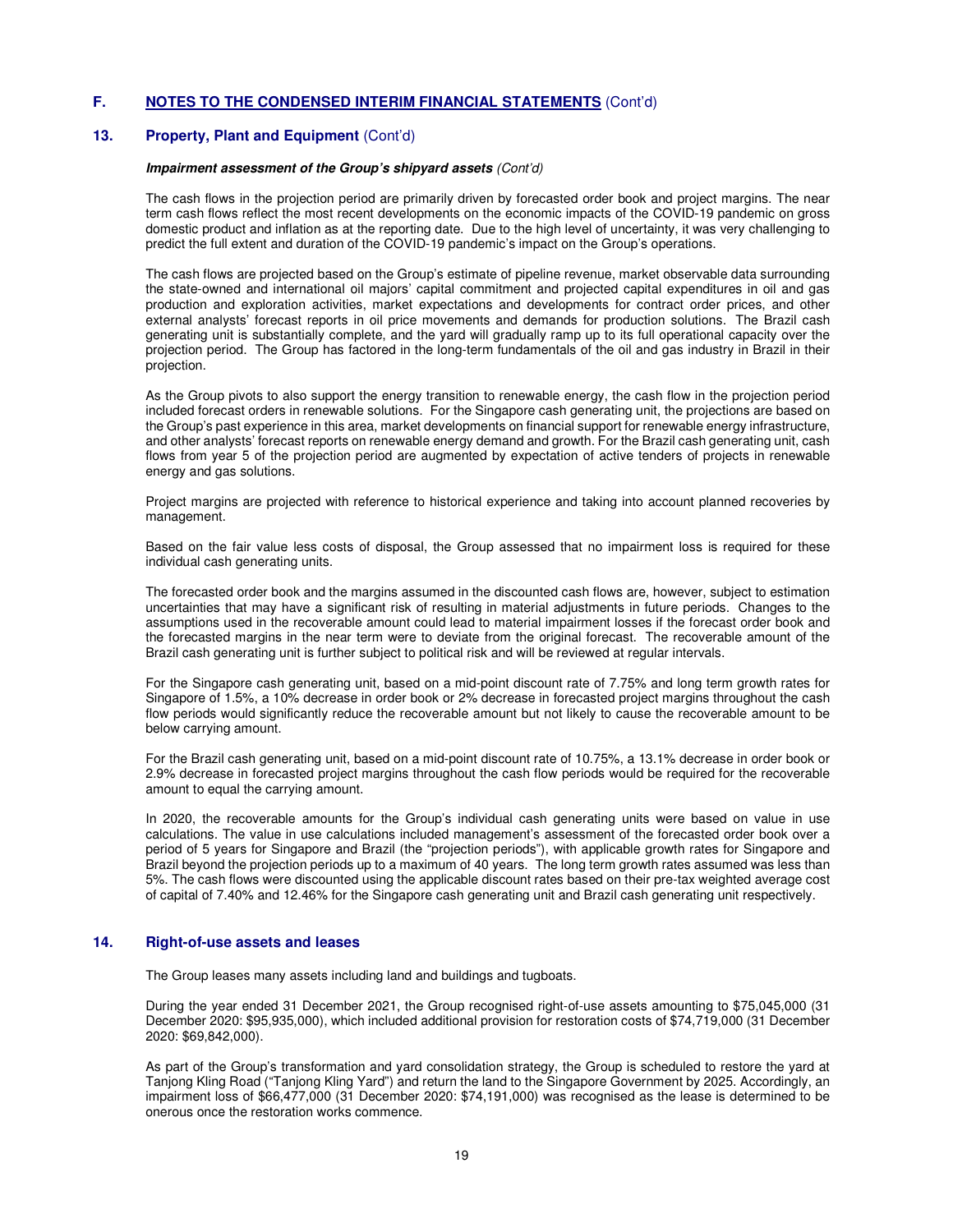#### **15. Investments in subsidiaries**

#### **Impairment assessment of the Company's investment in subsidiaries**

Determining whether investments in subsidiaries are impaired requires an estimate of the recoverable amount of the subsidiaries. Estimating the recoverable amount requires the Company to make an estimate of the future cash flows expected from its investment and of an appropriate discount rate in order to calculate the present value of these cash flows. The forecasts used to estimate the future cash flows are subject to the risks noted in the impairment assessments of the Group's shipyards. Information about the assumptions and risk factors are disclosed in Note 13.

Based on the Company's assessment, no impairment loss is required as at 31 December 2021 and 31 December 2020 as the recoverable amounts assessed were in excess of the carrying amounts of the investment in subsidiaries.

### **16. Net asset value**

|                                                                                                                 | Group<br>31-Dec-2021<br>31-Dec-2020 |       | Company     |             |  |
|-----------------------------------------------------------------------------------------------------------------|-------------------------------------|-------|-------------|-------------|--|
|                                                                                                                 |                                     |       | 31-Dec-2021 | 31-Dec-2020 |  |
| Net asset value per ordinary share based on<br>issued share capital at the end of the financial<br>year (cents) | 12.75                               | 29.21 | 17.58       | 32.52       |  |

#### **17. Group's borrowings and debt securities**

|      | Interest-bearing borrowings:                                    | As at 31-Dec-2021<br>\$'000 | As at 31-Dec-2020<br>\$'000 |
|------|-----------------------------------------------------------------|-----------------------------|-----------------------------|
| (i)  | Amount repayable in one year or less, or on demand<br>Unsecured | 820.581                     | 2.121.394                   |
| (ii) | Amount repayable after one year<br>Unsecured                    | 2.255.228                   | 1.428.400                   |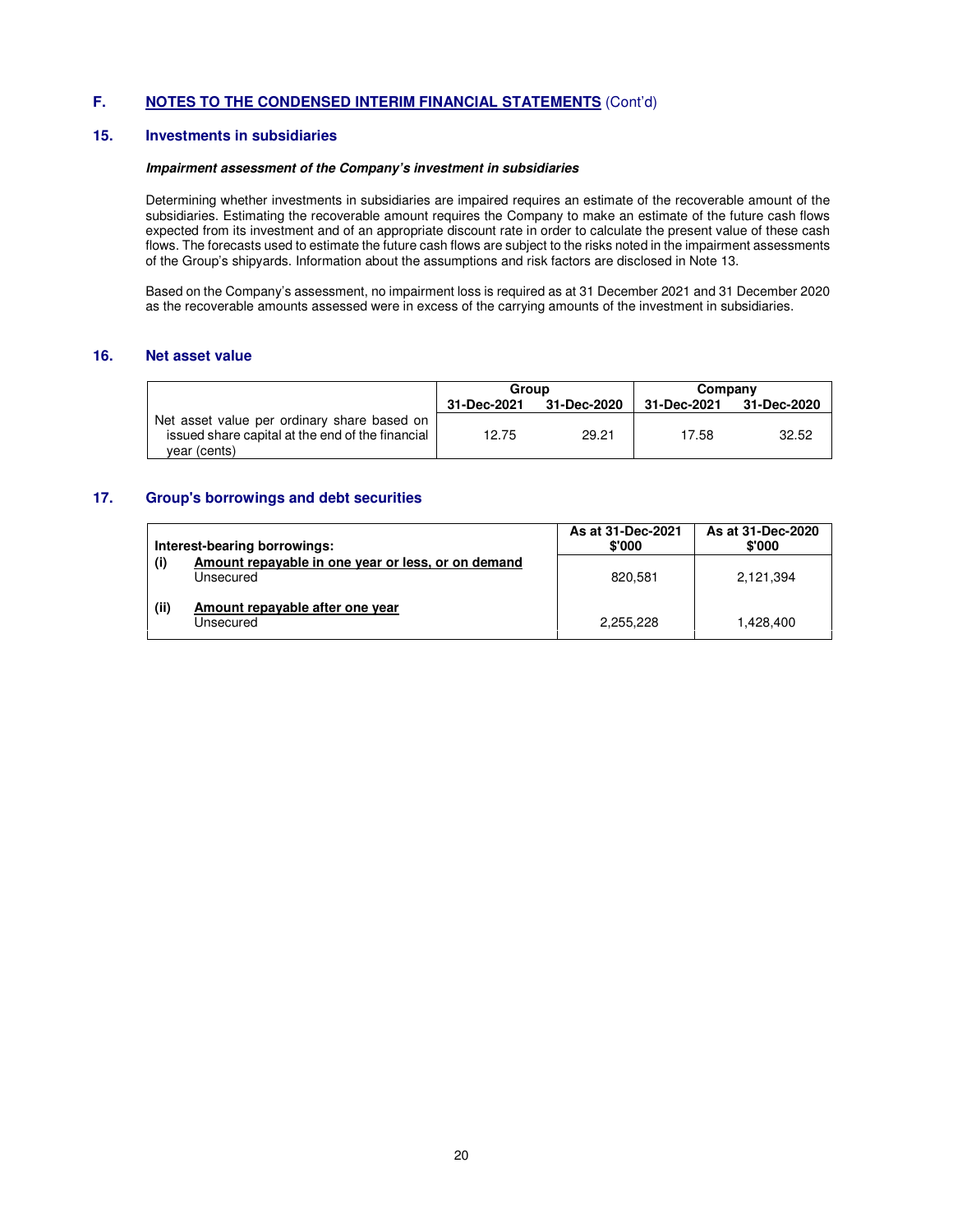#### **18. Share capital**

#### **(i) Issued and Paid Up Capital**

During 2H 2021, the Company issued 18,833,459,491 (2H 2020: 10,462,690,870) Rights shares. As at 31 December 2021, the Company's issued and paid up capital, excluding treasury shares, comprises 31,389,099,152 (31 December 2020: 12,555,229,044) ordinary shares.

#### **(ii) Treasury Shares**

|                                              |             | Number of shares |  |  |
|----------------------------------------------|-------------|------------------|--|--|
|                                              | 2021        | 2020             |  |  |
| At 1 January and 30 June                     | 416.840     | 416.840          |  |  |
| Treasury shares purchased                    | 3,009,600   |                  |  |  |
| Treasury shares issued pursuant to PSP & RSP | (3,420,217) |                  |  |  |
| At 31 December                               | 6.223       | 416,840          |  |  |
|                                              |             |                  |  |  |

During 2H 2021, the Company acquired 3,009,600 (2H 2020: nil) ordinary shares in the Company by way of onmarket purchases. There were 3,420,217 (2H 2020: nil) treasury shares issued pursuant to the Company's Performance Share Plan ("PSP") and Restricted Share Plan ("RSP") in 2H 2021.

As at 31 December 2021, 6,223 (31 December 2020: 416,840) treasury shares were held that may be issued upon the vesting of performance shares and restricted shares under the PSP and RSP respectively.

#### **(iii) Performance Shares**

|                                                        |           | <b>Number of shares</b> |  |  |
|--------------------------------------------------------|-----------|-------------------------|--|--|
|                                                        | 2021      | 2020                    |  |  |
| At 1 January                                           | 1,168,000 | 2,618,000               |  |  |
| Performance shares lapsed arising from targets not met | (911,040) | (1,450,000)             |  |  |
| At 30 June                                             | 256.960   | 1.168.000               |  |  |
| Conditional performance shares released                | (256,960) |                         |  |  |
| At 31 December                                         |           | 1.168.000               |  |  |
|                                                        |           |                         |  |  |

During 2H 2021, there were 256,960 (2H 2020: nil) performance shares released under the PSP.

As at 31 December 2021, there were no (31 December 2020: 1,168,000) performance shares in awards granted conditionally and representing 100% of targets to be achieved, but not released. Based on the multiplying factor, the actual release of the awards as at 31 December 2020 could range from zero to a maximum of 1,752,000 performance shares.

### **(iv) Restricted Shares**

|                                        |               | Number of shares |  |  |
|----------------------------------------|---------------|------------------|--|--|
|                                        | 2021          | 2020             |  |  |
| At 1 January                           | 956.036       | 2,372,975        |  |  |
| Conditional restricted shares awarded  |               | 757.800          |  |  |
| Conditional restricted shares released |               | (2,050,445)      |  |  |
| Conditional restricted shares lapsed   | (47, 123)     | (99, 625)        |  |  |
| At 30 June                             | 908.913       | 980.705          |  |  |
| Conditional restricted shares awarded  | 2,265,500     |                  |  |  |
| Conditional restricted shares released | (3, 163, 257) |                  |  |  |
| Conditional restricted shares lapsed   | (11, 156)     | (24,669)         |  |  |
| At 31 December                         |               | 956.036          |  |  |
|                                        |               |                  |  |  |

During 2H 2021, there were 2,265,500 (2H 2020: nil) restricted shares awarded under the RSP, 3,163,257 (2H 2020: nil) restricted shares released and 11,156 (2H 2020: 24,669) restricted shares that lapsed. The restricted shares released during 2H 2021 were settled by way of issuance of treasury shares. As at 31 December 2021, there were no (31 December 2020: 956,036) restricted shares outstanding, including awards achieved but not released.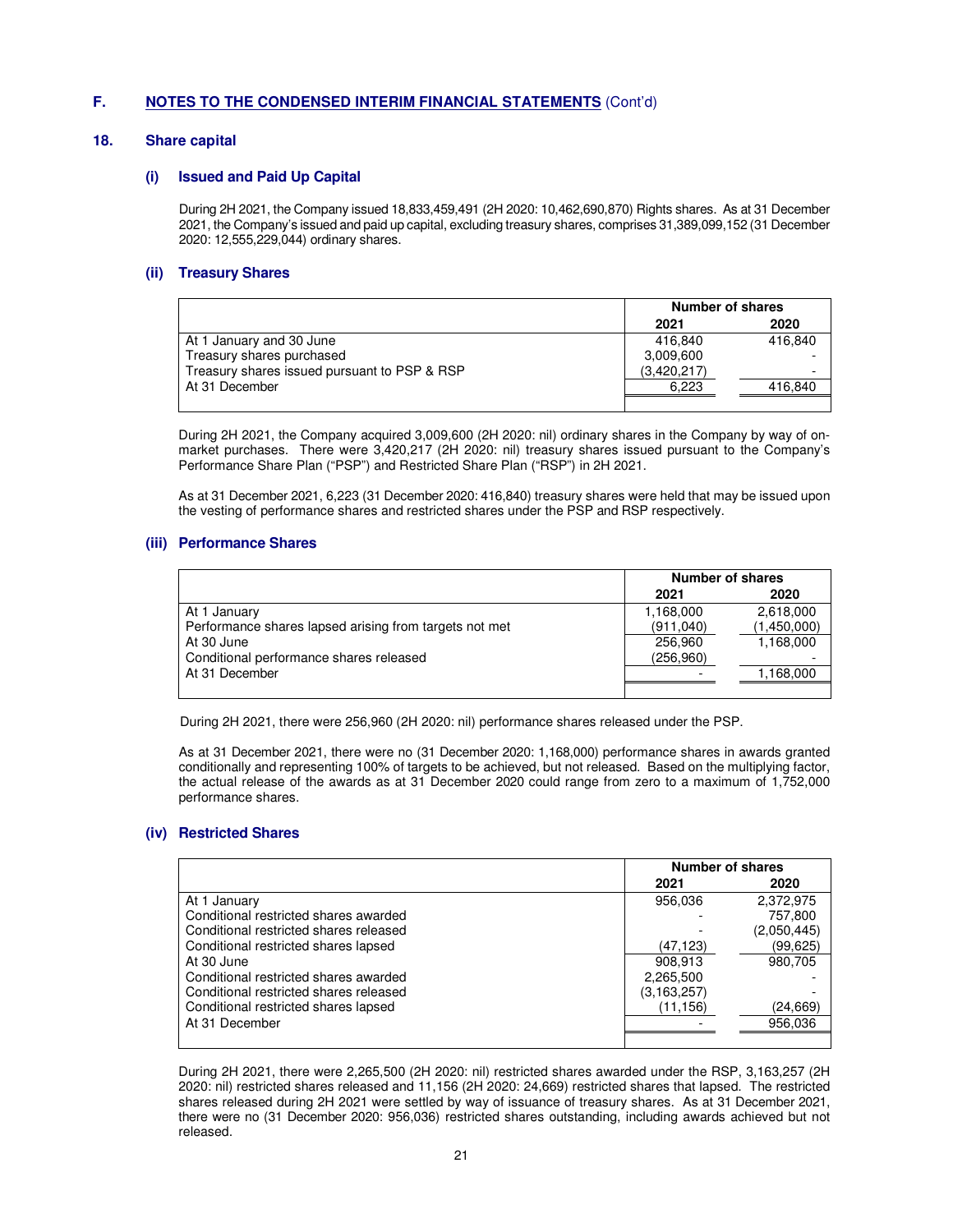## **19. Related parties**

## **19a. Related party transactions**

The Group had the following outstanding balances and significant transactions with related parties during the year:

|                               |          | <b>Outstanding balances</b>                     |           | <b>Significant transactions</b> |
|-------------------------------|----------|-------------------------------------------------|-----------|---------------------------------|
|                               |          | 31-Dec-2021 31-Dec-2020 31-Dec-2021 31-Dec-2020 |           |                                 |
|                               | \$'000   | \$'000                                          | \$'000    | \$'000                          |
| <b>Related corporations</b>   |          |                                                 |           |                                 |
| <b>Sales</b>                  | 428      | 71                                              |           | 583                             |
| Purchases                     | (401)    | (2,035)                                         | (42, 187) | (27, 692)                       |
| Finance income                |          |                                                 | 148       | 484                             |
| Finance costs                 | (1,611)  |                                                 | (2,783)   | (55, 173)                       |
| Others                        |          |                                                 | (256)     | (121)                           |
| Associates and joint ventures |          |                                                 |           |                                 |
| Sales                         | 183      | 194                                             | 4         | 5                               |
| Purchases                     | (2, 170) | (1,037)                                         | (5.269)   | (6,400)                         |
| Rental income                 |          |                                                 | 4         |                                 |
| Finance income                | 12       |                                                 | 58        | 202                             |
| Others                        | (257)    | (357)                                           | 43        | 51                              |

#### **19b. Compensation of key management personnel**

There were no changes to the key management personnel in FY 2021. There were no changes to the compensation scheme in FY 2021.

#### **20. Fair value measurements**

The Group classifies financial assets and liabilities measured at fair value using a fair value hierarchy that prioritises the inputs used to measure fair value. The three levels of the fair value input hierarchy are as follows:

- Level 1 Fair values are measured based on quoted prices (unadjusted) from active markets for identical financial instruments.
- Level 2 Fair values are measured using inputs, other than those used for Level 1, that are observable for the financial instruments either directly (prices) or indirectly (derived from prices).
- Level 3 Fair values are measured using inputs which are not based on observable market data (unobservable input).

#### **Securities**

The fair value of financial assets at fair value through profit or loss, and fair value through other comprehensive income, is based on quoted market prices (bid price) in an active market at the balance sheet date without any deduction for transaction costs. If the market for a quoted financial asset is not active, and for unquoted financial assets, the Group establishes fair value by using other valuation techniques.

#### **Derivatives**

The fair value of forward exchange contracts is accounted for based on the difference between the contractual price and the current market price.

The fair value of interest rate swaps is the indicative amount that the Group is expected to receive or pay to terminate the swap with the swap counterparties at the balance sheet date.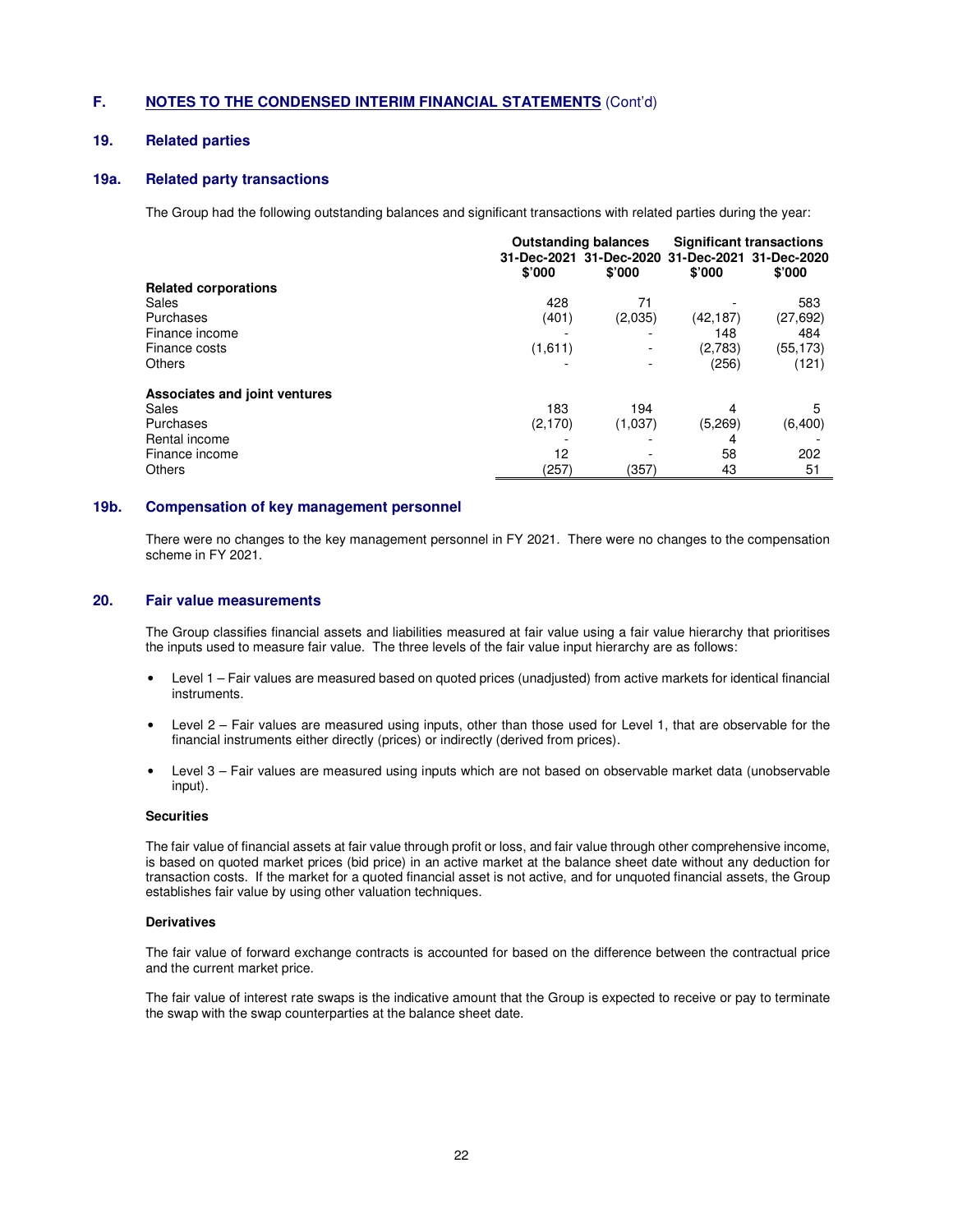## **20. Fair value measurements** (Cont'd)

#### **Non-derivative non-current financial assets and liabilities**

Fair values determined for non-derivative non-current financial assets and liabilities are calculated based on discounted expected future principal and interest cash flows at the market rate of interest at the reporting date. This includes determination for fair value disclosure purpose as well.

#### **Other financial assets and liabilities**

The carrying amounts of financial assets and liabilities with a maturity of less than one year (including trade and other receivables, cash and cash equivalents, and trade and other payables) are assumed to approximate their fair values because of the short period to maturity. All other financial assets and liabilities are discounted to determine their fair values.

For financial instruments that are not actively traded in the market, the fair value is determined by independent third party or using valuation techniques where applicable. The Group may use a variety of methods and make assumptions that are based on existing market conditions at each balance sheet date. Quoted market prices or dealer quotes for similar instruments are used to estimate the fair value for medium term notes for disclosure purpose. Other techniques, such as estimated discounted cash flows, are used to determine the fair value for the remaining financial instruments. Where discounted cash flow techniques are used, the management will estimate the future cash flows and use relevant market rate as the discount rate at the balance sheet date.

#### **Financial assets and liabilities carried at fair value**

|                                              | Fair value measurement using: |  |                   |                   |                 |
|----------------------------------------------|-------------------------------|--|-------------------|-------------------|-----------------|
|                                              | Level 1<br>\$'000             |  | Level 2<br>\$'000 | Level 3<br>\$'000 | Total<br>\$'000 |
| Group                                        |                               |  |                   |                   |                 |
| At 31 December 2021                          |                               |  |                   |                   |                 |
| Financial assets at fair value through other |                               |  |                   |                   |                 |
| comprehensive income                         |                               |  |                   |                   |                 |
| - Unquoted equity shares                     |                               |  |                   | 2,642             | 2,642           |
| Derivative financial assets                  |                               |  | 4,411             |                   | 4,411           |
| Derivative financial liabilities             |                               |  | (26,276)          |                   | (26,276)        |
| Total                                        |                               |  | (21,865)          | 2,642             | (19,223)        |
| At 31 December 2020                          |                               |  |                   |                   |                 |
| Financial assets at fair value through other |                               |  |                   |                   |                 |
| comprehensive income                         |                               |  |                   |                   |                 |
| - Unquoted equity shares                     |                               |  |                   | 2,642             | 2,642           |
| Derivative financial assets                  |                               |  | 35,768            |                   | 35,768          |
| Derivative financial liabilities             |                               |  | (5.464)           |                   | (5, 464)        |
| Total                                        |                               |  | 30,304            | 2,642             | 32,946          |

In 2021 and 2020, there were no transfers between the different levels of the fair value hierarchy.

#### **Assets and liabilities not carried at fair value but for which fair values are disclosed\***

|                              |                   | Fair value measurement using: |                   |                 |  |
|------------------------------|-------------------|-------------------------------|-------------------|-----------------|--|
|                              | Level 1<br>\$'000 | Level 2<br>\$'000             | Level 3<br>\$'000 | Total<br>\$'000 |  |
| Group<br>At 31 December 2021 |                   |                               |                   |                 |  |
| Interest-bearing borrowings  |                   | (2.254.245)                   |                   | (2, 254, 245)   |  |
| At 31 December 2020          |                   |                               |                   |                 |  |
| Interest-bearing borrowings  |                   | (1.417.688)                   |                   | (1.417,688)     |  |

Excludes financial assets and liabilities whose carrying amounts measured on the amortised cost basis that approximate their fair values due to their short-term nature, frequent repricing, and/or where the effect of discounting is immaterial.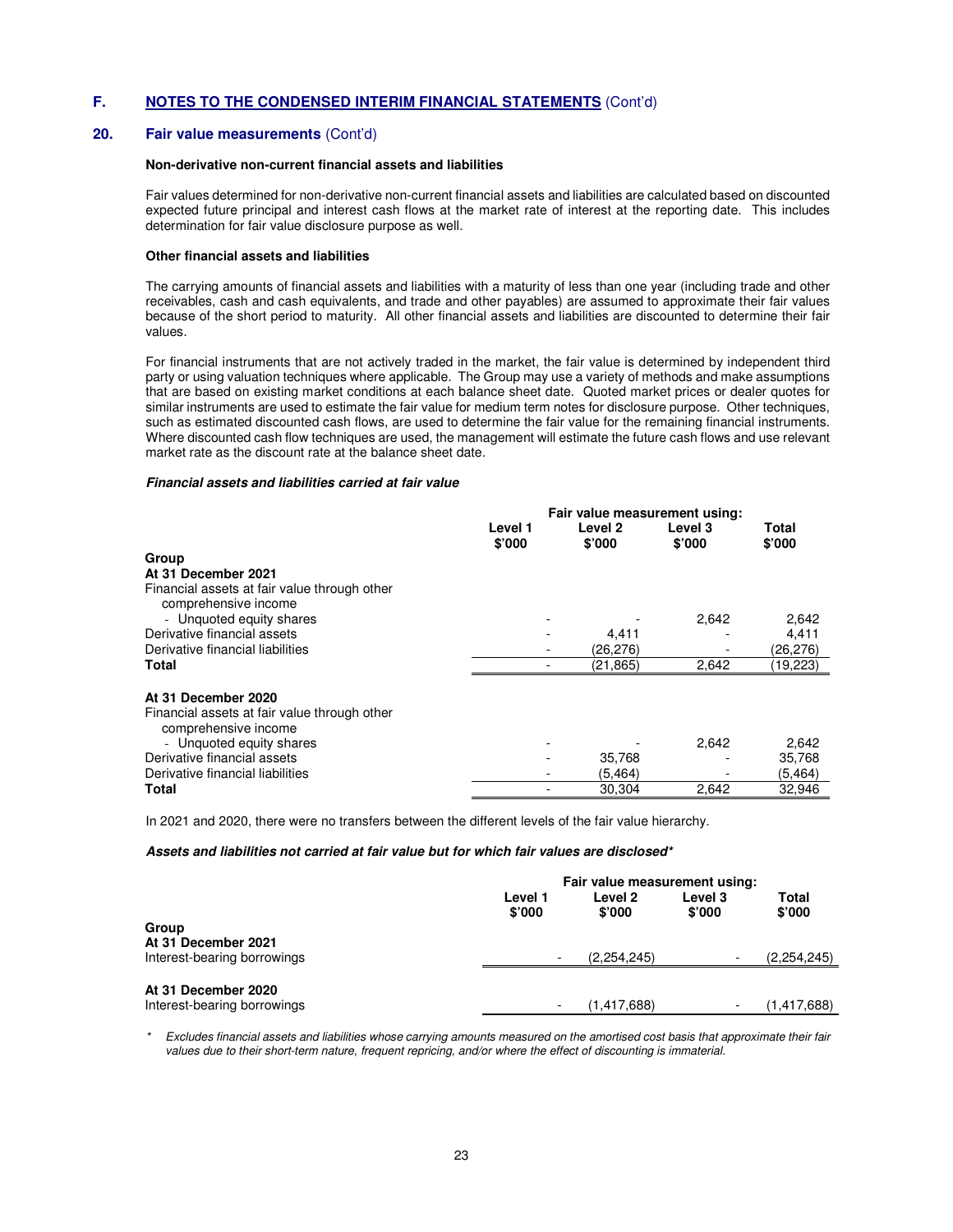# **20. Fair value measurements** (Cont'd)

The fair values of financial assets and liabilities, together with the carrying amounts shown in the balance sheets are as follows:

| <b>Total</b><br>Other<br>assets at<br>financial<br>carrying<br>amortised<br>liabilities<br>amount<br>Fair value<br>cost<br>\$'000<br>\$'000<br>\$'000<br>\$'000<br>Group<br>At 31 December 2021<br>Cash and cash equivalents<br>1,104,118<br>1,104,118<br>1,104,118<br>Trade and other receivables*<br>1,585,387<br>1,585,387<br>1,585,387<br>2,689,505<br>2,689,505<br>2,689,505<br>Trade and other payables**<br>1,426,234<br>1,426,234<br>1,426,234<br>Interest-bearing borrowings<br>Short-term borrowings<br>820,581<br>820,581<br>820,581<br>2,255,228<br>2,255,228<br>2,254,245<br>Long-term borrowings<br>4,502,043<br>4,502,043<br>4,501,060<br>÷,<br>Group<br>At 31 December 2020<br>Cash and cash equivalents<br>772,426<br>772,426<br>772,426<br>Trade and other receivables*<br>1,559,102<br>1,559,102<br>1,559,102<br>2,331,528<br>$\overline{a}$<br>2,331,528<br>2,331,528<br>Trade and other payables**<br>1,031,032<br>1,031,032<br>1,031,032<br>Interest-bearing borrowings<br>Short-term borrowings<br>2,121,394<br>2,121,394<br>2,121,394<br>1,428,400<br>1,428,400<br>1,417,688<br>Long-term borrowings<br>÷,<br>4,580,826<br>4,580,826<br>4,570,114<br>Company<br>At 31 December 2021<br>Cash and cash equivalents<br>734,167<br>734,167<br>734,167<br>Trade and other receivables*<br>1,425,684<br>1,425,684<br>1,425,684<br>2,159,851<br>2,159,851<br>2,159,851<br>$\overline{a}$<br>Trade and other payables**<br>39,197<br>39,197<br>39,197<br>Interest-bearing borrowings<br>Short-term borrowings<br>50,000<br>50,000<br>50,000<br>89,197<br>89,197<br>89,197<br>$\overline{a}$<br>Company<br>At 31 December 2020<br>Cash and cash equivalents<br>499,024<br>499,024<br>499,024<br>Trade and other receivables*<br>157,781<br>157,781<br>157,781<br>656,805<br>656,805<br>656,805<br>Trade and other payables**<br>18,722<br>18,722<br>18,722<br>Interest-bearing borrowings<br>Short-term borrowings<br>50,000<br>50,000<br>50,000<br>68,722<br>68,722<br>68,722<br>$\overline{a}$ | <b>Financial</b> |  |  |
|-----------------------------------------------------------------------------------------------------------------------------------------------------------------------------------------------------------------------------------------------------------------------------------------------------------------------------------------------------------------------------------------------------------------------------------------------------------------------------------------------------------------------------------------------------------------------------------------------------------------------------------------------------------------------------------------------------------------------------------------------------------------------------------------------------------------------------------------------------------------------------------------------------------------------------------------------------------------------------------------------------------------------------------------------------------------------------------------------------------------------------------------------------------------------------------------------------------------------------------------------------------------------------------------------------------------------------------------------------------------------------------------------------------------------------------------------------------------------------------------------------------------------------------------------------------------------------------------------------------------------------------------------------------------------------------------------------------------------------------------------------------------------------------------------------------------------------------------------------------------------------------------------------------------------------------------------------------------------------------------------------------------|------------------|--|--|
|                                                                                                                                                                                                                                                                                                                                                                                                                                                                                                                                                                                                                                                                                                                                                                                                                                                                                                                                                                                                                                                                                                                                                                                                                                                                                                                                                                                                                                                                                                                                                                                                                                                                                                                                                                                                                                                                                                                                                                                                                 |                  |  |  |
|                                                                                                                                                                                                                                                                                                                                                                                                                                                                                                                                                                                                                                                                                                                                                                                                                                                                                                                                                                                                                                                                                                                                                                                                                                                                                                                                                                                                                                                                                                                                                                                                                                                                                                                                                                                                                                                                                                                                                                                                                 |                  |  |  |
|                                                                                                                                                                                                                                                                                                                                                                                                                                                                                                                                                                                                                                                                                                                                                                                                                                                                                                                                                                                                                                                                                                                                                                                                                                                                                                                                                                                                                                                                                                                                                                                                                                                                                                                                                                                                                                                                                                                                                                                                                 |                  |  |  |
|                                                                                                                                                                                                                                                                                                                                                                                                                                                                                                                                                                                                                                                                                                                                                                                                                                                                                                                                                                                                                                                                                                                                                                                                                                                                                                                                                                                                                                                                                                                                                                                                                                                                                                                                                                                                                                                                                                                                                                                                                 |                  |  |  |
|                                                                                                                                                                                                                                                                                                                                                                                                                                                                                                                                                                                                                                                                                                                                                                                                                                                                                                                                                                                                                                                                                                                                                                                                                                                                                                                                                                                                                                                                                                                                                                                                                                                                                                                                                                                                                                                                                                                                                                                                                 |                  |  |  |
|                                                                                                                                                                                                                                                                                                                                                                                                                                                                                                                                                                                                                                                                                                                                                                                                                                                                                                                                                                                                                                                                                                                                                                                                                                                                                                                                                                                                                                                                                                                                                                                                                                                                                                                                                                                                                                                                                                                                                                                                                 |                  |  |  |
|                                                                                                                                                                                                                                                                                                                                                                                                                                                                                                                                                                                                                                                                                                                                                                                                                                                                                                                                                                                                                                                                                                                                                                                                                                                                                                                                                                                                                                                                                                                                                                                                                                                                                                                                                                                                                                                                                                                                                                                                                 |                  |  |  |
|                                                                                                                                                                                                                                                                                                                                                                                                                                                                                                                                                                                                                                                                                                                                                                                                                                                                                                                                                                                                                                                                                                                                                                                                                                                                                                                                                                                                                                                                                                                                                                                                                                                                                                                                                                                                                                                                                                                                                                                                                 |                  |  |  |
|                                                                                                                                                                                                                                                                                                                                                                                                                                                                                                                                                                                                                                                                                                                                                                                                                                                                                                                                                                                                                                                                                                                                                                                                                                                                                                                                                                                                                                                                                                                                                                                                                                                                                                                                                                                                                                                                                                                                                                                                                 |                  |  |  |
|                                                                                                                                                                                                                                                                                                                                                                                                                                                                                                                                                                                                                                                                                                                                                                                                                                                                                                                                                                                                                                                                                                                                                                                                                                                                                                                                                                                                                                                                                                                                                                                                                                                                                                                                                                                                                                                                                                                                                                                                                 |                  |  |  |
|                                                                                                                                                                                                                                                                                                                                                                                                                                                                                                                                                                                                                                                                                                                                                                                                                                                                                                                                                                                                                                                                                                                                                                                                                                                                                                                                                                                                                                                                                                                                                                                                                                                                                                                                                                                                                                                                                                                                                                                                                 |                  |  |  |
|                                                                                                                                                                                                                                                                                                                                                                                                                                                                                                                                                                                                                                                                                                                                                                                                                                                                                                                                                                                                                                                                                                                                                                                                                                                                                                                                                                                                                                                                                                                                                                                                                                                                                                                                                                                                                                                                                                                                                                                                                 |                  |  |  |
|                                                                                                                                                                                                                                                                                                                                                                                                                                                                                                                                                                                                                                                                                                                                                                                                                                                                                                                                                                                                                                                                                                                                                                                                                                                                                                                                                                                                                                                                                                                                                                                                                                                                                                                                                                                                                                                                                                                                                                                                                 |                  |  |  |
|                                                                                                                                                                                                                                                                                                                                                                                                                                                                                                                                                                                                                                                                                                                                                                                                                                                                                                                                                                                                                                                                                                                                                                                                                                                                                                                                                                                                                                                                                                                                                                                                                                                                                                                                                                                                                                                                                                                                                                                                                 |                  |  |  |
|                                                                                                                                                                                                                                                                                                                                                                                                                                                                                                                                                                                                                                                                                                                                                                                                                                                                                                                                                                                                                                                                                                                                                                                                                                                                                                                                                                                                                                                                                                                                                                                                                                                                                                                                                                                                                                                                                                                                                                                                                 |                  |  |  |
|                                                                                                                                                                                                                                                                                                                                                                                                                                                                                                                                                                                                                                                                                                                                                                                                                                                                                                                                                                                                                                                                                                                                                                                                                                                                                                                                                                                                                                                                                                                                                                                                                                                                                                                                                                                                                                                                                                                                                                                                                 |                  |  |  |
|                                                                                                                                                                                                                                                                                                                                                                                                                                                                                                                                                                                                                                                                                                                                                                                                                                                                                                                                                                                                                                                                                                                                                                                                                                                                                                                                                                                                                                                                                                                                                                                                                                                                                                                                                                                                                                                                                                                                                                                                                 |                  |  |  |
|                                                                                                                                                                                                                                                                                                                                                                                                                                                                                                                                                                                                                                                                                                                                                                                                                                                                                                                                                                                                                                                                                                                                                                                                                                                                                                                                                                                                                                                                                                                                                                                                                                                                                                                                                                                                                                                                                                                                                                                                                 |                  |  |  |
|                                                                                                                                                                                                                                                                                                                                                                                                                                                                                                                                                                                                                                                                                                                                                                                                                                                                                                                                                                                                                                                                                                                                                                                                                                                                                                                                                                                                                                                                                                                                                                                                                                                                                                                                                                                                                                                                                                                                                                                                                 |                  |  |  |
|                                                                                                                                                                                                                                                                                                                                                                                                                                                                                                                                                                                                                                                                                                                                                                                                                                                                                                                                                                                                                                                                                                                                                                                                                                                                                                                                                                                                                                                                                                                                                                                                                                                                                                                                                                                                                                                                                                                                                                                                                 |                  |  |  |
|                                                                                                                                                                                                                                                                                                                                                                                                                                                                                                                                                                                                                                                                                                                                                                                                                                                                                                                                                                                                                                                                                                                                                                                                                                                                                                                                                                                                                                                                                                                                                                                                                                                                                                                                                                                                                                                                                                                                                                                                                 |                  |  |  |
|                                                                                                                                                                                                                                                                                                                                                                                                                                                                                                                                                                                                                                                                                                                                                                                                                                                                                                                                                                                                                                                                                                                                                                                                                                                                                                                                                                                                                                                                                                                                                                                                                                                                                                                                                                                                                                                                                                                                                                                                                 |                  |  |  |
|                                                                                                                                                                                                                                                                                                                                                                                                                                                                                                                                                                                                                                                                                                                                                                                                                                                                                                                                                                                                                                                                                                                                                                                                                                                                                                                                                                                                                                                                                                                                                                                                                                                                                                                                                                                                                                                                                                                                                                                                                 |                  |  |  |
|                                                                                                                                                                                                                                                                                                                                                                                                                                                                                                                                                                                                                                                                                                                                                                                                                                                                                                                                                                                                                                                                                                                                                                                                                                                                                                                                                                                                                                                                                                                                                                                                                                                                                                                                                                                                                                                                                                                                                                                                                 |                  |  |  |
|                                                                                                                                                                                                                                                                                                                                                                                                                                                                                                                                                                                                                                                                                                                                                                                                                                                                                                                                                                                                                                                                                                                                                                                                                                                                                                                                                                                                                                                                                                                                                                                                                                                                                                                                                                                                                                                                                                                                                                                                                 |                  |  |  |
|                                                                                                                                                                                                                                                                                                                                                                                                                                                                                                                                                                                                                                                                                                                                                                                                                                                                                                                                                                                                                                                                                                                                                                                                                                                                                                                                                                                                                                                                                                                                                                                                                                                                                                                                                                                                                                                                                                                                                                                                                 |                  |  |  |
|                                                                                                                                                                                                                                                                                                                                                                                                                                                                                                                                                                                                                                                                                                                                                                                                                                                                                                                                                                                                                                                                                                                                                                                                                                                                                                                                                                                                                                                                                                                                                                                                                                                                                                                                                                                                                                                                                                                                                                                                                 |                  |  |  |
|                                                                                                                                                                                                                                                                                                                                                                                                                                                                                                                                                                                                                                                                                                                                                                                                                                                                                                                                                                                                                                                                                                                                                                                                                                                                                                                                                                                                                                                                                                                                                                                                                                                                                                                                                                                                                                                                                                                                                                                                                 |                  |  |  |
|                                                                                                                                                                                                                                                                                                                                                                                                                                                                                                                                                                                                                                                                                                                                                                                                                                                                                                                                                                                                                                                                                                                                                                                                                                                                                                                                                                                                                                                                                                                                                                                                                                                                                                                                                                                                                                                                                                                                                                                                                 |                  |  |  |
|                                                                                                                                                                                                                                                                                                                                                                                                                                                                                                                                                                                                                                                                                                                                                                                                                                                                                                                                                                                                                                                                                                                                                                                                                                                                                                                                                                                                                                                                                                                                                                                                                                                                                                                                                                                                                                                                                                                                                                                                                 |                  |  |  |
|                                                                                                                                                                                                                                                                                                                                                                                                                                                                                                                                                                                                                                                                                                                                                                                                                                                                                                                                                                                                                                                                                                                                                                                                                                                                                                                                                                                                                                                                                                                                                                                                                                                                                                                                                                                                                                                                                                                                                                                                                 |                  |  |  |
|                                                                                                                                                                                                                                                                                                                                                                                                                                                                                                                                                                                                                                                                                                                                                                                                                                                                                                                                                                                                                                                                                                                                                                                                                                                                                                                                                                                                                                                                                                                                                                                                                                                                                                                                                                                                                                                                                                                                                                                                                 |                  |  |  |
|                                                                                                                                                                                                                                                                                                                                                                                                                                                                                                                                                                                                                                                                                                                                                                                                                                                                                                                                                                                                                                                                                                                                                                                                                                                                                                                                                                                                                                                                                                                                                                                                                                                                                                                                                                                                                                                                                                                                                                                                                 |                  |  |  |

\* Excludes Goods and Services Tax and grant receivables.

\*\* Excludes deposits received, advance payment from customers, Goods and Services Tax, deferred grants and long-term employee benefits.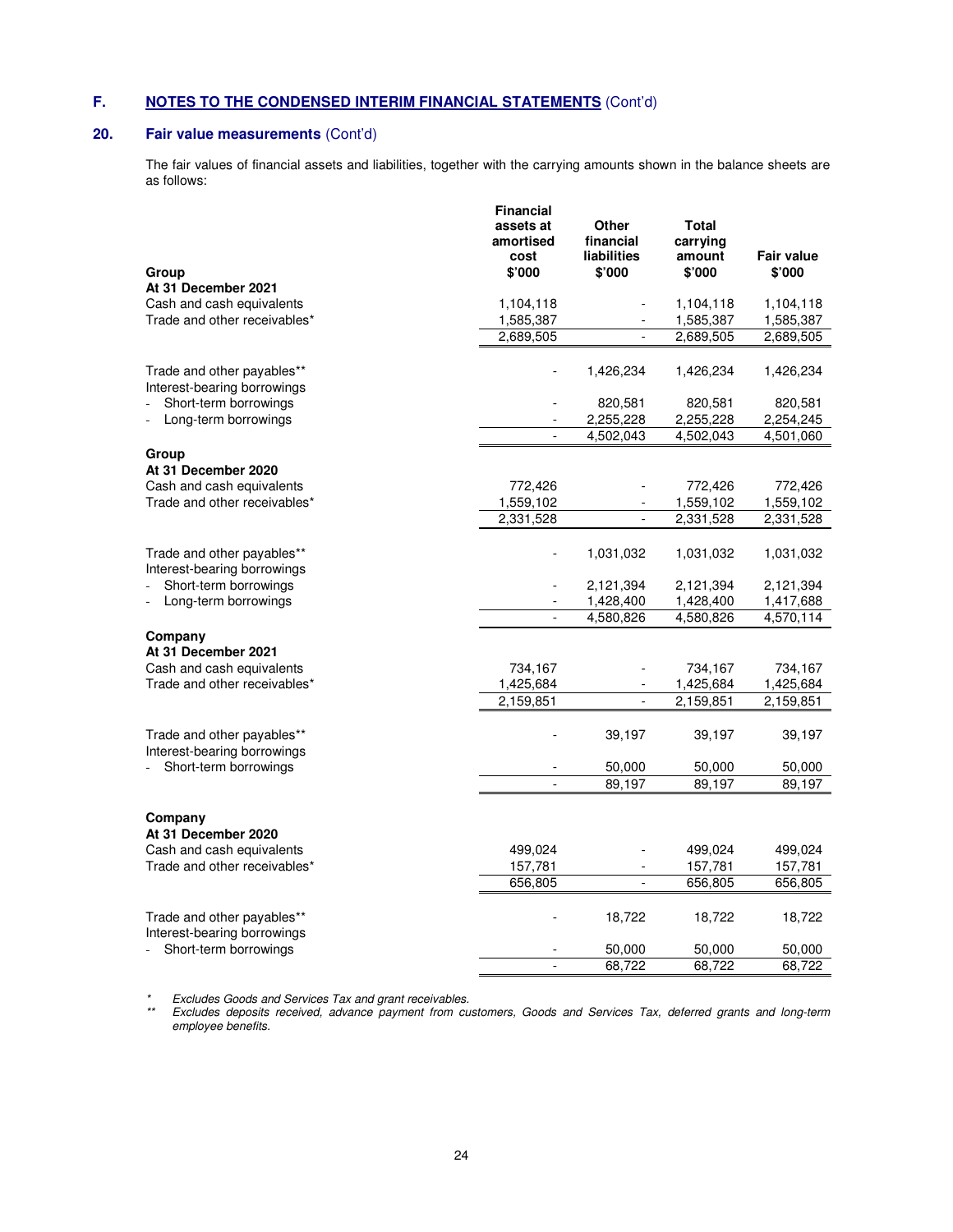#### **21. Electoral Suit in Brazil**

The Brazilian Public Prosecutors filed a complaint before the Electoral Courts in Aracruz, Espirito Santo, against the Company's subsidiary in Brazil, Estaleiro Jurong Aracruz Ltda ("EJA") in 2015 alleging that political donations were made in 2014 (in total BRL 1.75 million or equivalent to approximately SGD 470,000 as at June 2021) which exceeded the threshold permitted by law.

The dispute arises from the interpretation of the Art. 81, paragraph 1, of the Brazilian Law n. 9,504/97 (effective as the time of the donation) that prescribed that the donation was subject to a limit of two percent of the Company's gross revenue in the year preceding the elections. As the definition of "gross revenue" is not clearly defined under the Electoral Code, there was disagreement as to whether a narrow definition of the "gross revenue" for tax purposes, or a broad definition of total revenue should apply as has already been decided by the Superior Electoral Tribunal (TSE) (the highest court in Brazilian electoral justice system) in similar cases.

In late June 2021, EJA was notified of a decision rendered by the local court of Aracruz where the judge took the narrow interpretation and applied a fine of an amount which corresponds to half of the Prosecutor's request. The fine was BRL 8.57 million, equivalent to SGD2.33 million as at June 2021.

EJA denies all allegations that it has breached the relevant laws and will appeal against the decision, which contradicts precedents from the Superior Electoral Tribunal (TSE).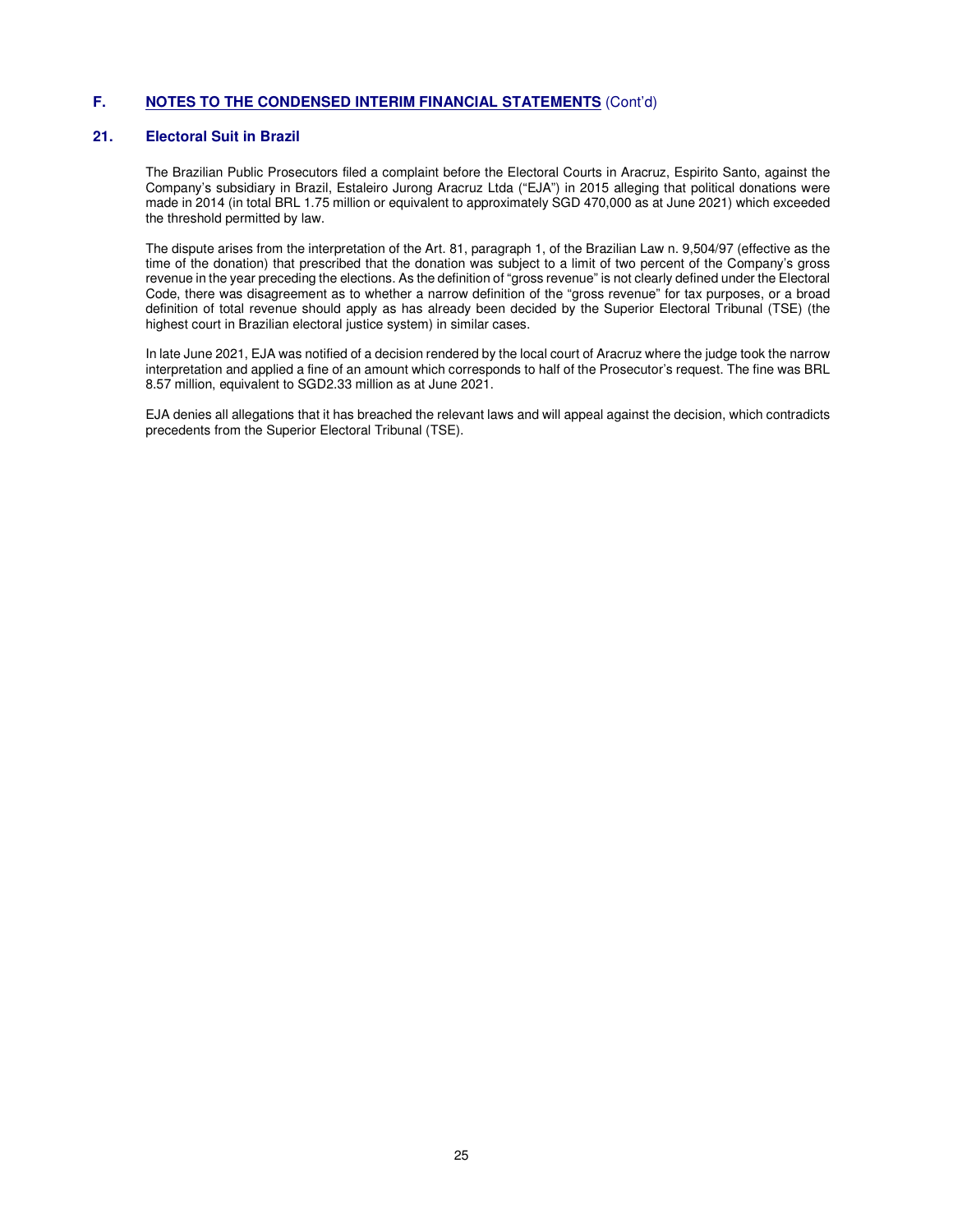### **1. Audit**

The condensed interim financial statements, comprising the condensed interim balance sheets of Sembcorp Marine Ltd ("the Company") and its Subsidiaries ("the Group") as at 31 December 2021, the condensed interim consolidated income statement, condensed interim consolidated statement of comprehensive income, condensed interim statements of changes in equity and condensed interim consolidated statement of cash flows for the six-month period then ended and certain explanatory notes, as set out on pages 1 to 25 of this announcement, has not been audited or reviewed. However, our auditors have performed certain procedures under the requirements of Singapore Standard on Related Services (SSRS) 4400 (Revised) – Agreed-upon Procedures Engagements. These procedures do not constitute either an audit, assurance or a review made in accordance with Singapore Standards on Auditing, Singapore Standards on Assurance Engagements) or Singapore Standards on Review Engagements.

### **2. Auditors' report**

Not applicable.

#### **3. Review of performance of the Group**

#### **Condensed interim consolidated income statement**

#### **(a) Turnover**

|                          | 2H 2021<br>\$'n | 2H 2020<br>\$'m | $+$ / (-)<br>$\mathbf{S}'$ m | + / (-)<br>% | \$'n    | FY 2021 FY 2020<br>\$'m | $+$ / (-)<br>$\mathbf{S}'$ m | + / (-)<br>% |
|--------------------------|-----------------|-----------------|------------------------------|--------------|---------|-------------------------|------------------------------|--------------|
| Rigs & floaters          | 534.7           | 215.1           | 319.6                        | n.m.         | 803.9   | 673.8                   | 130.1                        | 19.3         |
| Repairs & upgrades       | 157.8           | 166.5           | (8.7)                        | (5.2)        | 395.7   | 424.6                   | (28.9)                       | (6.8)        |
| Offshore platforms       | 277.9           | 179.8           | 98.1                         | 54.6         | 573.5   | 310.1                   | 263.4                        | 84.9         |
| Specialised shipbuilding | 18.8            | 20.1            | (1.3)                        | (6.5)        | 32.7    | 55.5                    | (22.8)                       | (41.1)       |
| Other activities         | 28.8            | 22.5            | 6.3                          | 28.0         | 56.4    | 46.3                    | 10.1                         | 21.8         |
|                          | 1.018.0         | 604.0           | 414.0                        | 68.5         | 1.862.2 | 1.510.3                 | 351.9                        | 23.3         |

Turnover for 2H 2021 and FY 2021 increased mainly due to higher revenue recognition from rigs & floaters and offshore platform projects, offset by lower repairs & upgrades business and lower revenue recognition from specialised shipbuilding projects.

#### **(b) Gross loss**

Gross loss for 2H 2021 and FY 2021 was higher mainly due to the significant impact of ongoing COVID-19 disruptions causing further delays and increase in manpower and other related costs to complete existing projects. In 2H 2021, 2H 2020, FY 2021 and FY 2020 inventories were written down to net realisable value for rig building project stock.

#### **(c) Other operating income/(expenses)**

- (i) Changes in fair value of financial instruments were due to mark-to-market adjustments of foreign currency forward contracts used for managing the Group's foreign currency exposures.
- (ii) Foreign exchange gain in 2H 2021 and FY 2021 was mainly due to the revaluation of assets and liabilities denominated in United States dollar to Singapore dollar.
- (iii) Impairment losses on property, plant and equipment for FY 2021, 2H 2020 and FY 2020 was mainly due to impairment of a marine vessel.
- (iv) Impairment losses on right-of-use assets for FY 2021, 2H 2020 and FY 2020 mainly relates to right-of-use assets from the additional restoration costs of land and building at Tanjong Kling Yard.
- (v) Provision for restoration costs for 2H 2021 mainly relates to additional restoration costs of land and building at Tanjong Kling Yard and Tuas Crescent. For FY 2021, it mainly relates to provision for additional restoration costs of land and building at Shipyard Road, Tanjong Kling Yard and Tuas Crescent.
- (vi) Lower grant income in 2H 2021 and FY 2021 was mainly due to lower government grants for COVID-19 pandemic.
- (vii) Higher other income in 2H 2021 and FY 2021 was mainly due to higher sales of scrap.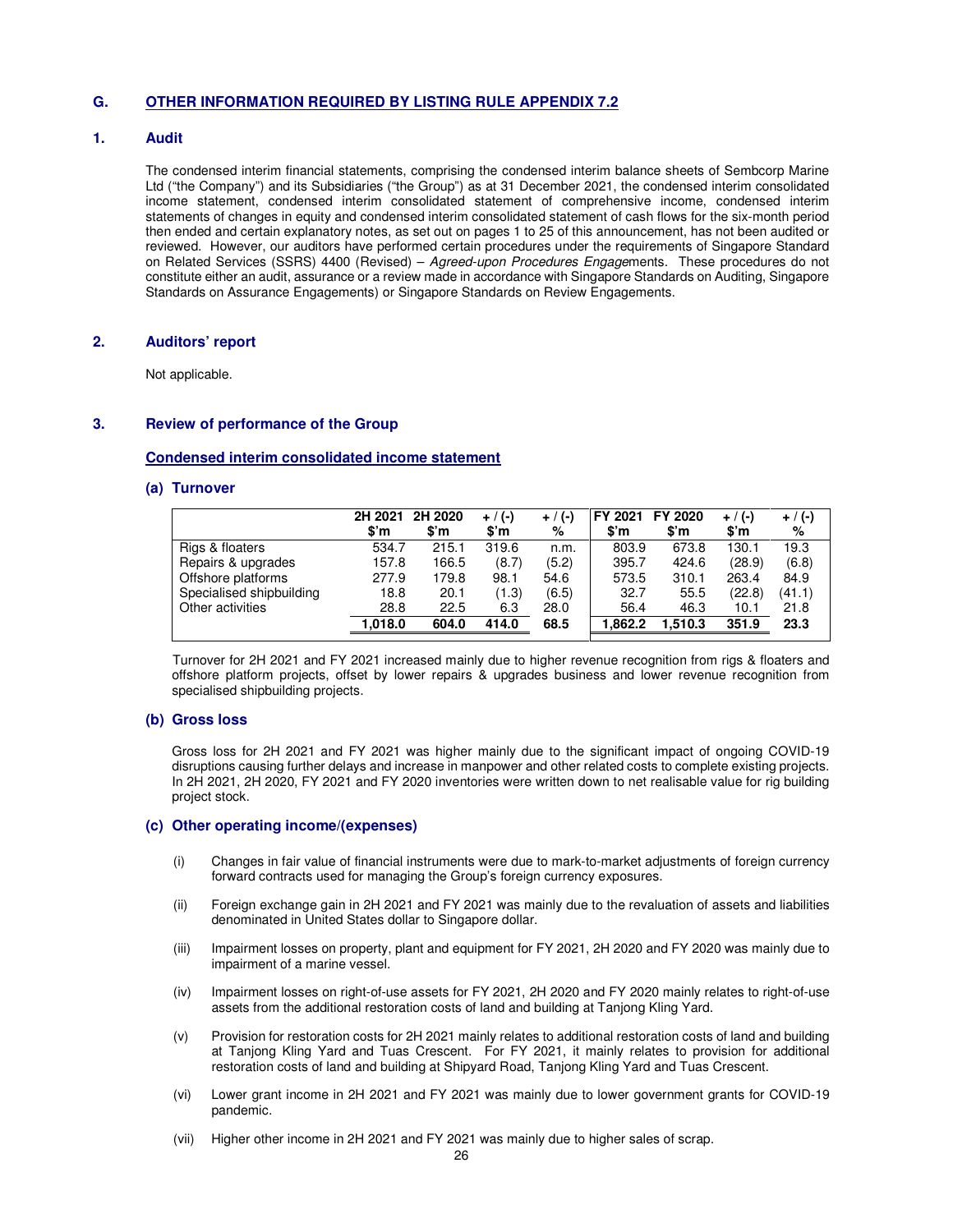## **3.** Review of performance of the Group *(Cont'd)*

## **Condensed interim consolidated income statement** (Cont'd)

#### **(d) General and administrative expenses**

Lower general and administrative expenses was mainly due to lower allowance for doubtful and bad debts in FY 2021.

#### **(e) Finance income and finance costs**

- (i) Higher finance income in 2H 2021 was mainly due to higher interest income from customers on deferred payment arrangement. Lower finance income in FY 2021 was mainly due to lower interest income from customers on deferred payment arrangement.
- (ii) Lower finance costs in 2H 2021 and FY 2021 was mainly due to lower average borrowings and lower interest expense on lease liabilities compared to corresponding periods in 2020.

#### **(f) Loss attributable to Owners of the Company ("Net loss")**

Net loss for 2H 2021 was higher mainly due to higher gross loss, increase in provision for restoration cost; offset by lower net finance costs and tax credit. Net loss for FY 2021 was higher mainly due to higher gross loss, increase in provision for restoration cost and impairment loss on a marine vessel and right-of-use assets; offset by lower net finance costs.

#### **Condensed interim consolidated statement of comprehensive income**

The movement in foreign currency translation differences for foreign operations arose primarily from the consolidation of entities whose functional currencies are United States dollars.

Net change in fair value of cash flow hedges were due to the mark-to-market adjustments of foreign currency forward contracts and interest rate swaps.

Net change in fair value of cash flow hedges transferred to profit or loss relates to reclassification to profit or loss upon realisation of cash flow hedges.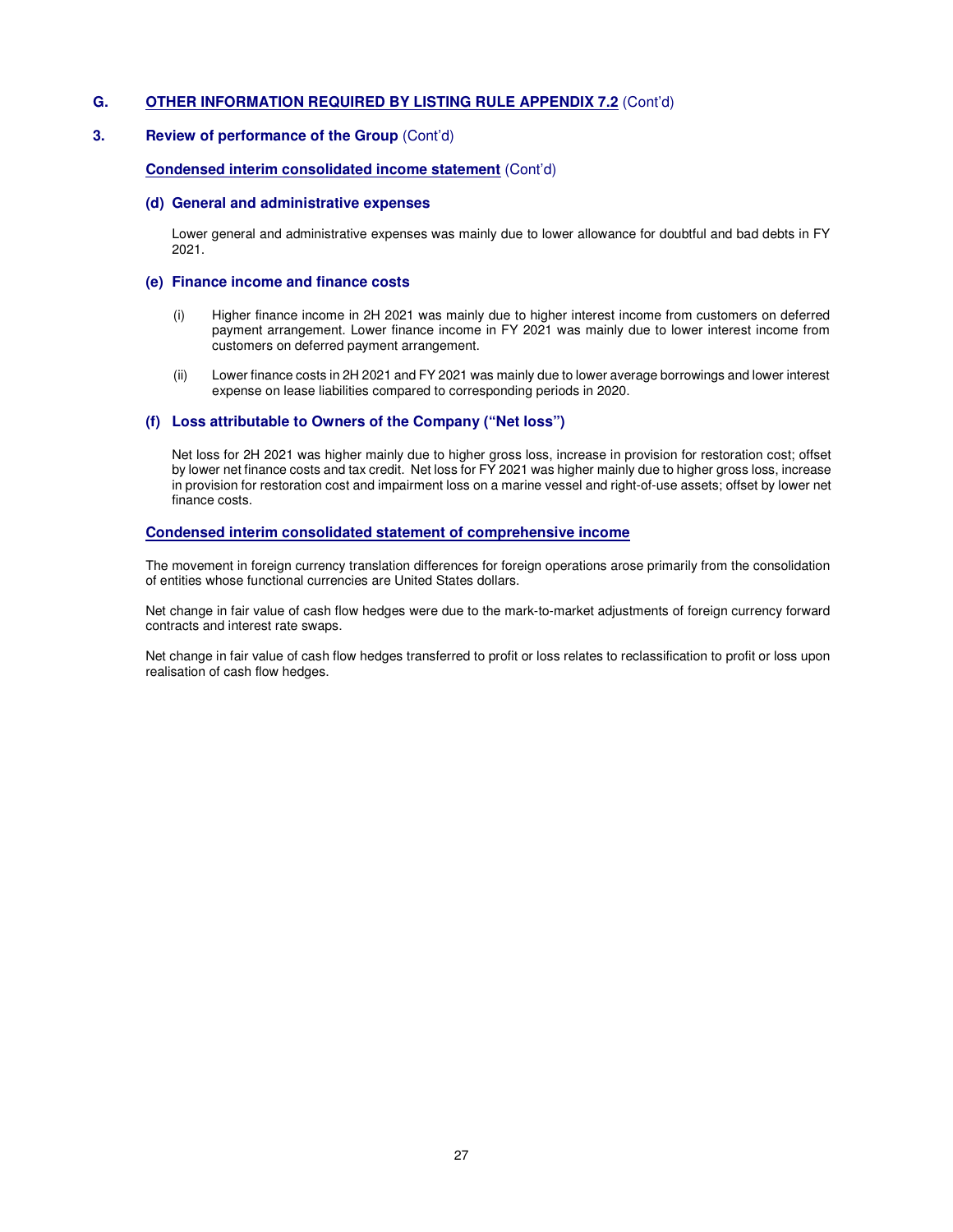## **3. Review of performance of the Group** (Cont'd)

#### **Condensed interim balance sheets**

#### **(a) Group**

#### **Non-current assets**

'Other financial assets' decreased mainly due to fair value adjustments on foreign currency forward contracts.

'Contract assets' increased mainly due to reclassification from current contract assets arising from deferred delivery payment terms agreed with a customer.

'Intangible assets' decreased mainly due to amortisation for the year.

'Deferred tax assets' increased mainly due to tax credit on unutilised tax losses.

#### **Current assets**

'Inventories' decreased mainly due to inventories written down to net realisable value for rig building project stock.

'Trade and other receivables' decreased mainly due to receipts from customers for completed projects.

'Contract costs' increased mainly due to costs incurred for projects.

'Contract assets' decreased mainly due to reclassification to non-current assets arising from deferred delivery payment terms agreed with a customer, offset by revenue recognised during the period and timing of billings to customers.

'Other financial assets' decreased mainly due to fair value adjustments on foreign currency forward contracts.

'Cash and cash equivalents' increased mainly due to net proceeds from rights issue.

#### **Current liabilities**

'Trade and other payables' increased mainly due to higher payables during the year.

'Contract liabilities' increased mainly due to advanced cash received from projects, offset by revenue recognition during the year.

'Provisions' increased mainly due to provision for additional restoration costs.

'Other financial liabilities' increased mainly due to fair value adjustments on foreign currency forward contracts.

'Current tax payable' decreased mainly due to tax paid, offset by provision made during the year.

'Interest-bearing borrowings' decreased mainly due to refinancing of current borrowings that fell due into longer term maturities.

#### **Non-current liabilities**

'Deferred tax liabilities' decreased mainly due to the movements in temporary differences.

'Provisions' increased mainly due to provision for additional restoration costs.

'Interest-bearing borrowings' increased mainly due to refinancing of current borrowings that fell due into longer term maturities.

'Other long-term payables' decreased mainly due to lower provision for long-term employee benefits.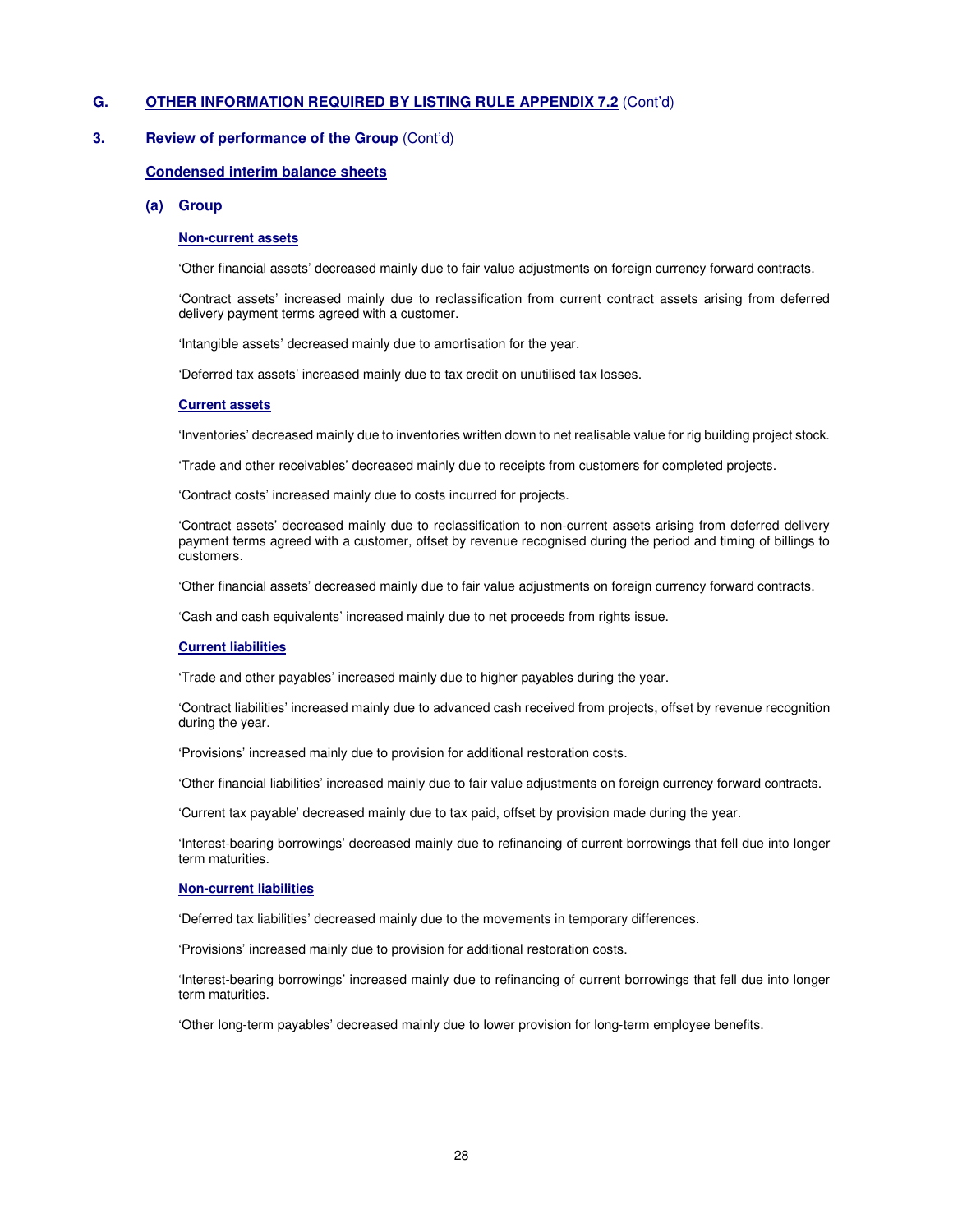#### **3. Review of performance of the Group** (Cont'd)

#### **Condensed interim balance sheets** (Cont'd)

#### **(b) Company**

#### **Non-current assets**

'Property, plant and equipment' decreased mainly due to depreciation charge for the year.

'Right-of-use assets' decreased mainly due to depreciation charge for the year.

'Investment properties' decreased mainly due to depreciation charge for the year.

'Trade and other receivables' increased mainly due to non-current loan to a subsidiary.

'Deferred tax assets' increased mainly due to the movements in temporary differences.

#### **Current assets**

'Trade and other receivables' increased mainly due to higher receivables from subsidiaries.

'Cash and cash equivalents' increased mainly due to net proceeds from rights issue, offset by loan to a subsidiary.

#### **Current liabilities**

'Trade and other payables' increased mainly due to higher payables due to subsidiaries.

'Provisions' increased mainly due to provision for additional restoration costs.

'Current tax payable' decreased mainly due to tax paid, offset by provision made during the year.

#### **Non-current liabilities**

'Provisions' increased mainly due to provision for additional restoration costs.

'Lease liabilities' decreased mainly due to repayments during the year.

'Other long-term payables' decreased mainly due to lower provision for long-term employee benefits.

#### **Condensed interim consolidated statement of cash flows**

Cash and cash equivalents in the consolidated statement of cash flows comprise the following balance sheet amounts:

|                           | 31-Dec-2021<br>\$'000 | 31-Dec-2020<br>\$'000 |
|---------------------------|-----------------------|-----------------------|
| Fixed deposits            | 2.786                 | 5.747                 |
| Cash and bank balances    | 1.101.332             | 766.679               |
| Cash and cash equivalents | 1.104.118             | 772.426               |
|                           |                       |                       |

Cash flows used in operating activities before changes in working capital were \$826 million in FY 2021. Net cash used in operating activities for FY 2021 at \$589 million was mainly due to working capital for ongoing projects and net interest paid, offset by receipts from completed projects.

Net cash used in investing activities for FY 2021 was \$44 million, mainly due to purchase of property, plant and equipment.

Net cash generated from financing activities for FY 2021 was \$964 million. It relates mainly to net proceeds from rights issue, offset by net repayment of borrowings.

## **Significant non-cash transactions**

During FY 2020, the repayment of subordinated loan of \$1.5 billion was settled by issue of rights shares.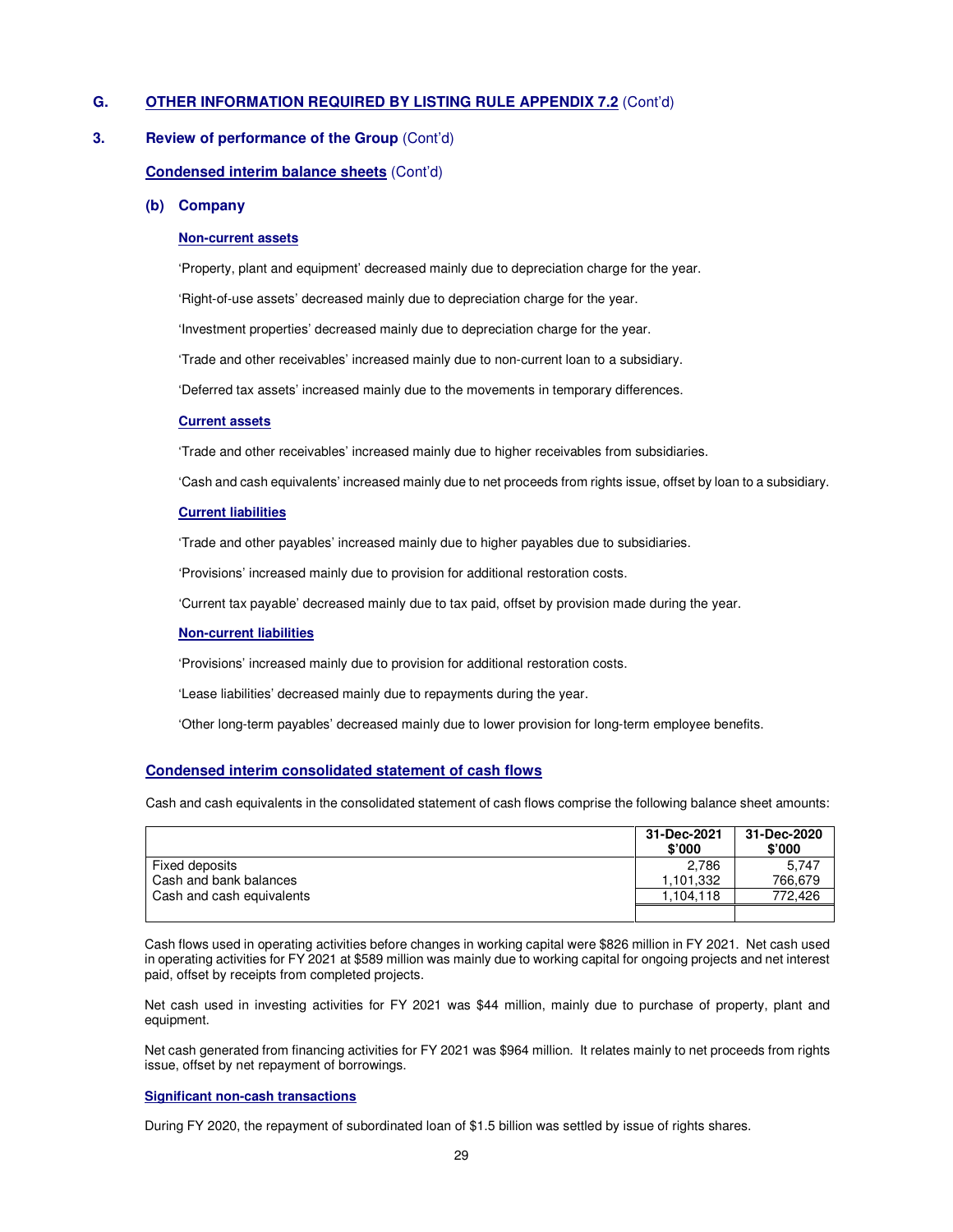## **4. Variance from prospect statement**

Please refer to paragraph 5.

#### **5. Prospects**

In FY2022, the Group will need to complete and deliver a total of 12 existing projects. Provisions for costs to complete these projects have already been made in FY2021. The Group is also on track to conclude negotiations on project completion terms with its key customers. Barring any unforeseen events, this should contribute positively to the Group's results in 1H2022.

The industry outlook for the oil & gas, renewables and other green solutions continues to improve. It is important for the Group to convert its orders pipeline into firm contracts on a timely basis in FY2022.

Taking the above factors into account, the Group expects its financial performance in FY2022 to be significantly better than FY2021.

This release may contain forward-looking statements that involve risks and uncertainties. Actual future performance, outcomes and results may differ materially from those expressed in forward-looking statements as a result of a number of risks, uncertainties and assumptions. Representative examples of these factors include (without limitation) general industry and economic conditions, interest rate trends, exchange rate movement, cost of capital and capital availability, competition from other companies and venues for the sale and distribution of goods and services, shifts in customer demands, customers and partners, changes in operating expenses, including employee wages, benefits and training, governmental and public policy changes. You are cautioned not to place undue reliance on these forward-looking statements, which are based on current view of management on future events.

#### **6. Interested person transactions**

|                                                                                               |                                                                                                      | Aggregate value of all<br>interested person transactions<br>during the financial year under<br>review (excluding transactions<br>less than \$100,000 and<br>transactions conducted under<br>shareholders' mandate<br>pursuant to Rule 920) |                   |                   | Aggregate value of all<br>interested person transactions<br>conducted under<br>shareholders' mandate<br>pursuant to Rule 920 of the<br><b>SGX-ST Listing Manual</b><br>(excluding transactions less)<br>than \$100,000) |
|-----------------------------------------------------------------------------------------------|------------------------------------------------------------------------------------------------------|--------------------------------------------------------------------------------------------------------------------------------------------------------------------------------------------------------------------------------------------|-------------------|-------------------|-------------------------------------------------------------------------------------------------------------------------------------------------------------------------------------------------------------------------|
| Name of Interested Person                                                                     | <b>Nature of Relationship</b>                                                                        | FY 2021<br>\$'000                                                                                                                                                                                                                          | FY 2020<br>\$'000 | FY 2021<br>\$'000 | FY 2020<br>\$'000                                                                                                                                                                                                       |
| <b>Transaction for the</b><br><b>Purchase of Goods and</b><br>Services<br>SembWaste Pte, Ltd. | Associate of Temasek<br>Holdings (Private) Limited,<br>the controlling shareholder<br>of the Company |                                                                                                                                                                                                                                            |                   |                   | 341                                                                                                                                                                                                                     |
| <b>Total Interested Person</b><br>Transactions                                                |                                                                                                      |                                                                                                                                                                                                                                            |                   |                   | 341                                                                                                                                                                                                                     |
|                                                                                               |                                                                                                      |                                                                                                                                                                                                                                            |                   |                   |                                                                                                                                                                                                                         |